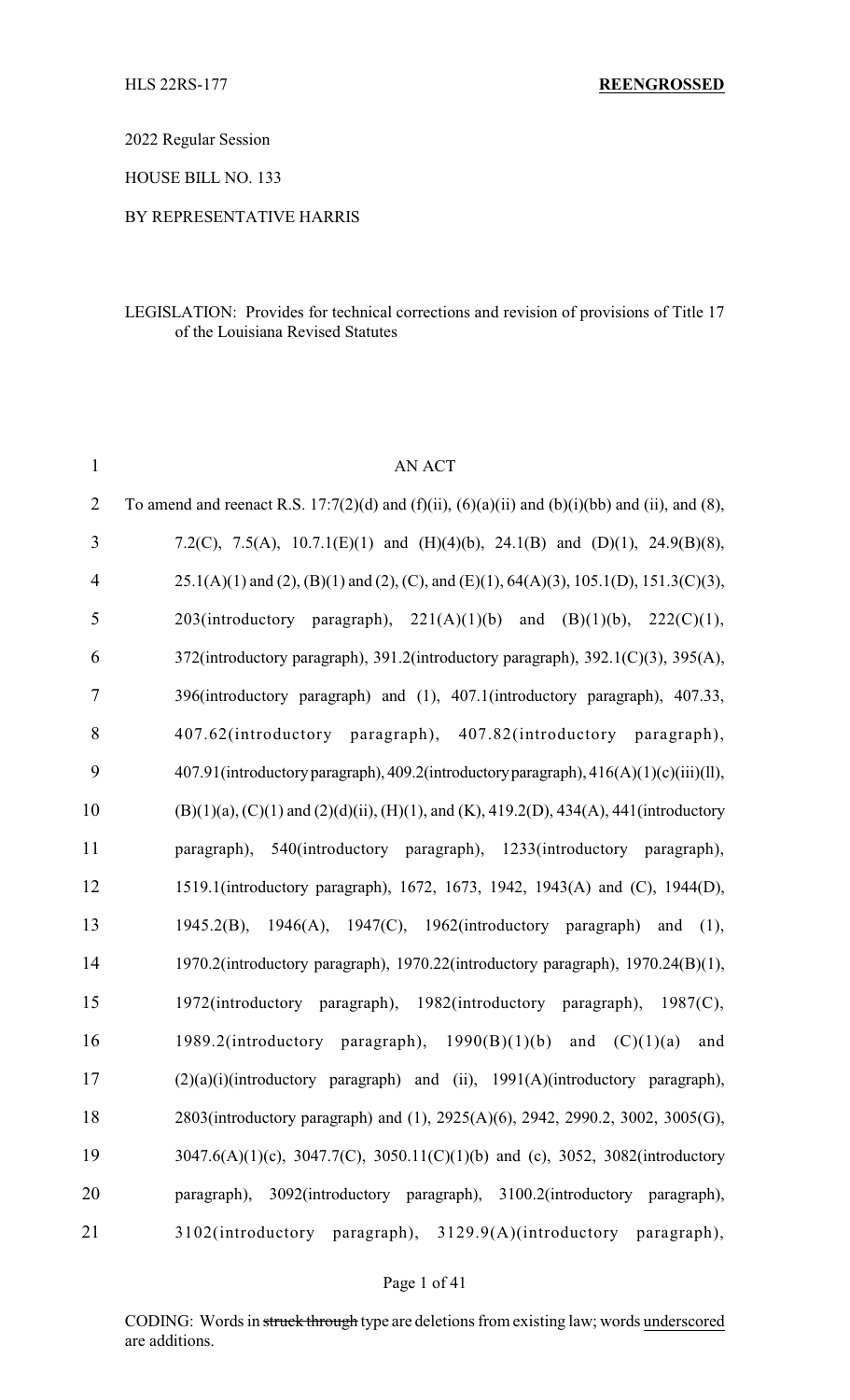| $\mathbf{1}$   | $3140.1$ (introductory paragraph), $3162(C)(8)$ , $3165.2(B)$ , $3202$ (introductory        |
|----------------|---------------------------------------------------------------------------------------------|
| $\overline{2}$ | paragraph), 3394.2(introductory paragraph), 3399.12(introductory paragraph),                |
| 3              | 3399.15(A), 3399.21(introductory paragraph), 3399.31(introductory paragraph),               |
| $\overline{4}$ | 3602(introductory paragraph), 3702(introductory paragraph), 3772(introductory               |
| 5              | paragraph) and (2), 3801(D), 3822(introductory paragraph), 3831(introductory                |
| 6              | paragraph), 3873(introductory paragraph), 3882(introductory paragraph),                     |
| 7              | 3973(introductory paragraph), 4002.3(introductory paragraph), 4013(introductory             |
| 8              | paragraph), $4036.1(D)(1)$ , and $4041$ (introductory paragraph), to enact R.S.             |
| 9              | $17:2351$ (introductory paragraph), and to repeal R.S. $17:7(2)(b)$ and $(32)$ , $7.5(B)$ , |
| 10             | $10.7.1(H)(6)$ , 24.4(F)(5), 393, 407.23(C)(3), and 1970.24(E)(1)(o)(ii), relative to       |
| 11             | providing technical corrections for Title 17 of the Louisiana Revised Statutes of           |
| 12             | 1950; to provide for technical corrections; to provide for standardization of language;     |
| 13             | to remove obsolete reporting requirements; and to provide for related matters.              |

Be it enacted by the Legislature of Louisiana:

 Section 1. R.S. 17:7(2)(d) and (f)(ii), (6)(a)(ii) and (b)(i)(bb) and (ii), and (8), 7.2(C), 7.5(A), 10.7.1(E)(1) and (H)(4)(b), 24.1(B) and (D)(1), 24.9(B)(8), 25.1(A)(1) and (2), (B)(1) and (2), (C), and (E)(1), 64(A)(3), 105.1(D), 151.3(C)(3), 203(introductory paragraph), 221(A)(1)(b) and (B)(1)(b), 222(C)(1), 372(introductory paragraph), 391.2(introductory paragraph), 392.1(C)(3), 395(A), 396(introductory paragraph) and (1), 407.1(introductoryparagraph), 407.33, 407.62(introductoryparagraph), 407.82(introductory paragraph), 407.91(introductory paragraph), 409.2(introductory paragraph), 22 416(A)(1)(c)(iii)(ll), (B)(1)(a), (C)(1) and (2)(d)(ii), (H)(1), and (K), 419.2(D), 434(A), 441(introductory paragraph), 540(introductory paragraph), 1233(introductory paragraph), 1519.1(introductory paragraph), 1672, 1673, 1942, 1943(A) and (C), 1944(D), 1945.2(B), 1946(A), 1947(C), 1962(introductory paragraph) and (1), 1970.2(introductory paragraph), 1970.22(introductory paragraph), 1970.24(B)(1), 1972(introductory paragraph), 1982(introductory paragraph), 1987(C), 1989.2(introductory paragraph), 1990(B)(1)(b) and 28 (C)(1)(a) and (2)(a)(i)(introductory paragraph) and (ii),  $1991(A)$ (introductory paragraph), 2803(introductory paragraph) and (1), 2925(A)(6), 2942, 2990.2, 3002, 3005(G),

#### Page 2 of 41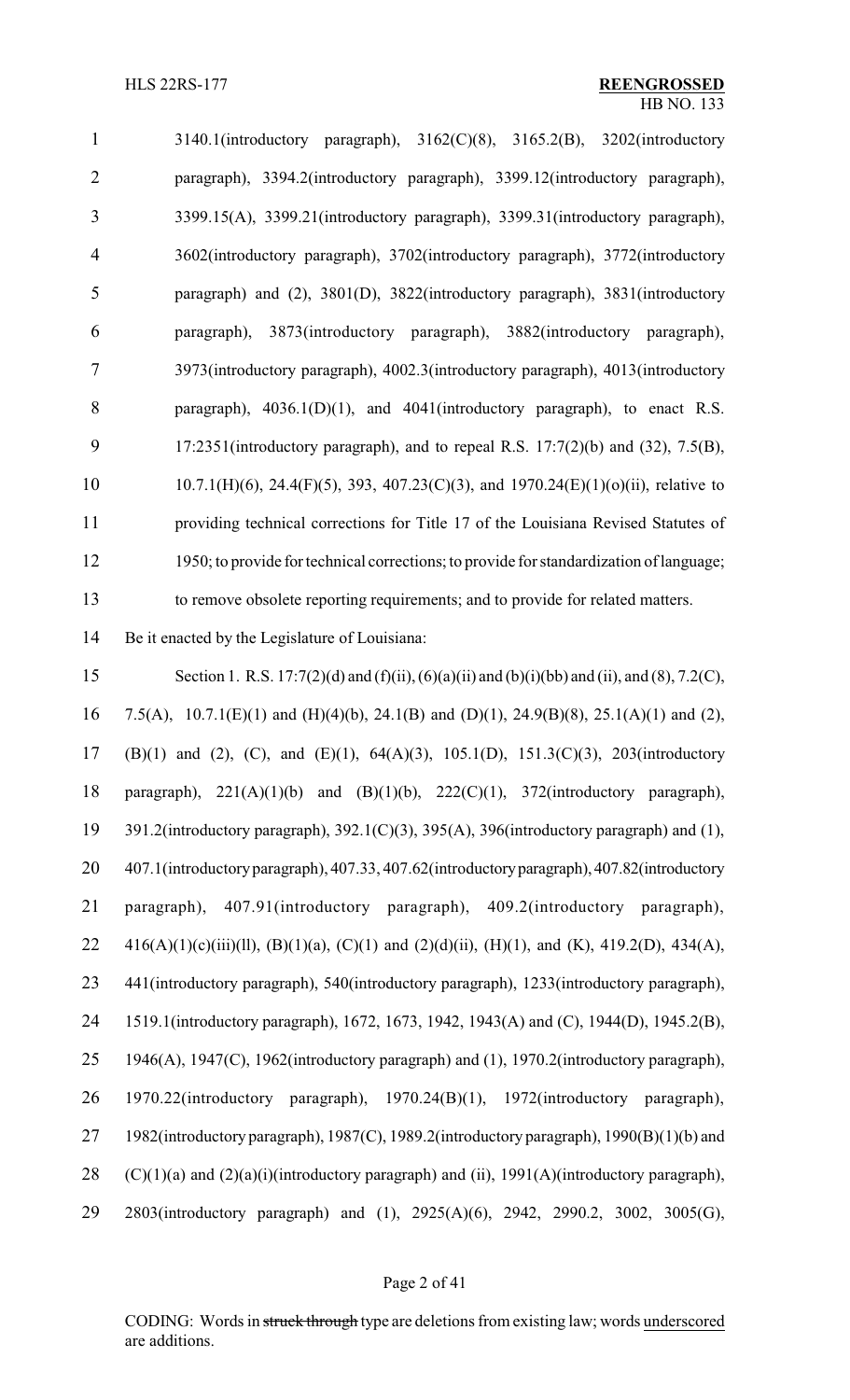| $\mathbf{1}$             | 3047.6(A)(1)(c), 3047.7(C), 3050.11(C)(1)(b) and (c), 3052, 3082(introductory paragraph),  |
|--------------------------|--------------------------------------------------------------------------------------------|
| $\overline{2}$           | 3092(introductory paragraph), 3100.2(introductory paragraph), 3102(introductory            |
| 3                        | paragraph), 3129.9(A)(introductory paragraph), 3140.1(introductory paragraph), 3162(C)(8), |
| $\overline{\mathcal{A}}$ | 3165.2(B), 3202(introductory paragraph), 3394.2(introductory paragraph),                   |
| 5                        | 3399.12(introductory paragraph), 3399.15(A), 3399.21(introductory paragraph),              |
| 6                        | 3399.31(introductory paragraph), 3602(introductory paragraph), 3702(introductory           |
| $\overline{7}$           | paragraph), 3772(introductory paragraph) and (2), 3801(D), 3822(introductory paragraph),   |
| $8\,$                    | 3831(introductory paragraph), 3873(introductory paragraph), 3882(introductory paragraph),  |
| $\boldsymbol{9}$         | 3973(introductory paragraph), 4002.3(introductory paragraph), 4013(introductory            |
| 10                       | paragraph), $4036.1(D)(1)$ , and $4041$ (introductory paragraph) are hereby amended and    |
| 11                       | reenacted and R.S. 17:2351(introductory paragraph) is hereby enacted to read as follows:   |
| 12                       | §7. Duties, functions, and responsibilities of board                                       |
| 13                       | In addition to the authorities granted by R.S. 17:6 and any powers, duties, and            |
| 14                       | responsibilities vested by any other applicable laws, the board shall:                     |
| 15                       | $\ast$<br>$\ast$<br>*                                                                      |
|                          |                                                                                            |
| 16                       | (2)                                                                                        |
| 17                       |                                                                                            |
| 18                       | (d) The State Board of Elementary and Secondary Education shall establish                  |
| 19                       | within the Department of Education, office of management and finance, a program            |
| 20                       | of fiscal accountability for purposes of providing an audit, evaluation, and a             |
| 21                       | computerization of the data submitted by local school systems and used in the              |
| 22                       | determination of the cost of the Minimum Foundation Program minimum foundation             |
| 23                       | program for public elementary and secondary education and in the equitable                 |
| 24                       | distribution of funds provided for the Minimum Foundation Program minimum                  |
| 25                       | foundation program for public elementary and secondary education. The board shall          |
| 26                       | annually report, not later than March fifteenth, the findings of the audit and             |
| 27                       | evaluation, with recommendations for improvement, to the committees on education           |
| 28                       | of the House of Representatives and the Senate. The audit and evaluation shall             |

# Page 3 of 41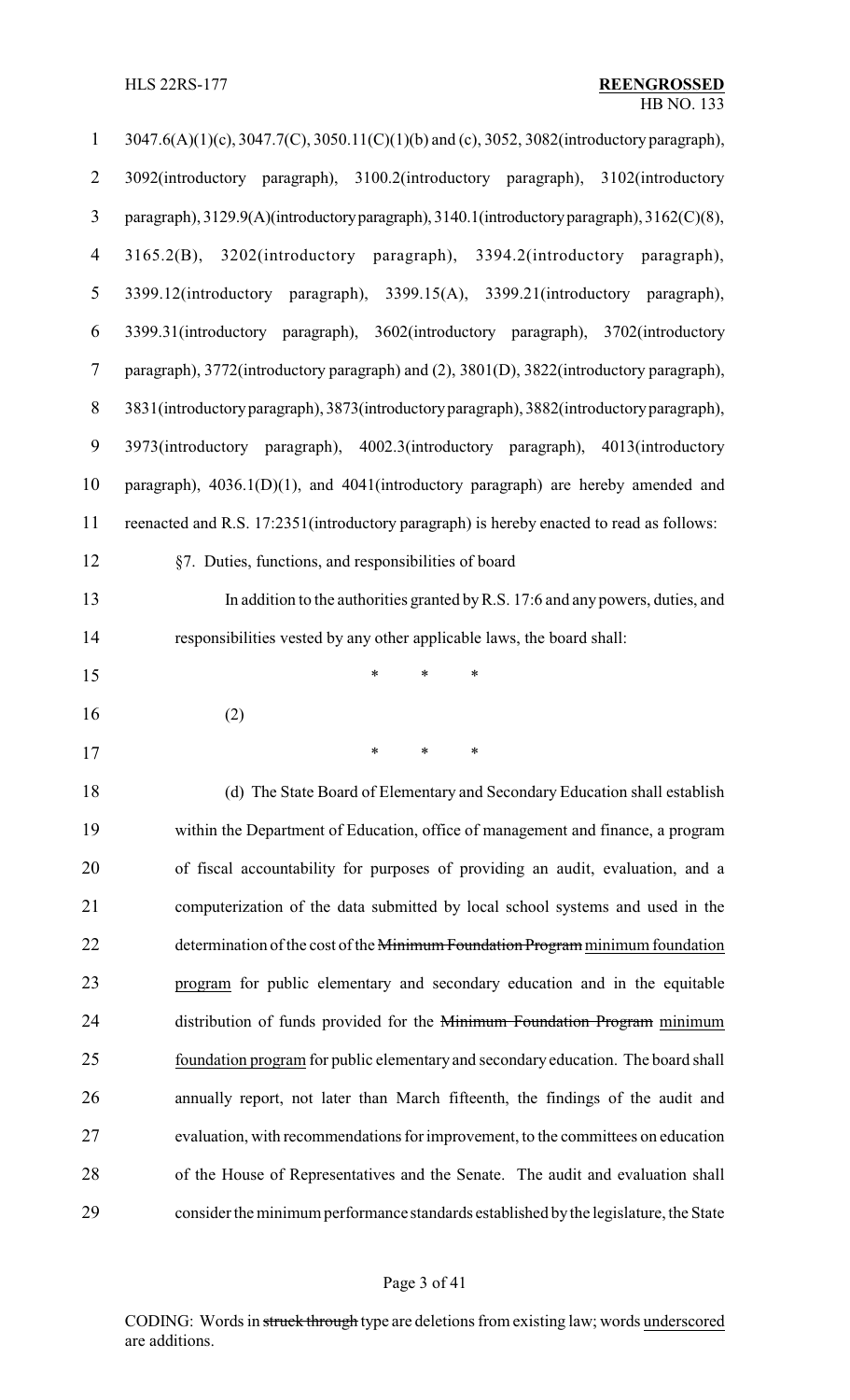| $\mathbf{1}$ | Board of Elementary and Secondary Education, and the state Department of                 |
|--------------|------------------------------------------------------------------------------------------|
| 2            | Education.                                                                               |
| 3            | $\ast$<br>$\ast$<br>∗                                                                    |
| 4            | (f)                                                                                      |
| 5            | *<br>$\ast$<br>*                                                                         |
| 6            | (ii) Beginning with the 2009-2010 school year and continuing thereafter, the             |
| 7            | The State Board of Elementary and Secondary Education shall offer guidance and           |
| 8            | technical assistance to each city, parish, or other local public school board in making  |
| 9            | strategic fiscal decisions that promote improved student achievement.<br>Such            |
| 10           | guidance and technical assistance shall include but not be limited to the identification |
| 11           | of best practices in school finance that promote efficiency, economies of scale, and     |
| 12           | the use of comparative data to improve spending and educational outcomes.                |
| 13           | *<br>$\ast$<br>*                                                                         |
| 14           | (6)(a)                                                                                   |
| 15           | $\ast$<br>$\ast$<br>*                                                                    |
| 16           | (ii) Additionally, whenever there is a qualification or condition established            |
| 17           | by law or board policy, or both, that a teacher holding a regular teacher certificate    |
| 18           | which is valid for three years must shall comply with, in order for the teacher to be    |
| 19           | issued a permanent regular teacher certificate, and it is not possible for a teacher at  |
| 20           | a nonpublic school to comply with such qualification or condition due to the teacher     |
| 21           | being employed at a nonpublic school, the board shall establish, effective for the       |
| 22           | 1998-1999 school year and thereafter, an alternative method or process by which the      |
| 23           | nonpublic school teacher may meet such qualification or condition. A teacher             |
| 24           | employed in a nonpublic school who meets the qualifications or conditions pursuant       |
| 25           | to the alternative method or process established pursuant to this Item shall be issued   |
| 26           | a permanent regular teacher certificate which shall be valid for all purposes in this    |
| 27           | state and under all the same conditions as if it had been issued to a teacher who        |
| 28           | complied with the qualifications or conditions as otherwise established by law or        |
| 29           | board policy. Prior to establishing an alternative method or process, the board shall    |

# Page 4 of 41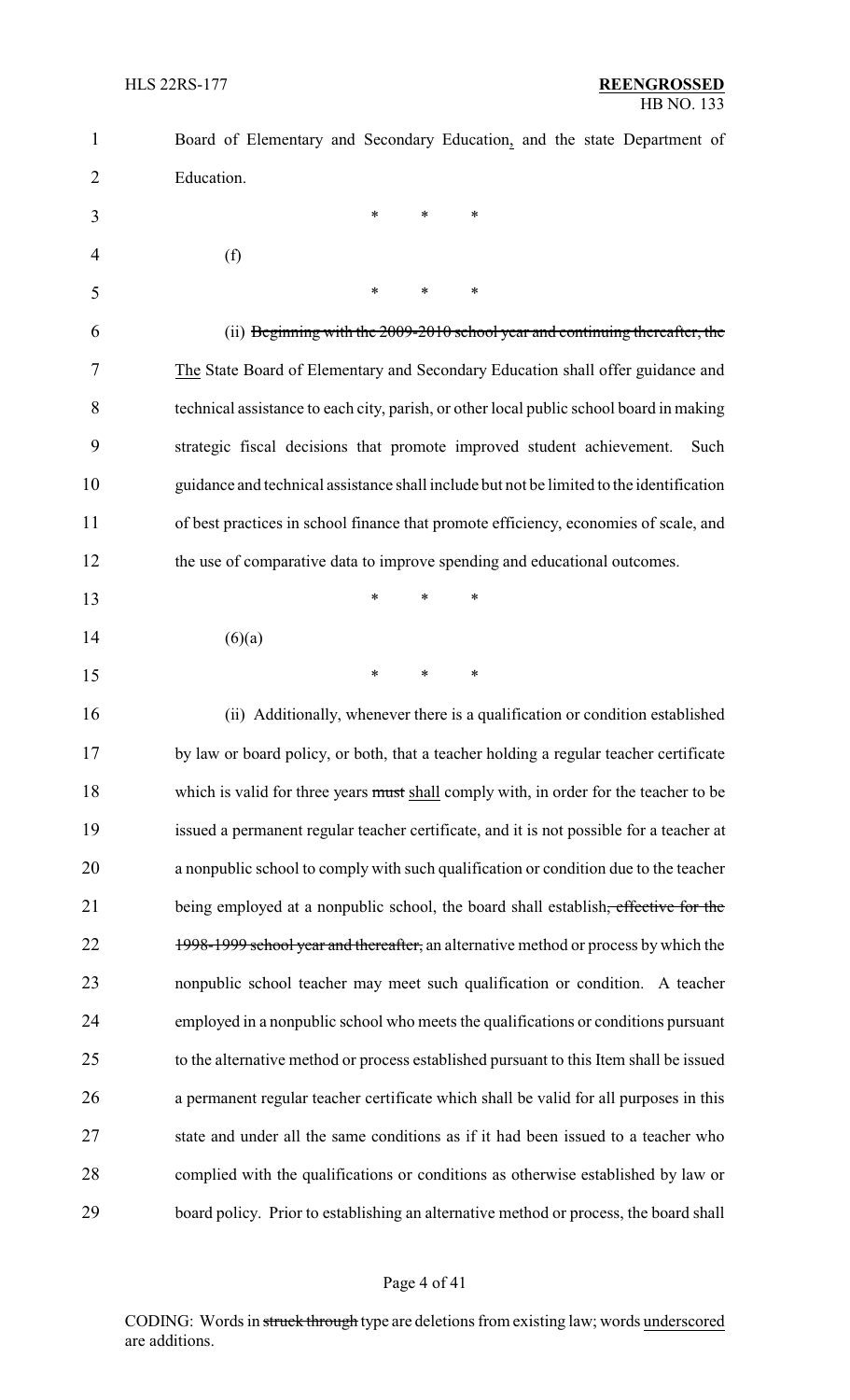direct the nonpublic school commission to formulate, develop, and recommend to the board the alternative method or process by which the nonpublic school teacher may meet the qualification or condition and the method or process established by the board shall be consistent with the recommendations of the nonpublic school commission.

6 (b)(i)

7 \* \* \* \*

\* \* \*

8 (bb) On and after September 15, 1981, any Any person certified to teach in another state who applies for certification to teach in the public schools of Louisiana shall be required to pass satisfactorily the examination which is administered in accordance with the provisions of this Paragraph as a prerequisite to the granting of such certification. However, a teacher certified in another state who meets all other requirements for a Louisiana certificate granted to out-of-state graduates except for the provisions of this Item shall be granted a three-year nonrenewable provisional 15 certificate to be used while said the teacher completes the requirements set forth in 16 this Paragraph.

18 (ii) The state superintendent of education shall administer the aforementioned policy of the board. In such administration of the policy, the superintendent shall choose the appropriate testing instrument, shall conduct all necessaryresearch to validate the applicability of the instrument to teacher education programs within the state of Louisiana, and shall conduct all necessary research to determine the level at which the examination is satisfactorily completed. During the conduct of the research and in the preparation of the testing instrument, the superintendent shall meet with and consider the suggestions of individual classroom teachers, representatives of teacher organizations, deans of education of the public colleges and universities of the state, and representatives of each of the governing boards for higher education.

\* \* \*

#### Page 5 of 41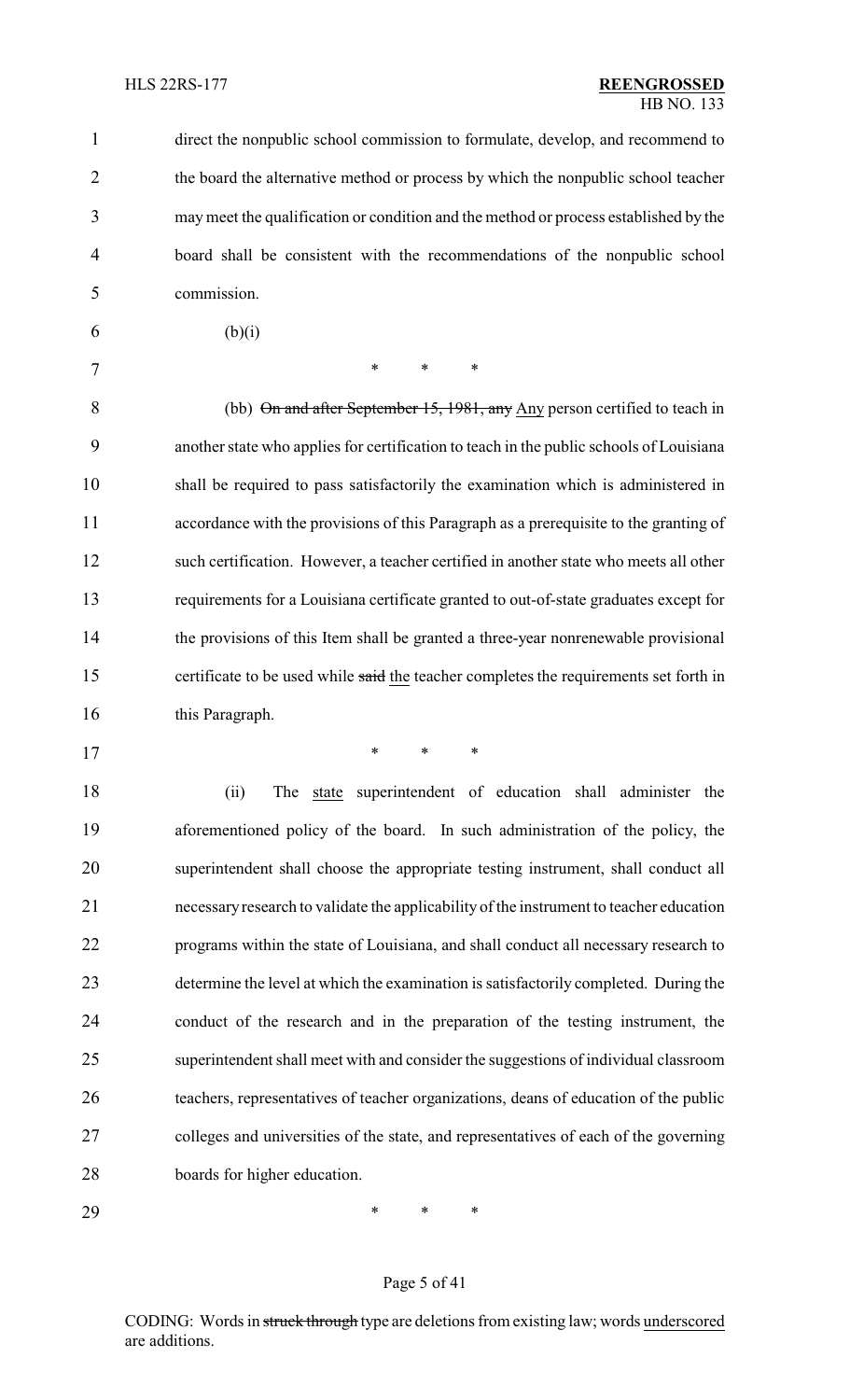| $\mathbf{1}$   | (8) Except as otherwise provided by law, approve non-public nonpublic                   |
|----------------|-----------------------------------------------------------------------------------------|
| $\overline{2}$ | schools in accordance with the provisions of R.S. 17:11 and any other applicable        |
| 3              | law.                                                                                    |
| 4              | $\ast$<br>$\ast$<br>$\ast$                                                              |
| 5              | §7.2. Approved teacher education programs                                               |
| 6              | *<br>*<br>$\ast$                                                                        |
| 7              | C. In adopting requirements for approval of teacher education programs                  |
| 8              | pursuant to this Section the board shall provide that such requirements shall not be    |
| 9              | applicable to students enrolled in an approved teacher education program in             |
| 10             | Louisiana on the effective date of this Section, unless the board finds that any such   |
| 11             | requirement can be made applicable without undue hardship to the student. The           |
| 12             | board shall provide that requirements adopted pursuant to Paragraphs $(4)$ and $(5)$ of |
| 13             | $(A)(4)$ and (5) Subsection A of this Section shall not be applicable to students       |
| 14             | enrolled in an approved teacher education program in Louisiana on the effective date    |
| 15             | of such Paragraphs, unless the board finds that any such requirement can be made        |
| 16             | applicable without undue hardship to the student.                                       |
| 17             | $*$ and $*$<br>$\ast$ . The set of $\ast$<br>∗                                          |
| 18             | §7.5. Alternative educational programs of instruction; submission of plans; board       |
| 19             | approval; program monitoring                                                            |
| 20             | The state Department of Education, in collaboration with other<br>A.                    |
| 21             | appropriate state agencies, shall establish guidelines, with the approval of the State  |
| 22             | Board of Elementary and Secondary Education, for alternative educational programs       |
| 23             | of instruction for at-risk public middle and high school students in grades six through |
| 24             | twelve. The state Department of Education shall provide for the definition of said      |
| 25             | at-risk students with the approval of the board.                                        |
| 26             | $\ast$<br>*<br>∗                                                                        |
| 27             | Return of certain schools from the Recovery School District to the<br>§10.7.1.          |
| 28             | transferring school system; timeline; conditions; funding                               |
| 29             | *<br>*<br>∗                                                                             |

# Page 6 of 41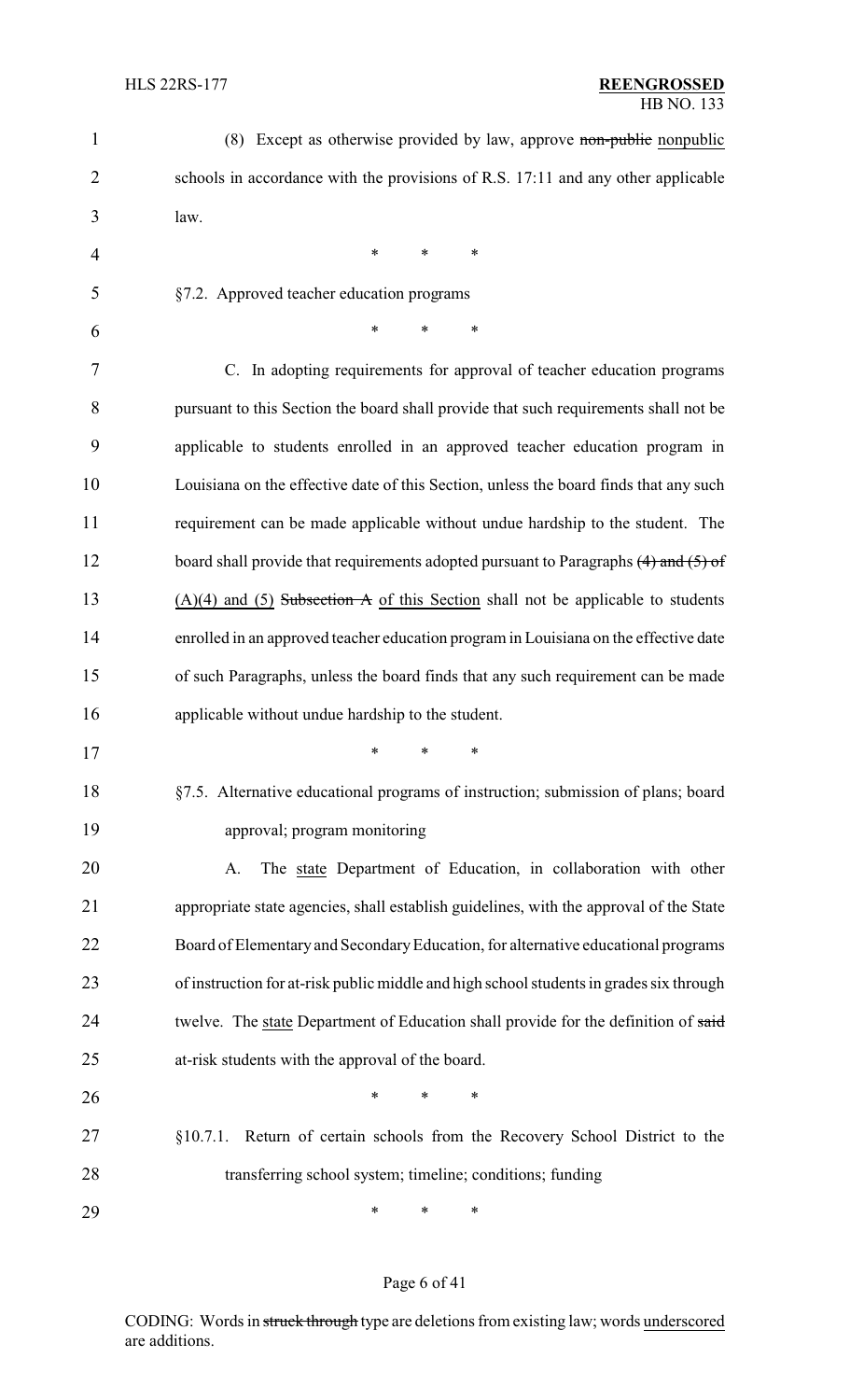E. Notwithstanding any law to the contrary, in order to support and protect the interests and rights of the children it serves, the local school board:

- (1) Shall adopt a policy that establishes a process to determine the district-level funding allocation to be effective beginning July 1, 2017, and as revised in subsequent years as appropriate, based upon student characteristics or needs, as determined by the local school board, to distribute the total amount of minimum foundation program formula funds allocated to the local school board and to Type 8 1, <del>1B,</del> 3, 3B, 4, and 5 charter schools that are located within the geographic boundaries of the local school system.
- \* \* \* H.
	-

**\*** \* \* \*

\* \* \*

 (4) The local school superintendent shall submit the plan to the local school 14 board for approval by September 1, 2016. The plan shall include:

- 16 (b) An implementation time line timeline that shall include a detailed list of tasks and benchmarks that are appropriately sequenced to efficiently facilitate the transfer of such functions and related funding from the Recovery School District with respect to the return of schools to the local school system.
- \* \* \*
- §24.1. State Department of Education; in-service training programs

**\*** \* \* \*

 B. The purpose of such program shall be to establish guidelines for in- service teacher educational programs for all teachers in the public schools and to provide technical assistance to local school systems in developing such programs. The plans for these in-service programs shall be such as to provide effective and sequential training in professional or subject matter areas appropriate to each level of teaching. The state Department of Education shall prepare, with the advice of a representative group of classroom teachers, suggested guidelines for the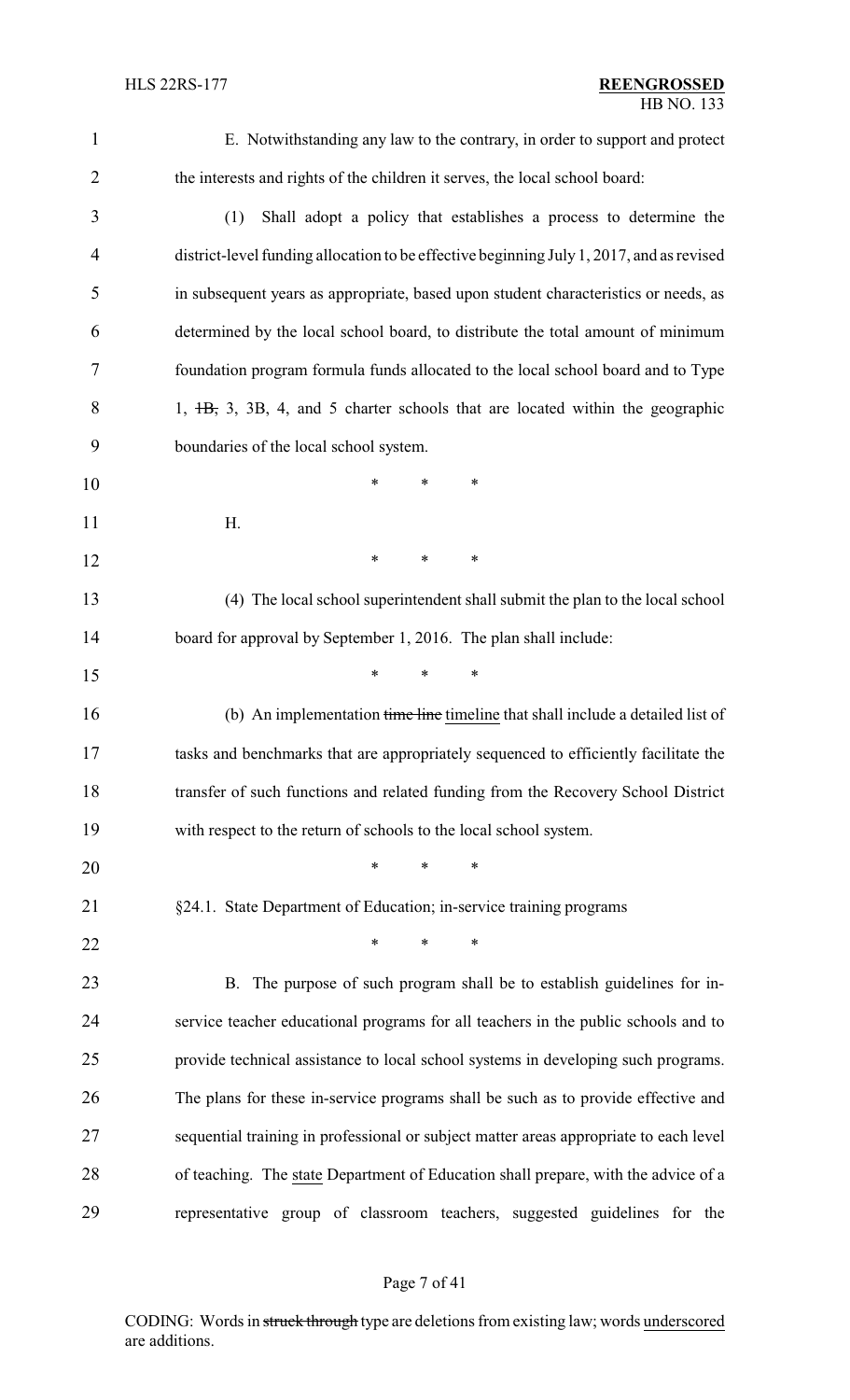| $\mathbf{1}$   | administration and content of the in-service training programs of professional             |
|----------------|--------------------------------------------------------------------------------------------|
| $\overline{2}$ | These guidelines shall be revised from time to time as the<br>improvement.                 |
| 3              | Superintendent of Education for Public Elementary and Secondary Education state            |
| $\overline{4}$ | superintendent of education considers necessary or desirable, and shall be made            |
| 5              | available to each parish or city school board. The department shall also have              |
| 6              | authority to approve or disapprove programs as provided in this Section. The               |
| 7              | purpose of the in-service educational programs developed and approved under the            |
| 8              | provisions of this Section shall be to improve the instructional skills of all teachers    |
| 9              | in the public schools, their ability to communicate with and foster learning among         |
| 10             | students of differing backgrounds, their knowledge of the subject matter they teach,       |
| 11             | and innovative techniques in teaching such subject matter.                                 |
| 12             | *<br>*<br>*                                                                                |
| 13             | D. The department shall establish guidelines for such in-service programs.                 |
| 14             | Such guidelines shall include but not be limited to provisions for:                        |
| 15             | (1) Requirement for frequent conduct of programs and time of programs,                     |
| 16             | including guidelines for programs within and outside of the minimum school session         |
| 17             | and regular school days. When such programs are conducted outside the minimum              |
| 18             | school session as defined by R.S. 17:225 or on a day other than regular school days,       |
| 19             | the teachers participating shall be compensated at a rate of no less than the average      |
| 20             | daily salary of a first year first-year teacher with a bachelor's degree in that parish or |
| 21             | city school system.                                                                        |
| 22             | $\ast$<br>$\ast$<br>$\ast$                                                                 |
| 23             | §24.9. Quality early literacy initiative; legislative findings; development; criteria;     |
| 24             | implementation; limitations                                                                |
| 25             | $\ast$<br>*<br>$\ast$                                                                      |
| 26             | B. The state Department of Education shall develop a comprehensive and                     |
| 27             | evidence-based early literacy initiative for students in kindergarten through third        |
| 28             | grade. The department shall:                                                               |
| 29             | ∗<br>∗<br>∗                                                                                |

# Page 8 of 41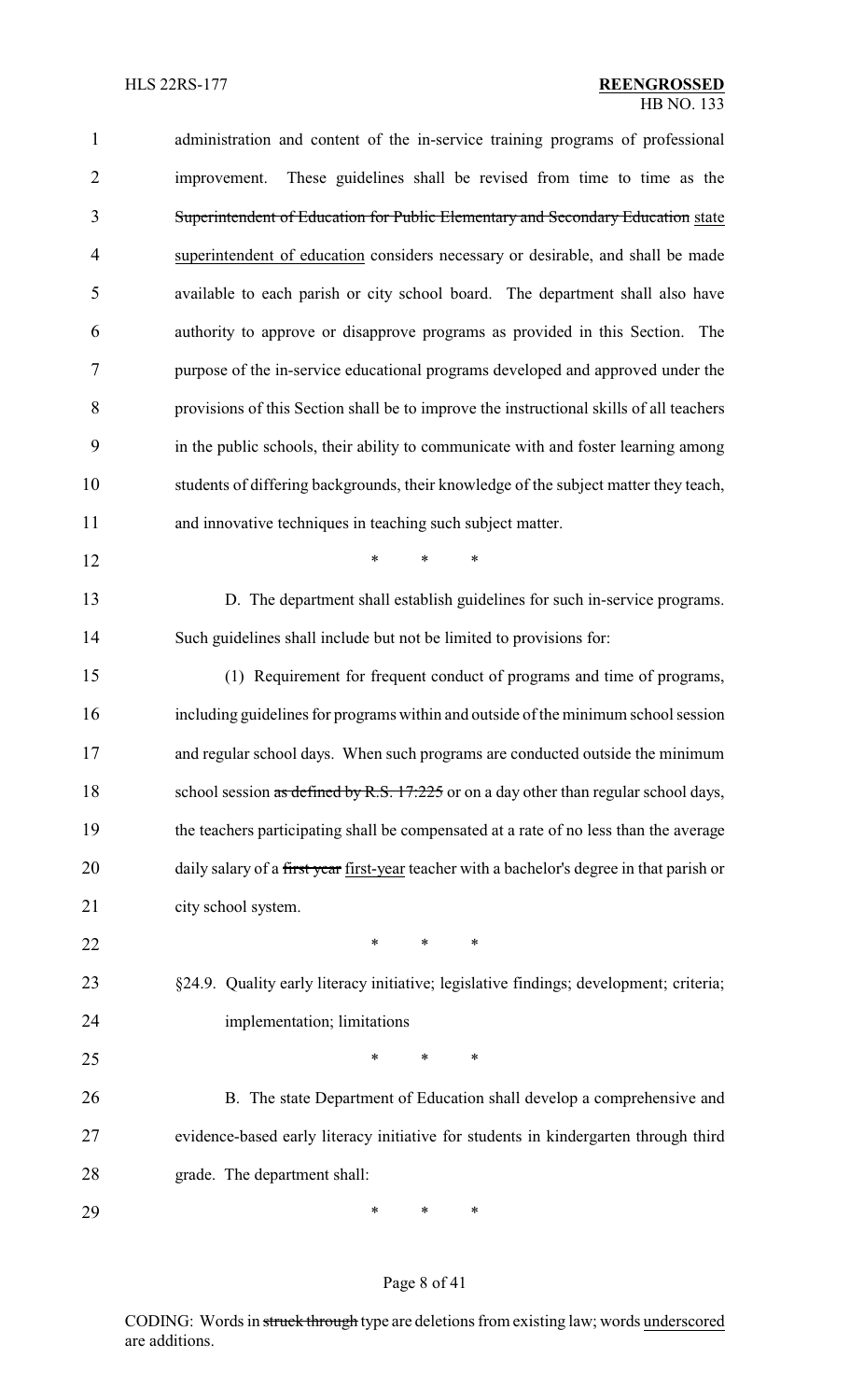| $\mathbf{1}$   | (8) Report the data for each school, for each school system, and for the state         |
|----------------|----------------------------------------------------------------------------------------|
| $\overline{2}$ | as a whole, in the school progress profiles provided pursuant to R.S. 17:3911 and      |
| 3              | 3912.                                                                                  |
| 4              | *<br>*<br>*                                                                            |
| 5              | §25.1. Minimum foundation program; date for payments                                   |
| 6              | A. As used in this Section, the following words and phrases shall have the             |
| 7              | following meanings unless the context otherwise requires:                              |
| 8              | (1) "Department" means the state Department of Education acting through                |
| 9              | the superintendent or his designee.                                                    |
| 10             | (2) "Schedule notice" means a notice sent by the department by registered              |
| 11             | or certified mail to each affected parish and city school board describing a           |
| 12             | disbursement schedule for the amounts payable annually to the board under the          |
| 13             | Minimum Foundation Program minimum foundation program pursuant to this                 |
| 14             | Section.                                                                               |
| 15             | ∗<br>∗<br>∗                                                                            |
| 16             | B.(1) The department shall transmit to each parish and city school board not           |
| 17             | later than the twenty-fifth day of each month, one-twelfth of the amount payable       |
| 18             | annually to the board under the Minimum Foundation Program minimum foundation          |
| 19             | program, unless the department mails a schedule notice to each parish and city         |
| 20             | school board on or before May + first of each year which contains such information     |
| 21             | as is required to inform such boards that a disbursement schedule of the amount        |
| 22             | payable annually to the board under the Minimum Foundation Program minimum             |
| 23             | foundation program will be implemented pursuant to this Section. However, for          |
| 24             | fiscal year 1988-1989, the schedule notice shall be mailed on or before the end of the |
| 25             | regular legislative session from a schedule provided by the Division of                |
| 26             | Administration, Appropriation's Control or the state treasurer.                        |
| 27             | (2) Notice and implementation of a disbursement schedule pursuant to this              |
| 28             | Section shall by its terms in no way reduce the aggregate annual Minimum               |
| 29             | Foundation Program minimum foundation program funds payable to all parish and          |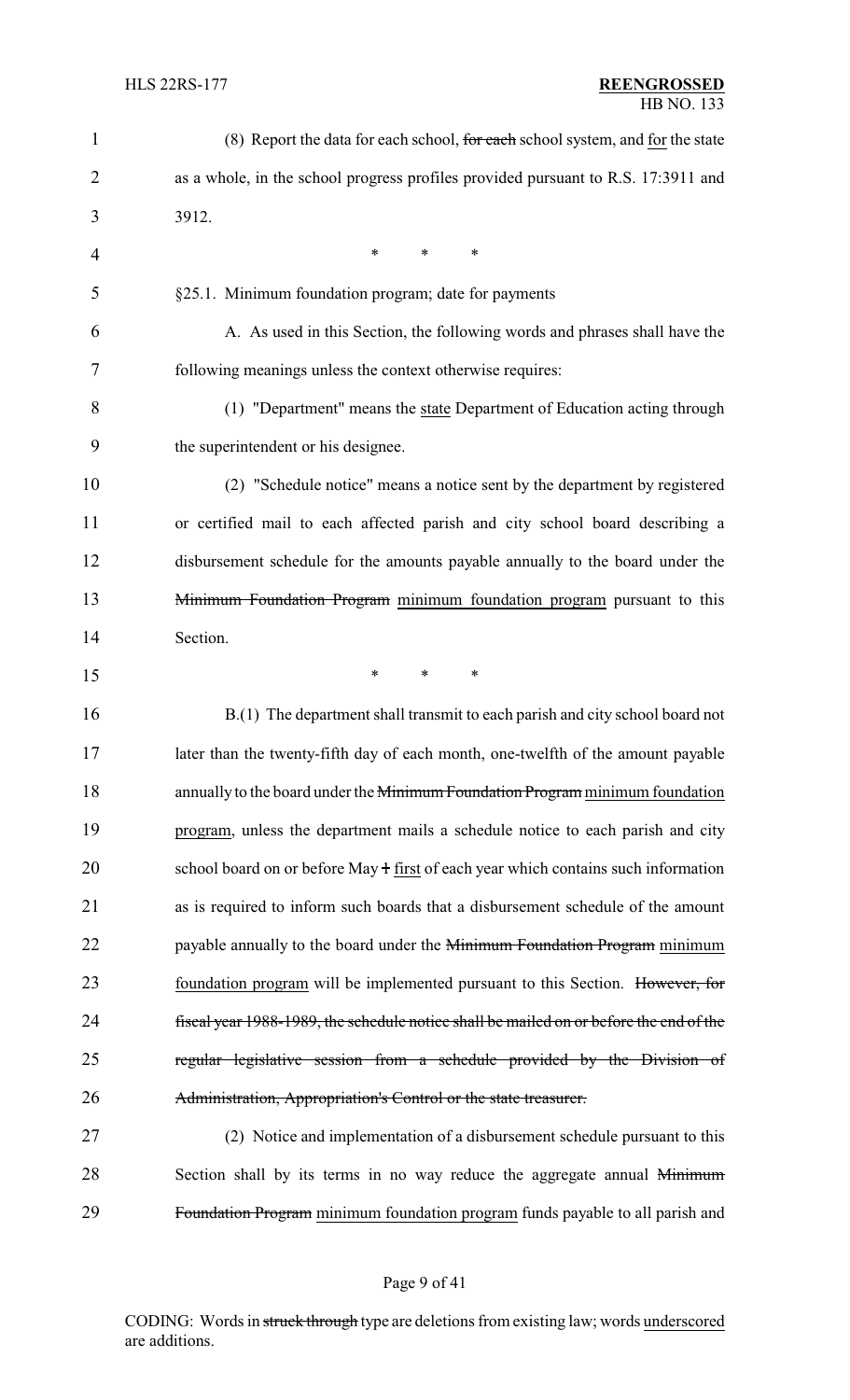1 city school boards and the annual Minimum Foundation Program minimum foundation program funds payable to an individual parish or city school board in accordance with Article VIII, Section 13(B) of the Constitution of Louisiana.

- C. The schedule notice shall set forth the fraction or percentage of annual Minimum Foundation Program minimumfoundation program disbursements, if any, to be transmitted each month, the latest day on which the disbursements, if any, will be transmitted, which date shall not be later than the twenty-fifth day of any month during which disbursements are scheduled to be transmitted, and such other information as the department deems necessary or convenient.
- \* \* \*

 E.(1) A disbursement schedule for which the schedule notice has been given shall not be effective during the fiscal year described therein unless and until an 13 amount in addition to the aggregate Minimum Foundation Program minimum foundation program formula amount shall have been included in the general appropriations act for such fiscal year sufficient to reimburse each parish and city school board for the interest expense and costs, if any, incurred as a direct result of an alternative borrowing caused by the implementation of a disbursement schedule pursuant to this Section. The aggregate interest expense and costs, if any, projected to be incurred by parish and city school boards and included in the general appropriations act shall be projected and calculated by the department and such 21 calculation shall be conclusive.

- **\*** \* \* \*
- §64. Zachary Community School Board and school system; creation; membership; qualifications; apportionment; election; powers, duties, and functions; system operation
- A.

27 \* \* \* \*

28 (3) No appropriation of state funds shall be provided to provide assistance or support with the initial establishment of the Zachary community school system.

#### Page 10 of 41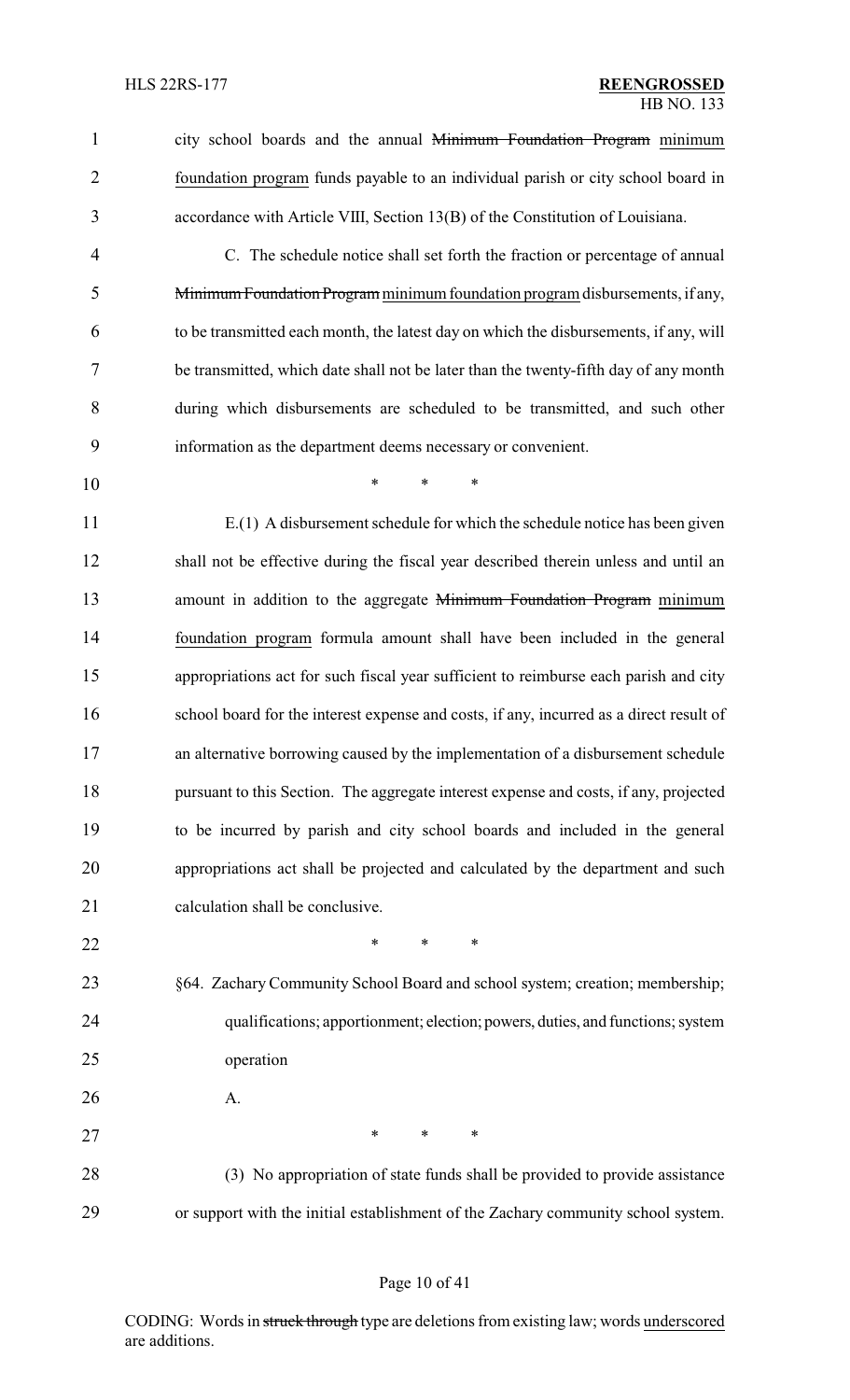| 1              | Nothing in this Paragraph shall limit the participation of the Zachary community       |
|----------------|----------------------------------------------------------------------------------------|
| $\overline{2}$ | school system in the Minimum Foundation Program minimum foundation program             |
| 3              | or any other appropriation applicable to other public school systems in the state.     |
| 4              | $\ast$<br>$\ast$<br>∗                                                                  |
| 5              | §105.1. Transfer to schools in an adjoining school system; conditions; exceptions;     |
| 6              | funding                                                                                |
| 7              | $\ast$<br>$\ast$<br>∗                                                                  |
| 8              | D. In the case of the transfer of any student pursuant to this Section, the            |
| 9              | adjoining school system shall notify the state Department of Education. The state      |
| 10             | Department of Education shall adjust the allocation of money through the Minimum       |
| 11             | Foundation Program minimum foundation program formula or any other monies              |
| 12             | appropriated and allocated among school systems based in any way on the number         |
| 13             | of students enrolled so as to account for the transfer of the student.                 |
| 14             | $\ast$<br>∗<br>∗                                                                       |
| 15             | §151.3. Kindergarten; establishment; entrance age; prerequisites                       |
| 16             | *<br>∗<br>∗                                                                            |
| 17             |                                                                                        |
| 18             | ∗<br>∗<br>∗                                                                            |
| 19             | (3) A child not able to meet the kindergarten attendance requirements as               |
| 20             | provided in Paragraph (1) of this Subsection due to illness or extraordinary,          |
| 21             | extenuating circumstances as determined by the city, parish, or other local public     |
| 22             | school board shall be required to satisfactorily pass an academic readiness screening  |
| 23             | administered by the city, parish, or other local public school board prior to the time |
| 24             | of enrollment for in the first grade.                                                  |
| 25             | *<br>∗<br>*                                                                            |
| 26             | §203. Definitions                                                                      |
| 27             | As used in this Subpart, the following terms words have the following                  |
| 28             | meanings ascribed to them unless the context requires otherwise:                       |
| 29             | ∗<br>∗<br>∗                                                                            |

Page 11 of 41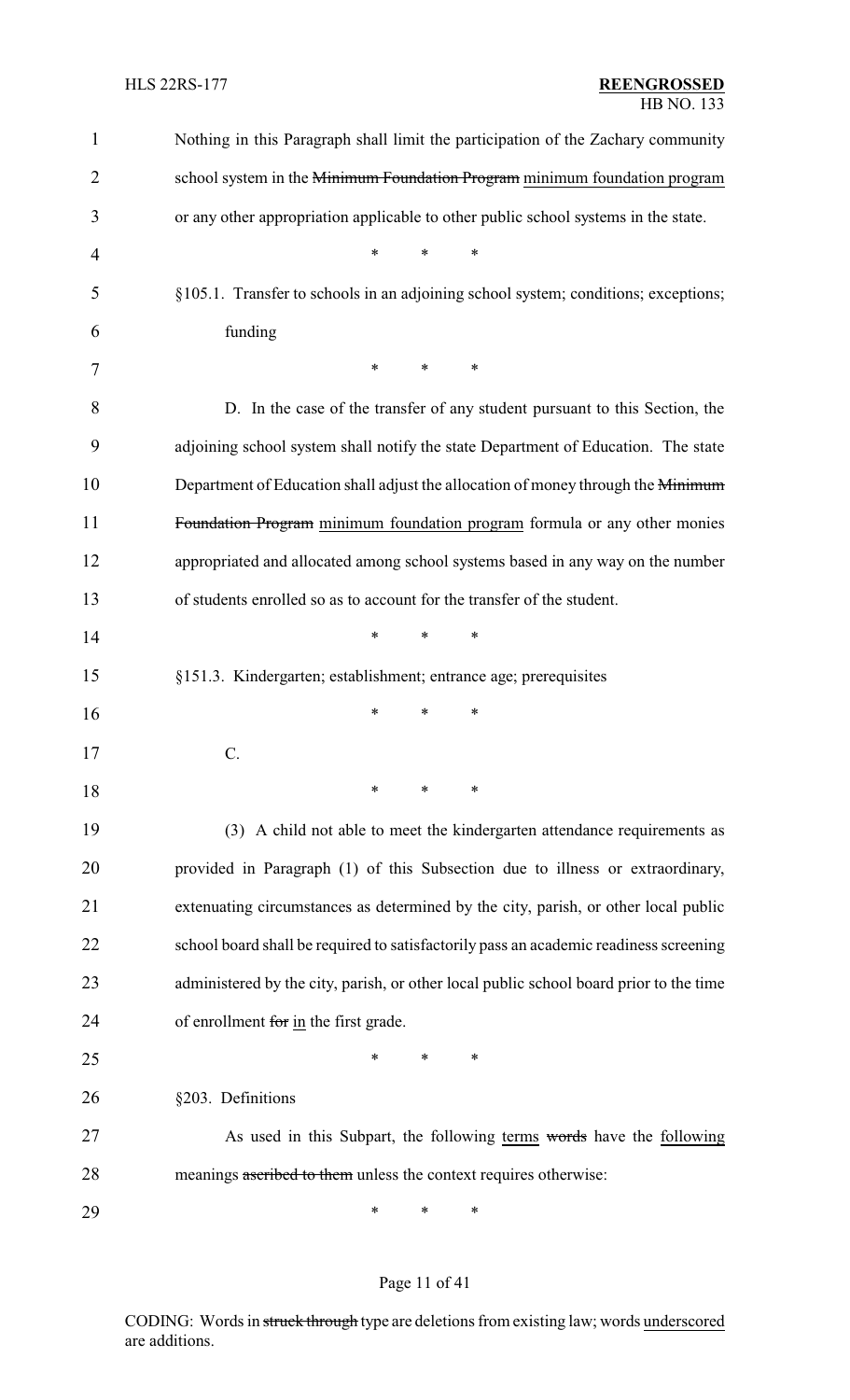| $\mathbf{1}$   | §221. School attendance; compulsory ages; duty of parents; excessive absences;         |
|----------------|----------------------------------------------------------------------------------------|
| $\overline{2}$ | condition for driving privileges                                                       |
| 3              | A(1)                                                                                   |
| $\overline{4}$ | $\ast$<br>*<br>∗                                                                       |
| 5              | (b) Beginning with the 2022-2023 school year, the parent or legal guardian             |
| 6              | of a child who resides in Louisiana and who is age five, by September thirtieth of the |
| 7              | calendar year in which the school year begins, through eighteen shall send the child   |
| 8              | to a public or nonpublic school, as defined by R.S. 17:236, unless the child's parent  |
| 9              | or legal guardian opted to defer enrollment of his child in kindergarten pursuant to   |
| 10             | R.S. 17:151.3(D) or the child graduates from high school prior to his eighteenth       |
| 11             | birthday. A child below the age of five who legally enrolls in school shall also be    |
| 12             | subject to the provisions of this Subpart.                                             |
| 13             | $\ast$<br>$\ast$<br>$\ast$                                                             |
| 14             | B.(1) A city, parish, or other local public school board shall grant admission         |
| 15             | or readmission to school to any person who meets all of the following criteria:        |
| 16             | $\ast$<br>∗<br>∗                                                                       |
| 17             | (b) Meets the eligibility requirements for school entrance pursuant to R.S.            |
| 18             | $17:222(A)$ , 17:221.                                                                  |
| 19             | $\ast$<br>*<br>∗                                                                       |
| 20             | §222. School entrance; proof of age, race, and parentage required; exceptions          |
| 21             | $\ast$<br>$\ast$<br>$\ast$                                                             |
| 22             | C.(1) Notwithstanding the provisions of Subsections A and B of this Section,           |
| 23             | the parish school boards in Jefferson and Orleans parishes may adopt, by rule, and     |
| 24             | enforce ages for entrance into first grade in the schools in their systems which vary  |
| 25             | from the provisions of this Section. All children admitted into school as a result of  |
| 26             | a rule adopted pursuant to this Subsection shall be counted in reports submitted for   |
| 27             | funding under the Minimum Foundation Program minimum foundation program and            |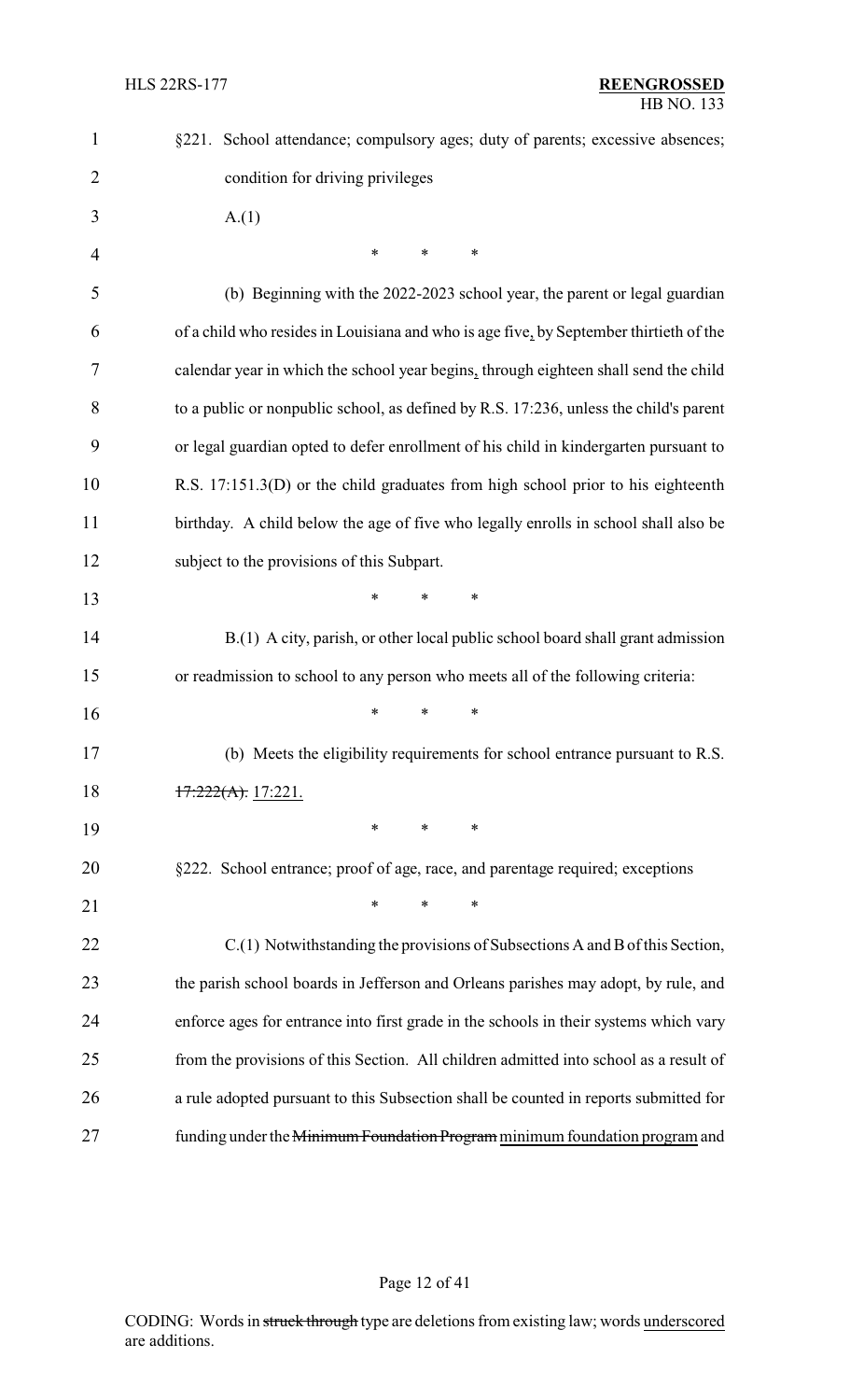| $\mathbf{1}$   | money allocated pursuant to such program shall be based on the report which            |
|----------------|----------------------------------------------------------------------------------------|
| $\overline{2}$ | includes such children.                                                                |
| 3              | $\ast$<br>∗<br>∗                                                                       |
| 4              | §372. Definitions                                                                      |
| 5              | As used in this Part, the following terms shall have the meaning ascribed to           |
| 6              | them in this Section, following meanings except when unless the context clearly        |
| 7              | indicates a different meaning otherwise:                                               |
| 8              | *<br>*<br>∗                                                                            |
| 9              | §391.2. Definitions                                                                    |
| 10             | As used in this Part, the following words, terms, and phrases shall have the           |
| 11             | meaning ascribed to them in this Section, following meanings except when unless        |
| 12             | the context clearly indicates a different meaning otherwise:                           |
| 13             | *<br>∗<br>*                                                                            |
| 14             | §392.1. Screening and intervention; purpose; applicability; city and parish school     |
| 15             | system; duties                                                                         |
| 16             | ∗<br>∗<br>*                                                                            |
| 17             | C. Screenings as required by this Section shall have one or more of the                |
| 18             | following results:                                                                     |
| 19             | $\ast$<br>$\ast$<br>*                                                                  |
| 20             | (3) Indication of need for assistance to ameliorate the effect of a possible $a t =$   |
| 21             | risk risk factor.                                                                      |
| 22             | *<br>$\ast$<br>∗                                                                       |
| 23             | §395. Statement of purpose                                                             |
| 24             | A. The purpose of this Part is to provide supplemental funds for the delivery          |
| 25             | of supplemental remedial instruction adapted for those eligible students in the        |
| 26             | elementary and secondary schools of this state as set forth in the city and parish     |
| 27             | school board pupil progression plans approved by the State Board of Elementary and     |
| 28             | Secondary Education. A program of remedial education shall be put into place by        |
| 29             | local parish and city parish school systems following regulations adopted by the state |

# Page 13 of 41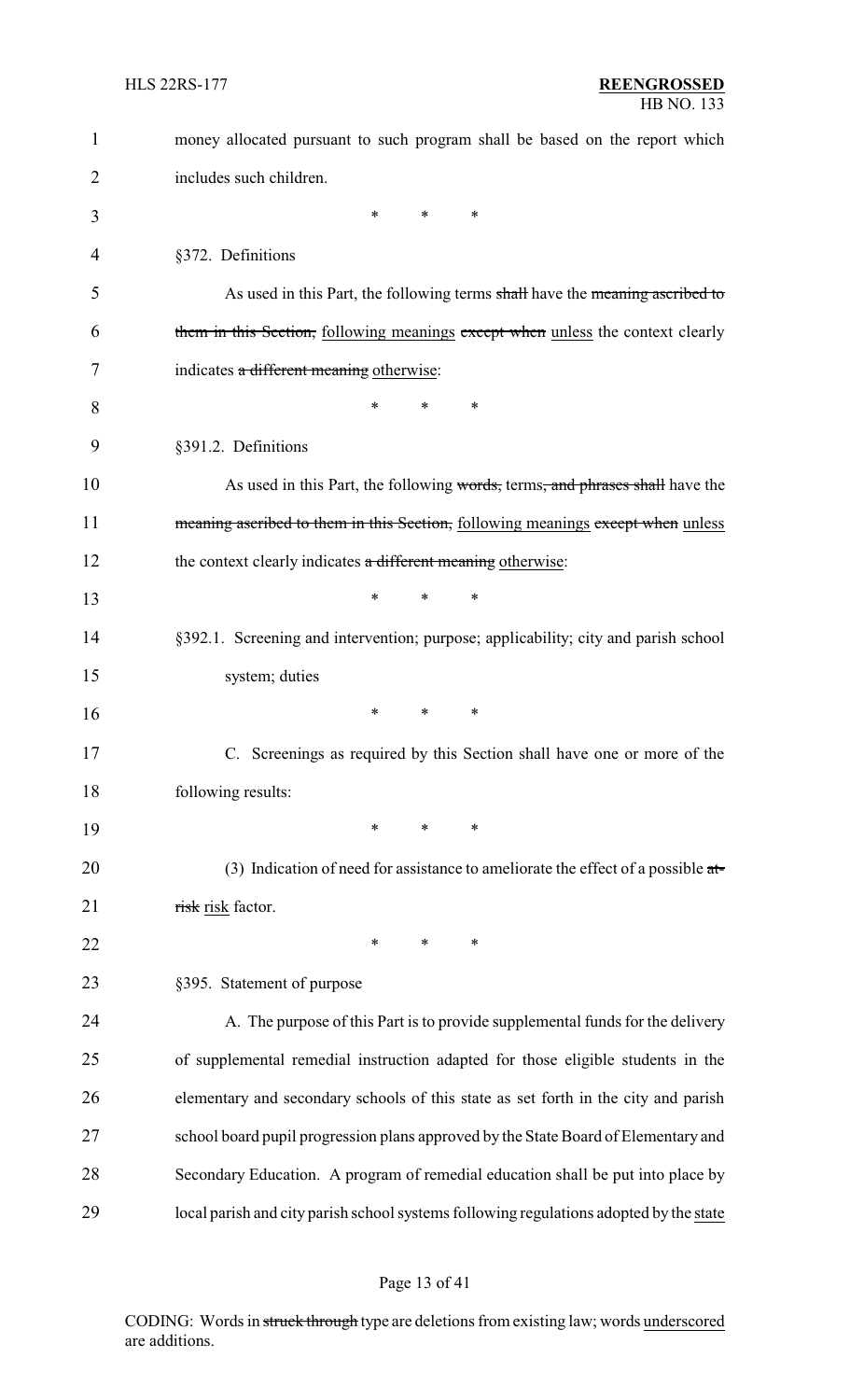| $\mathbf{1}$ | Department of Education and approved by the state board pursuant to R.S. 17:24.4.       |
|--------------|-----------------------------------------------------------------------------------------|
| 2            | All eligible students shall be provided with appropriate remedial instruction.          |
| 3            | *<br>*<br>*                                                                             |
| 4            | §396. Definitions                                                                       |
| 5            | As used in this Part, the following words, terms, and phrases shall have the            |
| 6            | meaning ascribed to them in this Section, following meanings except when unless         |
| 7            | the context clearly indicates a different meaning otherwise:                            |
| 8            | (1) "Department" means the state Department of Education.                               |
| 9            | *<br>*<br>*                                                                             |
| 10           | §407.1. Definitions                                                                     |
| 11           | As used in this Part, the following words, terms, and phrases shall have the            |
| 12           | meanings ascribed to them in this Section as follows following meanings:                |
| 13           | *<br>*<br>*                                                                             |
| 14           | §407.33. Definitions                                                                    |
| 15           | A. As used in this Part, the following definitions shall apply terms have the           |
| 16           | following meanings unless the context clearly states indicates otherwise:               |
| 17           | (1) "Camp" means any place or facility operated by any institution, society,            |
| 18           | agency, corporation, person or persons, or any other group which serves only            |
| 19           | children five years of age or older and operates only when school is not in session     |
| 20           | during the summer months or school holidays.                                            |
| 21           | (2) "Child" means a person who has not reached age eighteen or otherwise                |
| 22           | been legally emancipated.                                                               |
| 23           | (3) "Child day care center" means any place or facility operated by any                 |
| 24           | institution, political subdivision, society, agency, corporation, person or persons, or |
| 25           | any other group for the purpose of providing care, supervision, and guidance of         |
| 26           | seven or more children, not including those related to the caregiver, unaccompanied     |
| 27           | by parent or legal custodian, on a regular basis for at least twelve and one-half hours |
| 28           | in a continuous seven-day week. If a child day care center provides transportation      |
| 29           | or arranges for transportation to and from the center, either directly or by contract   |

# Page 14 of 41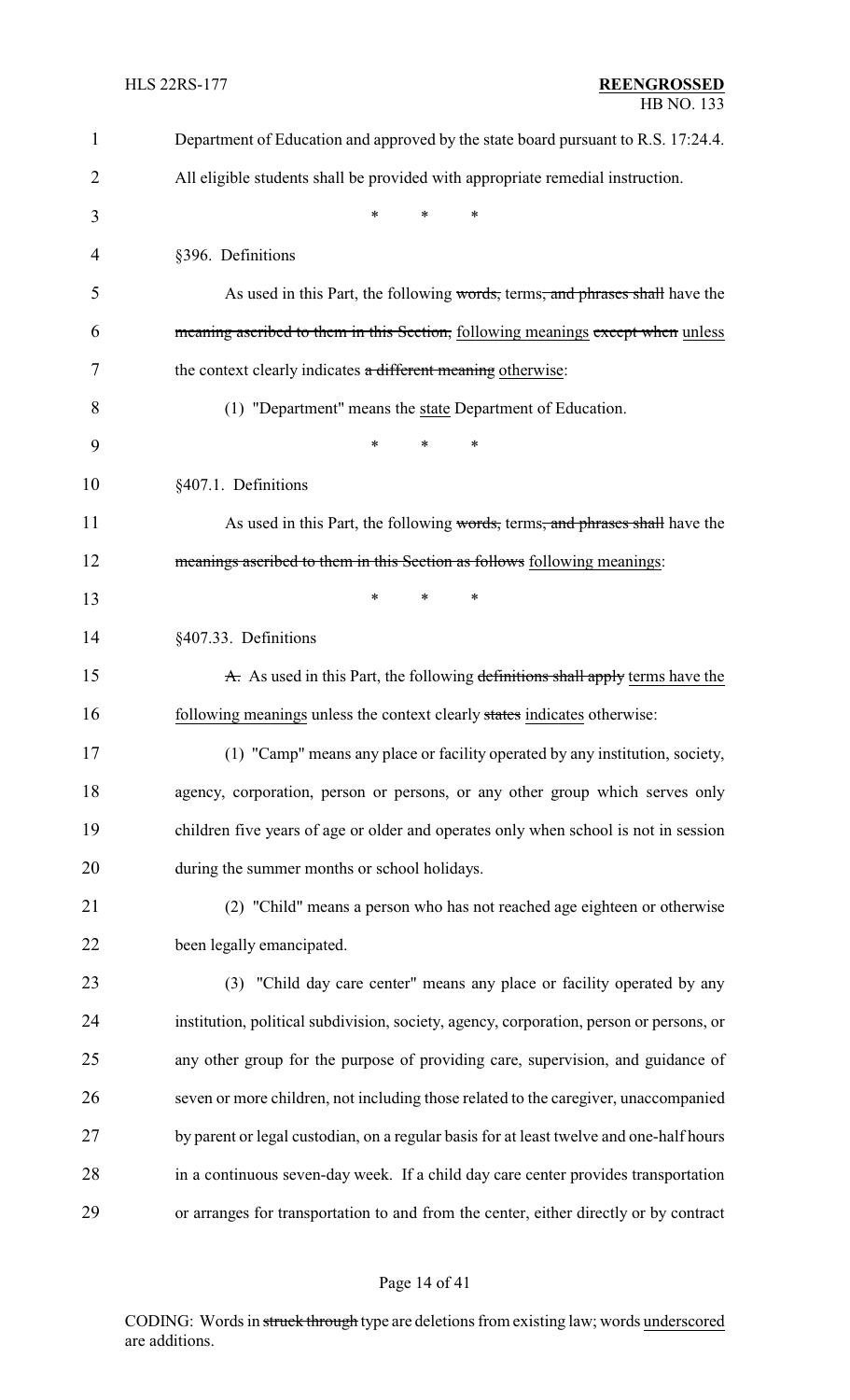| $\mathbf{1}$   | with third parties, all hours during which a child is being transported shall be      |
|----------------|---------------------------------------------------------------------------------------|
| $\overline{2}$ | included in calculating the hours of operation. A child day care center that remains  |
| 3              | open for more than twelve and one-half hours in a continuous seven-day week, and      |
| $\overline{4}$ | in which no individual child remains for more than twenty-four hours in one           |
| 5              | continuous stay shall be known as a full-time child day care center. A child day care |
| 6              | center that remains open after 9:00 p.m. shall meet the regulations established for   |
| 7              | nighttime care.                                                                       |
| 8              | (4) "Department" means the state Department of Education.                             |
| 9              | (5) "Early learning center" means any child day care center, Early Head Start         |
| 10             | Center, Head Start Center, or stand-alone prekindergarten program not attached to     |
| 11             | a school.                                                                             |
| 12             | (6) "Head Start and Early Head Start Programs" mean the federally-funded              |
| 13             | federally funded early childhood care and education programs that promote and         |
| 14             | teach school readiness to children ages birth to five from low-income families and    |
| 15             | provide services in the areas of education, social services for families, nutrition,  |
| 16             | family engagement, health and mental health, as well as providing the physical plant  |
| 17             | and instructional staff members for such purposes.                                    |
| 18             | (7) "License type" means the type of license applied for or held, which shall         |
| 19             | include Type I, Type II, and Type III.                                                |
| 20             | (8) "Related" or "relative" means a natural or adopted child or grandchild of         |
| 21             | the caregiver or a child in the legal custody of the caregiver.                       |
| 22             | ∗<br>∗<br>∗                                                                           |
| 23             | §407.62. Definitions                                                                  |
| 24             | As used in this Part, the following definitions shall apply terms have the            |
| 25             | following meanings unless the context clearly states indicates otherwise.:            |
| 26             | ∗<br>∗<br>∗                                                                           |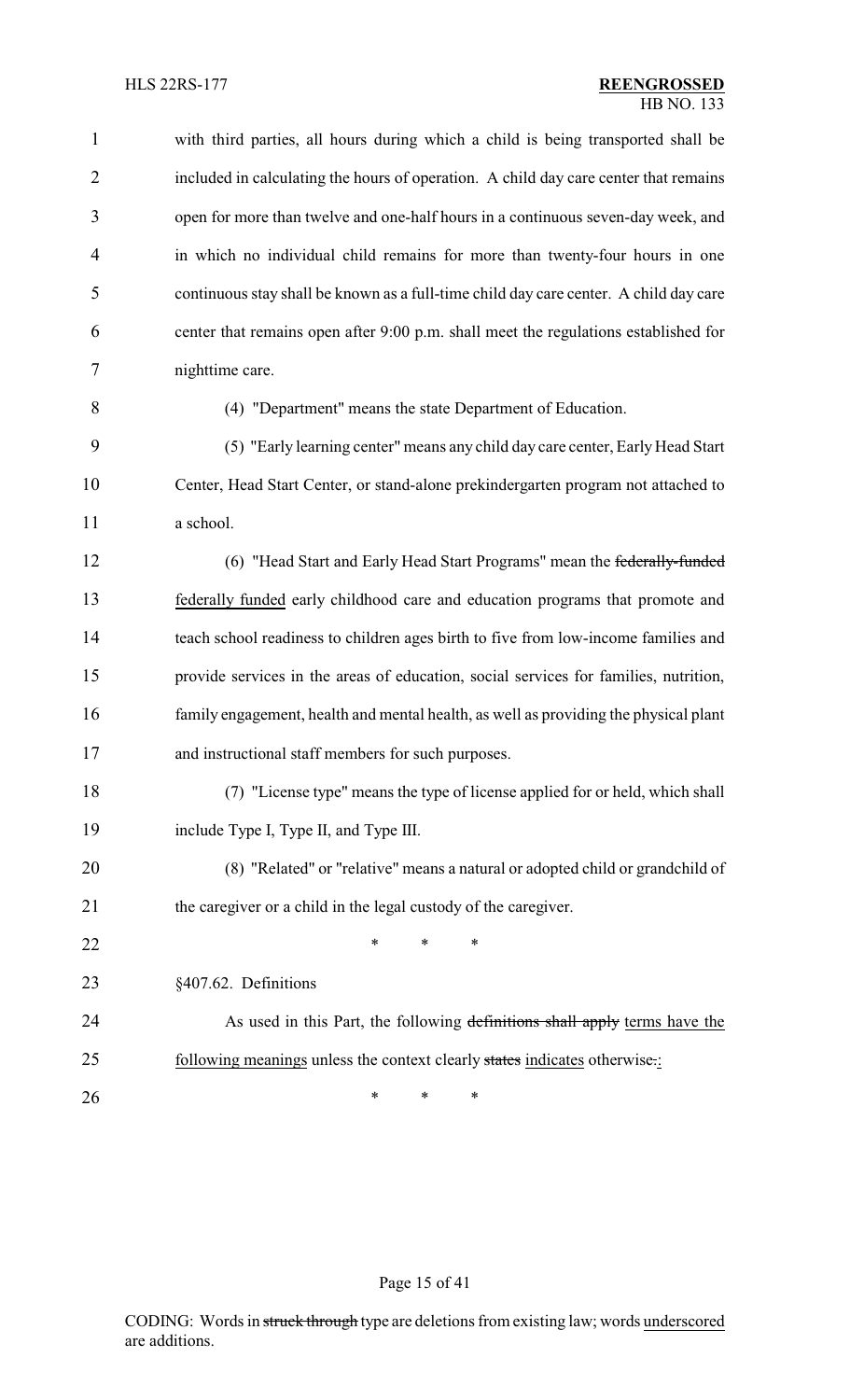| $\mathbf 1$ | §407.82. Definitions.                                                                    |
|-------------|------------------------------------------------------------------------------------------|
| 2           | As used in this Part, the following definitions shall apply terms have the               |
| 3           | following meanings:                                                                      |
| 4           | *<br>∗<br>∗                                                                              |
| 5           | §407.91. Definitions                                                                     |
| 6           | As used in this Part, the following definitions shall apply terms have the               |
| 7           | following meanings:                                                                      |
| 8           | ∗<br>∗<br>∗                                                                              |
| 9           | §409.2. Definitions                                                                      |
| 10          | For the purposes of As used in this Subpart, the following terms have the                |
| 11          | following meanings:                                                                      |
| 12          | ∗<br>$\ast$<br>∗                                                                         |
| 13          | §416. Discipline of students; suspension; expulsion                                      |
| 14          | A.(1)                                                                                    |
| 15          | ∗<br>∗<br>∗                                                                              |
| 16          | (c)                                                                                      |
| 17          | ∗<br>∗<br>∗                                                                              |
| 18          | (iii) A student in kindergarten through grade five removed from a class                  |
| 19          | pursuant to this Subparagraph shall not be permitted to return to the class for at least |
| 20          | thirty minutes unless agreed to by the teacher initiating the disciplinary action. A     |
| 21          | student in grades six through twelve removed from a class pursuant to this               |
| 22          | Subparagraph shall not be permitted to return to the class during the same class         |
| 23          | period unless agreed to by the teacher initiating the disciplinary action. Additionally, |
| 24          | the student shall not be readmitted to the class until the principal has implemented     |
| 25          | at least one of the following disciplinary measures:                                     |
| 26          | ∗<br>∗<br>∗                                                                              |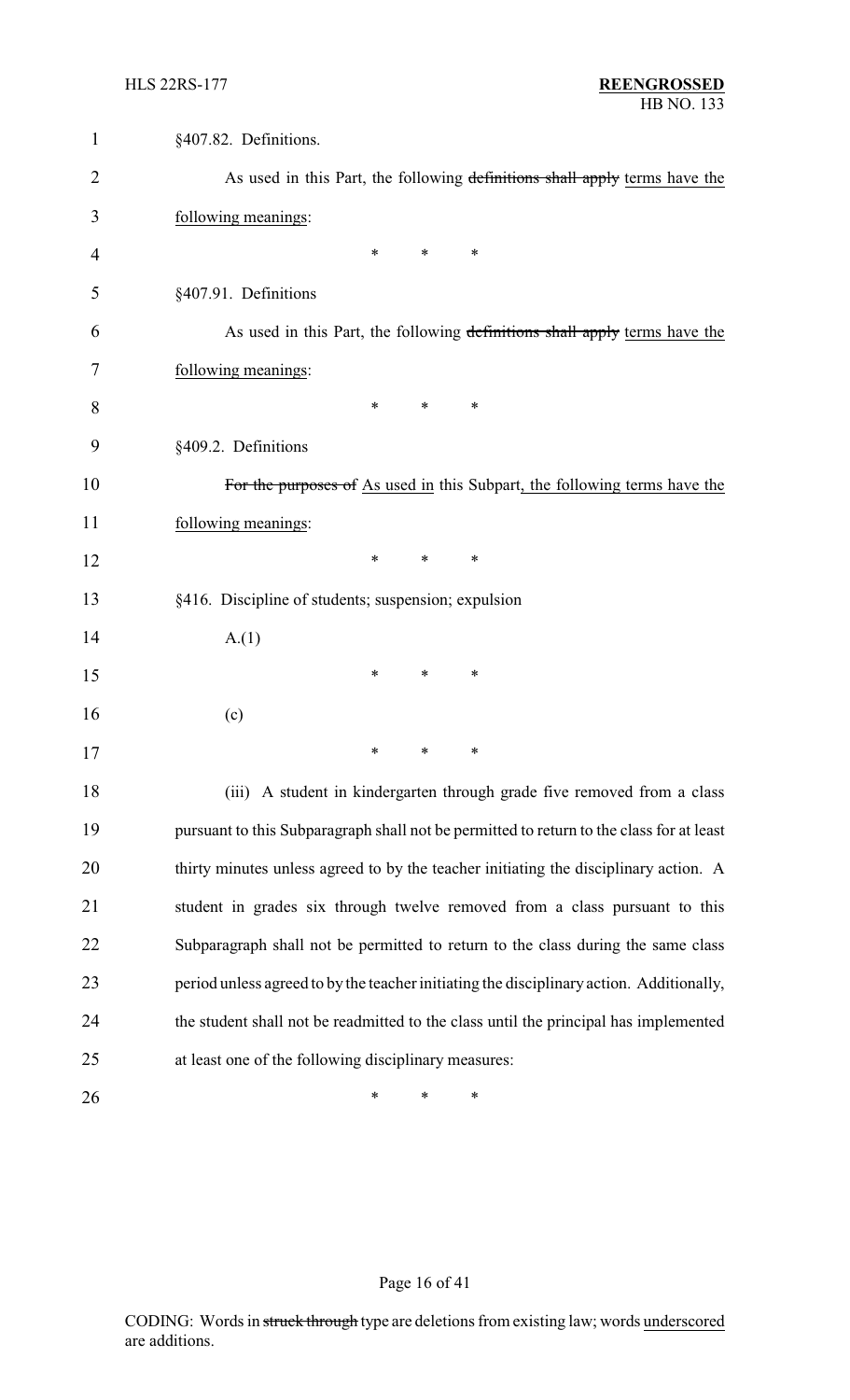| $\mathbf{1}$   | (ll) Requiring the completion of all assigned school work and homework that            |
|----------------|----------------------------------------------------------------------------------------|
| $\overline{2}$ | would have been assigned and completed by the student during the period of out-of-     |
| 3              | school suspension.                                                                     |
| $\overline{4}$ | $\ast$<br>$\ast$<br>*                                                                  |
| 5              | $B(1)(a)$ Any student after being suspended for committing any of the                  |
| 6              | offenses enumerated in this Section may be expelled, upon recommendation by the        |
| 7              | principal of the public school in which said the student is enrolled, which            |
| 8              | recommended expulsion shall be subject to the provisions of Subsection C of this       |
| 9              | Section.                                                                               |
| 10             | *<br>$\ast$<br>$\ast$                                                                  |
| 11             | $C(1)$ Upon the recommendation by a principal for the expulsion of any                 |
| 12             | student as authorized by Subsection B of this Section or a school board's code of      |
| 13             | conduct, a hearing shall be conducted by the superintendent or his designee within     |
| 14             | fifteen school days to determine the facts of the case and make a finding of whether   |
| 15             | or not the student is guilty of conduct warranting a recommendation of expulsion.      |
| 16             | The school board must shall provide written notice of the hearing to the student and   |
| 17             | his parent or legal guardian, and such notice shall advise the student and his parent  |
| 18             | or legal guardian of their rights. Upon the conclusion of the hearing and upon a       |
| 19             | finding that the student is guilty of conduct warranting expulsion, the superintendent |
| 20             | or his designee shall determine whether such student shall be expelled from the        |
| 21             | school system or if other corrective or disciplinary action shall be taken. At the     |
| 22             | hearing the principal or teacher concerned may be represented by any person            |
| 23             | appointed by the superintendent. The concerned teacher shall be permitted to attend    |
| 24             | such hearing and shall be permitted to present information the teacher believes        |
| 25             | relevant. Until such hearing takes place the student shall remain suspended from the   |
| 26             | school with access to classwork and the opportunity to earn academic credit. At such   |
| 27             | hearing the student may be represented by any person of his choice. A student who      |
| 28             | is expelled or suspended for longer than ten days shall be provided with academic      |
| 29             | instruction at an alternative setting in accordance with R.S. 17:416.2.                |
|                |                                                                                        |

#### Page 17 of 41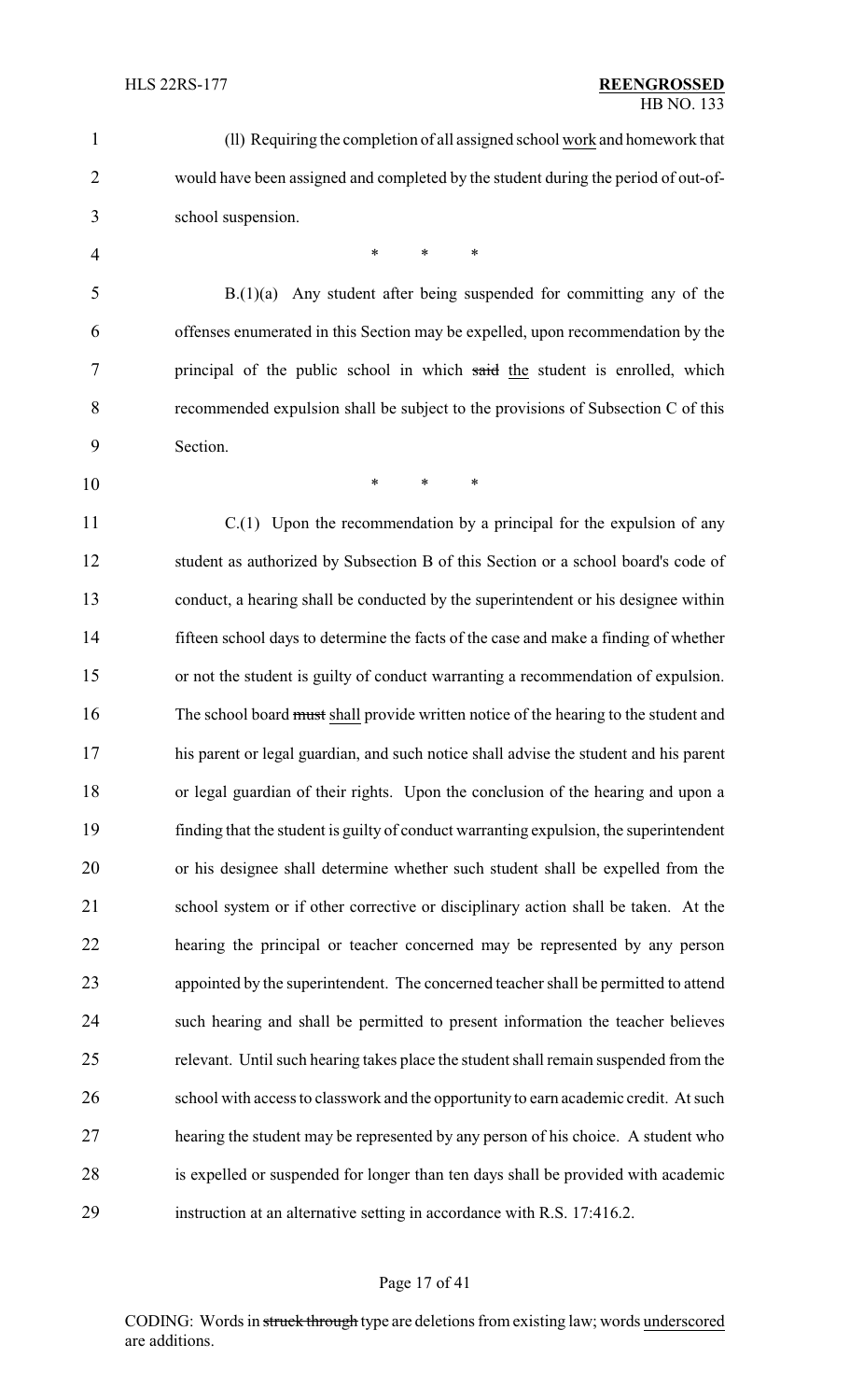| $\mathbf{1}$   | (2)                                                                                     |
|----------------|-----------------------------------------------------------------------------------------|
| $\overline{2}$ | $\ast$<br>$\ast$<br>*                                                                   |
| 3              | (d)                                                                                     |
| 4              | $\ast$<br>$\ast$<br>∗                                                                   |
| 5              | (ii) Any student expelled pursuant to the provisions of this Subsection or              |
| 6              | Subsection B of this Section seeking readmission on a probationary basis prior to the   |
| 7              | end of the specified period of expulsion must shall also comply with the provisions     |
| 8              | of Subparagraph $(B)(3)(d)$ of this Section.                                            |
| 9              | $\ast$<br>*<br>$\ast$                                                                   |
| 10             | H.(1) No student shall be disciplined in any manner by the governing                    |
| 11             | authority of a public elementary or secondary school or by any public elementary or     |
| 12             | secondary school administrator, teacher, or other school employee for the use of        |
| 13             | force upon another person when it can be reasonably concluded that the use of such      |
| 14             | force more probably than not was committed solely for the purpose of preventing a       |
| 15             | forcible offense against the student or a forcible offense provided that the force used |
| 16             | must shall be reasonable and apparently necessary to prevent such offense.              |
| 17             | $*$ * *                                                                                 |
| 18             | K. For the purposes of this Section, "virtual instruction" means instruction            |
| 19             | provided to a student through an electronic delivery medium including but not           |
| 20             | limited to electronic learning platforms that connect to a student in a remote location |
| 21             | to classroom instruction. A city, parish, or other local public school board discipline |
| 22             | policy shall clearly define the rules of conduct and expectations of students engaged   |
| 23             | in virtual instruction, shall provide for notice of such rules and expectations to the  |
| 24             | parents and guardians of students, shall include clearly defined consequences of        |
| 25             | conduct, shall be narrowly tailored to address compelling government interests, and     |
| 26             | shall take into consideration the students' and their families' rights to privacy and   |
| 27             | other constitutional rights while at home or in a location that is not school property. |
| 28             | The provisions of this Section herein related to mandatory recommendation for           |

# Page 18 of 41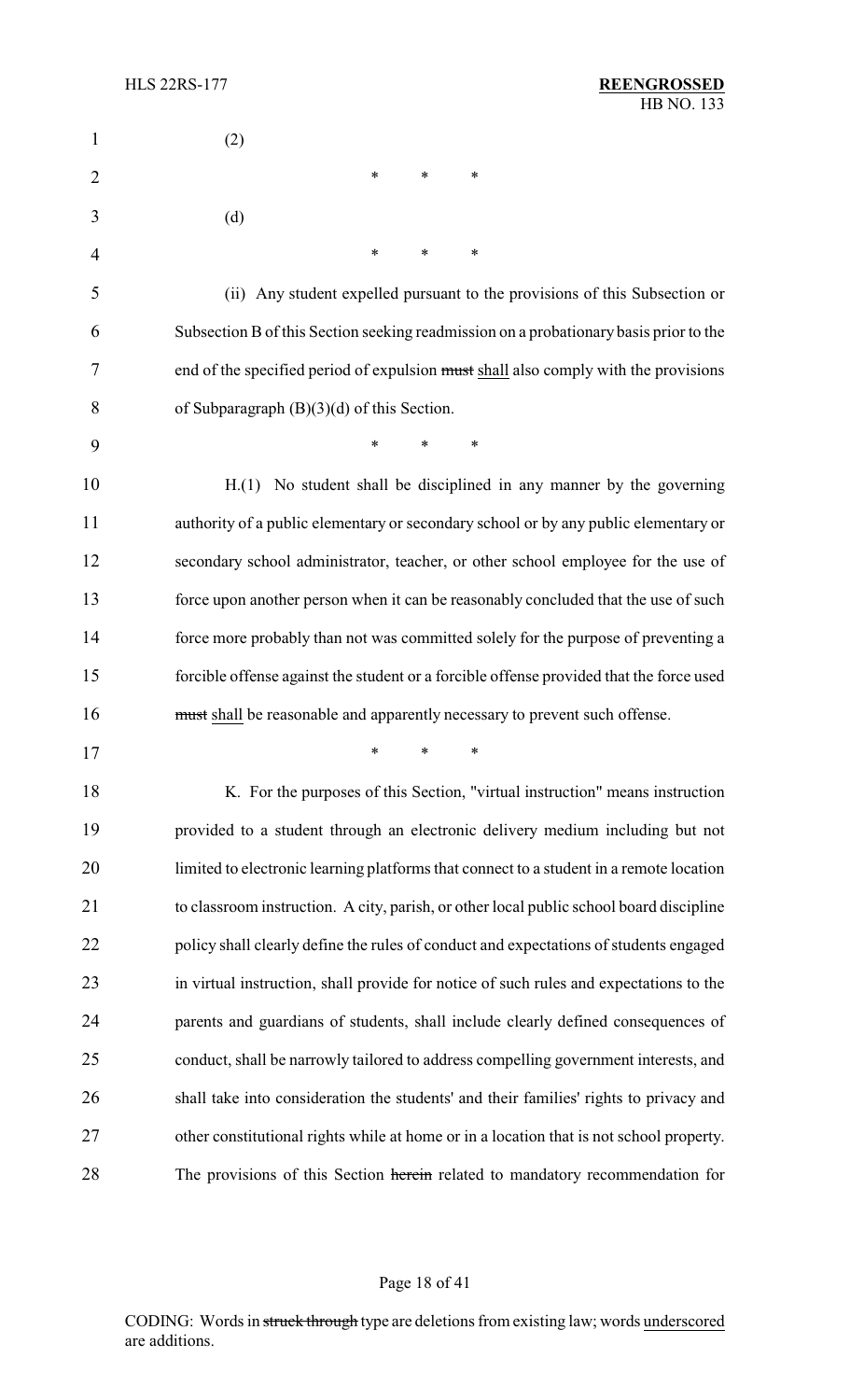| $\mathbf{1}$   | expulsion shall not be applied to virtual instruction received by a student in the     |
|----------------|----------------------------------------------------------------------------------------|
| $\overline{2}$ | student's home.                                                                        |
| 3              | $\ast$<br>$\ast$<br>*                                                                  |
| $\overline{4}$ | §419.2. Extra compensation for school support personnel                                |
| 5              | $\ast$<br>*<br>*                                                                       |
| 6              | D. In any year in which the <del>Minimum Foundation Program</del> minimum              |
| 7              | foundation program formula adopted by the legislature contains the extra               |
| 8              | compensation paid by the state for support personnel employed by city, parish, or      |
| 9              | other local public school systems, extra compensation for such personnel as provided   |
| 10             | in this Section shall not be in force and effect for such year and for any succeeding  |
| 11             | year in which such formula remains in effect.                                          |
| 12             | $\ast$<br>*<br>*                                                                       |
| 13             | §434. Planning time for teachers; required                                             |
| 14             | A. The State Board of Elementary and Secondary Education shall adopt                   |
| 15             | necessary rules and regulations requiring each city and parish school board to         |
| 16             | provide a minimum of forty-five minutes daily uninterrupted planning time, or its      |
| 17             | weekly equivalent for every teacher actively engaged in the instruction and            |
| 18             | supervision of students in the public schools. Implementation of planning time as      |
| 19             | required in this Section for teachers shall not result in a lengthened school day or a |
| 20             | reduction in student daily instructional time.                                         |
| 21             | *<br>*<br>∗                                                                            |
| 22             | §441. Definitions                                                                      |
| 23             | For purposes of As used in this Subpart, the following terms have the                  |
| 24             | following meanings:                                                                    |
| 25             | *<br>∗<br>∗                                                                            |
| 26             | §540. Definitions                                                                      |
| 27             | For the purposes of As used in this Subpart, the following terms and phrases           |
| 28             | are used as defined by this Section have the following meanings:                       |
| 29             | *<br>∗<br>∗                                                                            |

# Page 19 of 41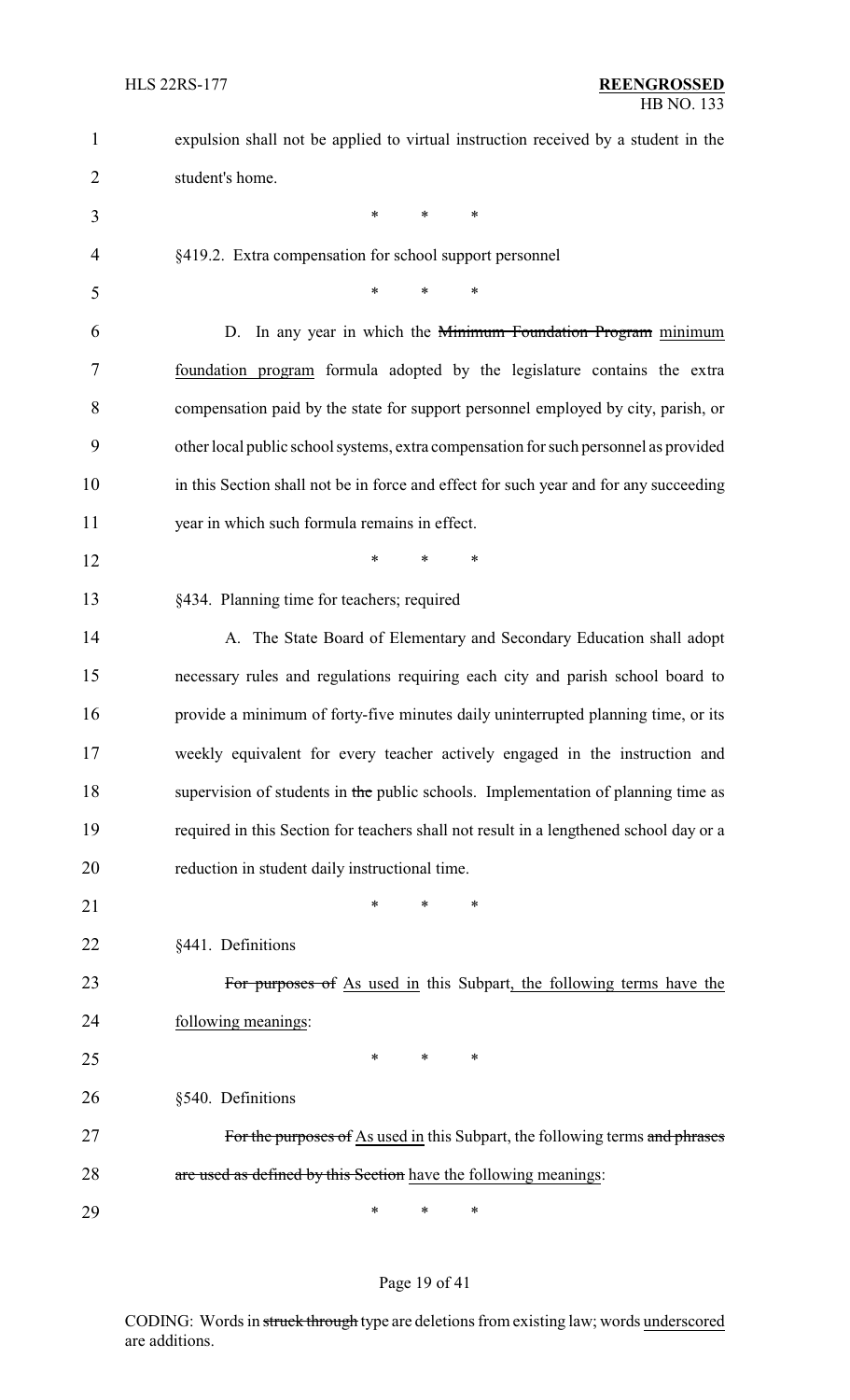| $\mathbf{1}$   | §1233. Definitions                                                                         |
|----------------|--------------------------------------------------------------------------------------------|
| $\overline{2}$ | As used in this Part, The the following words, terms, and phrases shall have               |
| 3              | the meaning ascribed to them in this Section, following meanings unless the context        |
| 4              | clearly indicates otherwise:                                                               |
| 5              | $\ast$<br>*<br>*                                                                           |
| 6              | §1519.1. Definitions                                                                       |
| 7              | As used in this Subpart, the following terms defined in this Section shall have            |
| 8              | the following meanings herein given to them, except where unless the context clearly       |
| 9              | indicates otherwise.                                                                       |
| 10             | *<br>∗<br>∗                                                                                |
| 11             | §1672. Definitions                                                                         |
| 12             | As used in this Subpart, the following terms have the following meanings:                  |
| 13             | A. (1) The term "department" "Department" shall mean the State state                       |
| 14             | Department of Education.                                                                   |
| 15             | B. (2) The term "approved "Approved institutions of higher education" shall                |
| 16             | mean Centenary College, Dillard University, St. Mary's Dominican College, Holy             |
| 17             | Cross College, Louisiana College, Loyola University, Tulane University, and Xavier         |
| 18             | University, all in Louisiana, and all other institutions of higher education in the state, |
| 19             | public or private, approved by the department.                                             |
| 20             | $\epsilon$ (3) The terms "scholarship" "Scholarship" or "scholarship program" shall        |
| 21             | mean a scholarship or the scholarship program authorized and established by the            |
| 22             | provisions of this subpart. Subpart.                                                       |
| 23             | §1673. Scholarship program to be administered by state department of education             |
| 24             | Department of Education                                                                    |
| 25             | The scholarship program established and authorized by this subpart Subpart                 |
| 26             | shall be administered by the state department of education Department of Education.        |
| 27             | ∗<br>∗<br>∗                                                                                |

# Page 20 of 41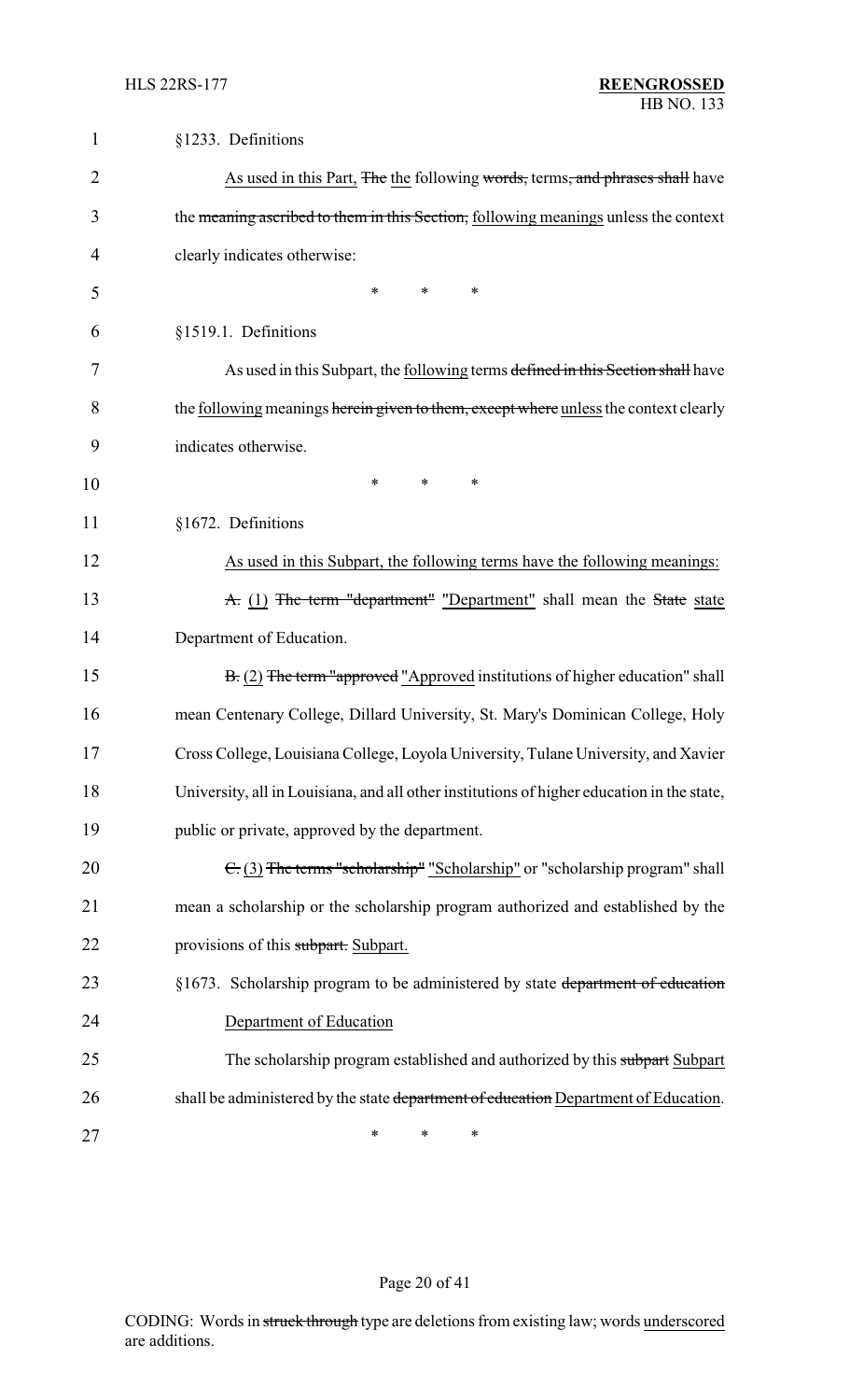#### §1942. Definitions

 A. For purposes of this Chapter, the definitions in the Individuals with Disabilities Education Improvement Act of 2004 are hereby adopted unless otherwise provided by this Chapter or duly adopted regulations or policies.

#### B. As used in this Part, the following terms have the following meanings:

 (1) A "student with an exceptionality", including a student with a disability, is any student who is evaluated according to state and federal regulation or policy and is deemed to have a mental disability, hearing loss (including deafness), multiple disabilities, deaf-blindness, speech or language impairment, visual impairment (including blindness), emotional disturbance, orthopedic impairment, other health impairment, specific learning disability, traumatic brain injury, autism, or is deemed to be gifted or talented, and as a result requires special education and related services. A student with an exceptionality may include, as determined by the local education agency, a student experiencing developmental delay ages three through eight.

16 <del>C.</del> (2) "Education service agency" means a regional public multiservice administrative agency authorized by state law to develop, manage, and provide services or programs to local education agencies and includes any other public institution or agency having administrative control and direction over a public elementary or secondary school.

21 <del>D.</del> (3) "Local education agency" means a public board of education or other public authority legally constituted within Louisiana for administrative control and direction of or to perform a service function for public elementary or secondary schools in a city, parish, or other local public school district or other political subdivision. The term includes an education service agency and special schools and school districts as that term is used in R.S. 17:1945 and any other public institution or agency having administrative control and direction of a public elementary or secondary school.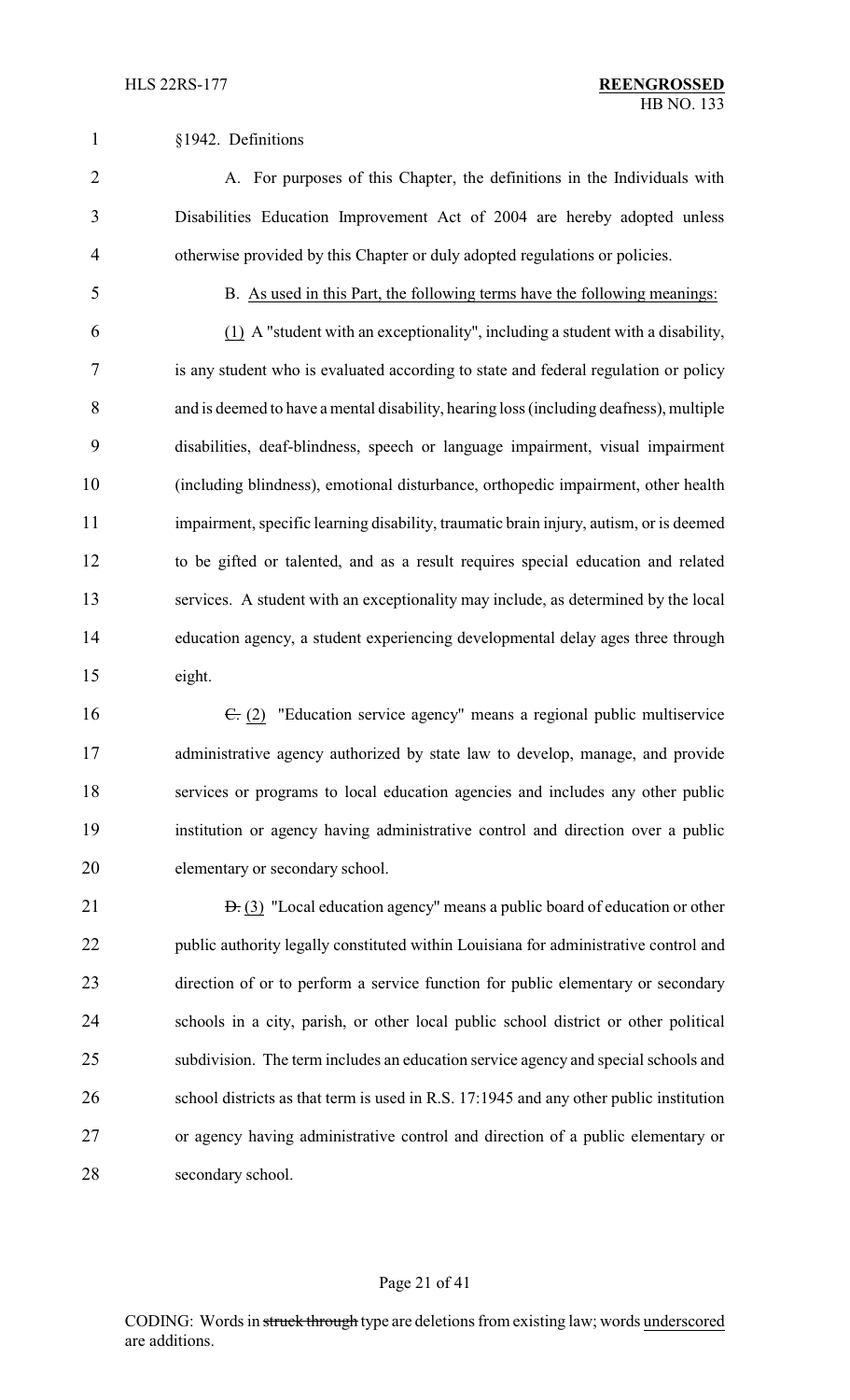| $\mathbf{1}$   | $E: (4)$ "Resident" as it applies to a student with an exceptionality for                                  |
|----------------|------------------------------------------------------------------------------------------------------------|
| $\overline{2}$ | purposes of this Chapter shall mean any one of the following:                                              |
| 3              | $(1)$ (a) The student is a resident within the geographical boundaries of the                              |
| 4              | local education agency in which the student's parent or parents have their legal                           |
| 5              | residence, unless the parent or parents have relinquished custody of the student. In                       |
| 6              | such case, the student is a resident within the geographical boundaries of the local                       |
| $\tau$         | education agency in which the student's legal custodian or custodians have their legal                     |
| 8              | residence.                                                                                                 |
| 9              | $\left(\frac{2}{2}\right)$ (b) If a student's parents are divorced, the student is a resident of the local |
| 10             | education agency in which the student's domiciliary or custodial parent or parents                         |
| 11             | have their legal residence.                                                                                |
| 12             | $\left(\frac{1}{2}\right)$ (c) If a student is in foster care, the student is a resident of the local      |
| 13             | education agency in which the parent or parents with whom the student lived                                |
| 14             | immediately prior to being placed into foster care have their legal residence.                             |
| 15             | §1943. Administration and supervision                                                                      |
| 16             | A.(1) Except as otherwise provided in Paragraph (2) of this Subsection, the                                |
| 17             | provisions of this Chapter shall be administered at the state level by the state                           |
| 18             | Department of Education, with the approval of the State Board of Elementary and                            |
| 19             | Secondary Education, and on the city or parish level by local education agencies.                          |
| 20             | (2) The state Department of Education, with the approval of the State Board                                |
| 21             | of Elementary and Secondary Education, shall provide only general supervision and                          |
| 22             | monitoring when the provisions of this Chapter are administered through or in other                        |
| 23             | state agencies.                                                                                            |
| 24             | ∗<br>∗<br>∗                                                                                                |
| 25             | C. The state Department of Education shall establish pupil-teacher ratios and                              |
| 26             | class sizes taking into account the chronological age of the student with an                               |
| 27             | exceptionality, the severity of the disability, and the type of exceptionality.                            |
| 28             | §1944. Local education agency; responsibilities                                                            |
| 29             | ∗<br>∗<br>∗                                                                                                |

# Page 22 of 41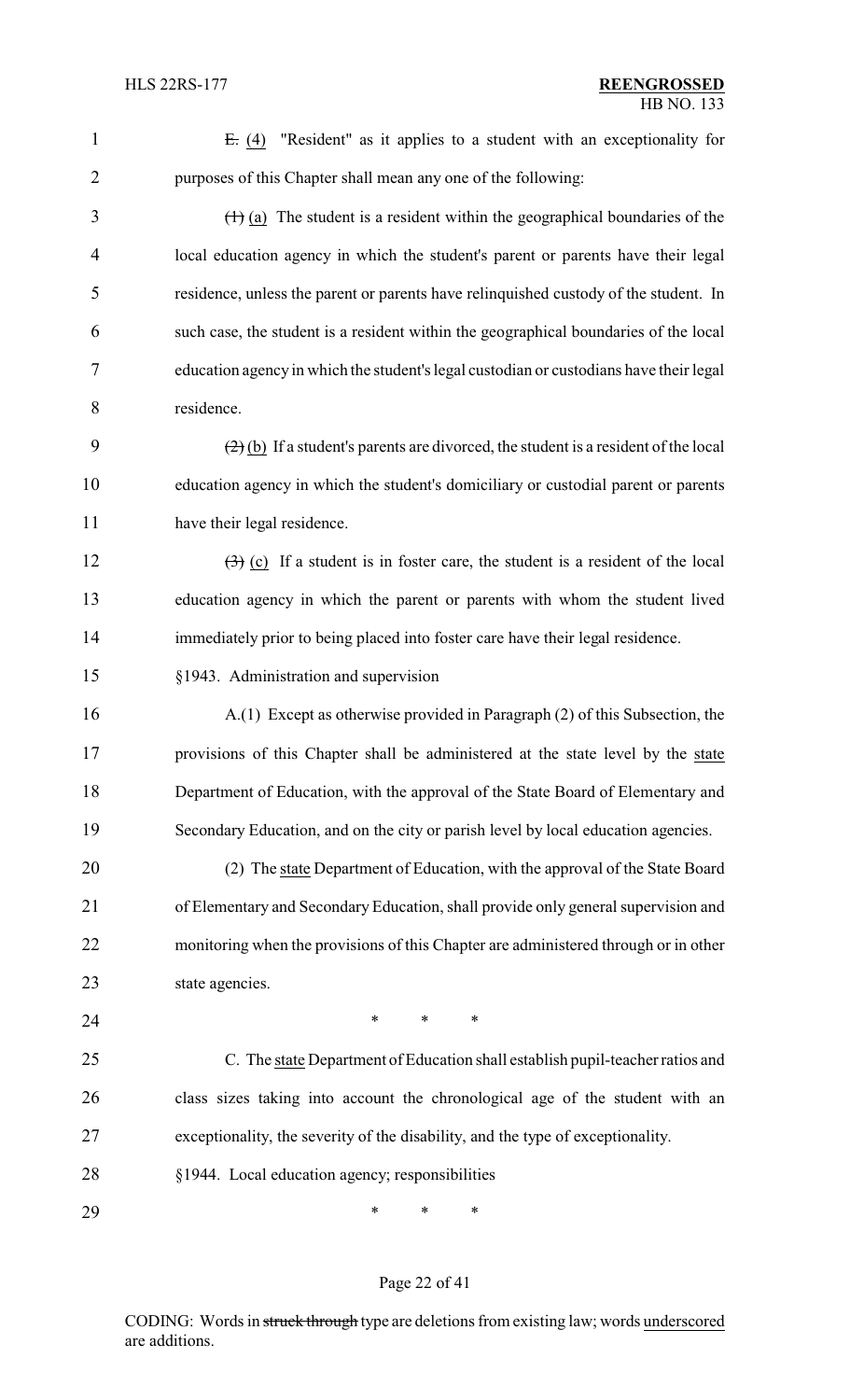| $\mathbf{1}$   | D. Whenever adequate education results can best be obtained by providing               |
|----------------|----------------------------------------------------------------------------------------|
| $\overline{2}$ | cooperative special education and related services, the local education agencies shall |
| 3              | establish and maintain such facilities and programs according to procedures            |
| 4              | established by the state Department of Education with the approval of the State        |
| 5              | Board of Elementary and Secondary Education. Adjacent and nearby local education       |
| 6              | agencies shall pool their resources for this purpose. The local education agency       |
| 7              | within whose boundaries said the facility is located shall be designated as the        |
| 8              | coordinating fiscal agency.                                                            |
| 9              | *<br>$\ast$<br>$\ast$                                                                  |
| 10             | §1945.2. Funding; inclusion in the minimum foundation program formula; other           |
| 11             | appropriated state funds                                                               |
| 12             | $\ast$<br>*<br>$\ast$                                                                  |
| 13             | B. The Special School District shall be considered a public school and, as             |
| 14             | such, shall be included by the State Board of Elementary and Secondary Education       |
| 15             | in the formula required by Article VIII, Section 13 of the Constitution of Louisiana   |
| 16             | used to determine the cost of a minimum foundation program of education in all         |
| 17             | public elementary and secondary schools. Funding shall be provided through             |
| 18             | appropriations made directly to the district from the state general fund and through   |
| 19             | funds appropriated for the minimum foundation program and allocated to the district    |
| 20             | by the state Department of Education.                                                  |
| 21             | $\ast$<br>∗<br>∗                                                                       |
| 22             | §1946. Procedural safeguards                                                           |
| 23             | A. The state Department of Education, the Special School District, and the             |
| 24             | local education agencies shall establish and maintain regulations and procedures in    |
| 25             | accordance with this Section and the Individuals with Disabilities Education           |
| 26             | Improvement Act of 2004 to ensure that students with exceptionalities and their        |
| 27             | parents are provided procedural safeguards with respect to the provision of free       |
| 28             | appropriate public education by such agencies.                                         |
| 29             | ∗<br>∗<br>∗                                                                            |

# Page 23 of 41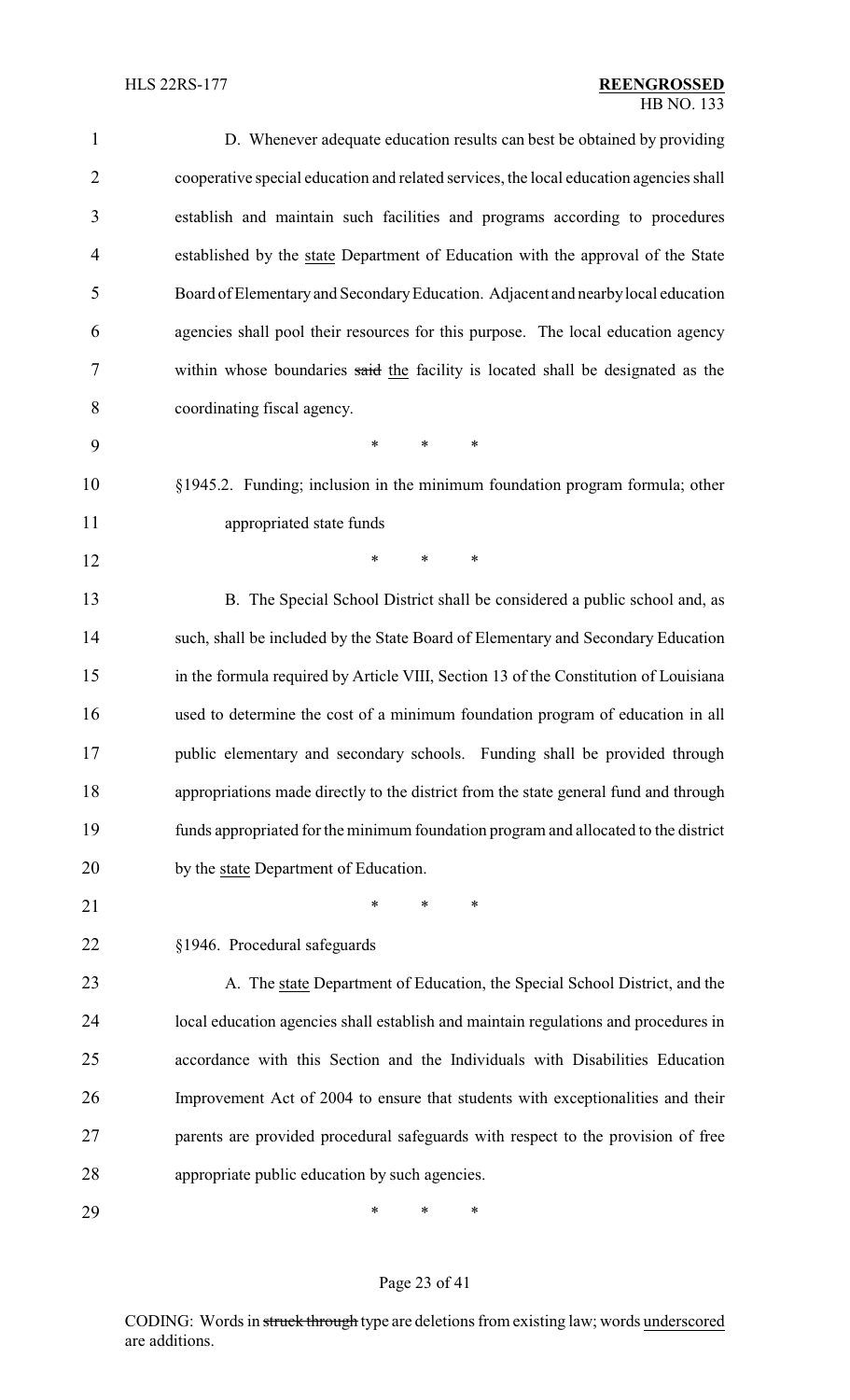| $\mathbf{1}$   | §1947. Funding                                                                      |
|----------------|-------------------------------------------------------------------------------------|
| $\overline{2}$ | *<br>*<br>∗                                                                         |
| 3              | C. The state Department of Education and local education authorities may,           |
| 4              | under policies established by the State Board of Elementary and Secondary           |
| 5              | Education, enter into purchase of service agreements or contracts with other public |
| 6              | or nonpublic agencies to provide special education and related services.            |
| 7              | $\ast$<br>*<br>*                                                                    |
| 8              | §1962. Definitions                                                                  |
| 9              | As used in this Part, the following words, terms and phrases shall have the         |
| 10             | meanings ascribed to them in this Section, following meanings except when unless    |
| 11             | the context clearly indicates a different meaning otherwise:                        |
| 12             | (1) "Department" means the state department of education Department of              |
| 13             | Education.                                                                          |
| 14             | *<br>$\ast$<br>∗                                                                    |
| 15             | §1970.2. Definitions                                                                |
| 16             | As used in this Part, the following words, terms, and phrases shall have the        |
| 17             | meanings ascribed to them in this Section, following meanings except when unless    |
| 18             | the context clearly indicates a different meaning otherwise:                        |
| 19             | ∗<br>*                                                                              |
| 20             | §1970.22. Definitions                                                               |
| 21             | As used in this Part, the following words, terms, and phrases shall have the        |
| 22             | meanings ascribed to them in this Section, following meanings except when unless    |
| 23             | the context clearly indicates a different meaning otherwise:                        |
| 24             | *<br>∗<br>*                                                                         |
| 25             | §1970.24. Board of directors; creation; membership; terms; powers and duties;       |
| 26             | voting; compensation                                                                |
| 27             | ∗<br>*<br>∗                                                                         |
| 28             | B.(1) The board of directors shall be composed of thirteen persons as               |
| 29             | follows:                                                                            |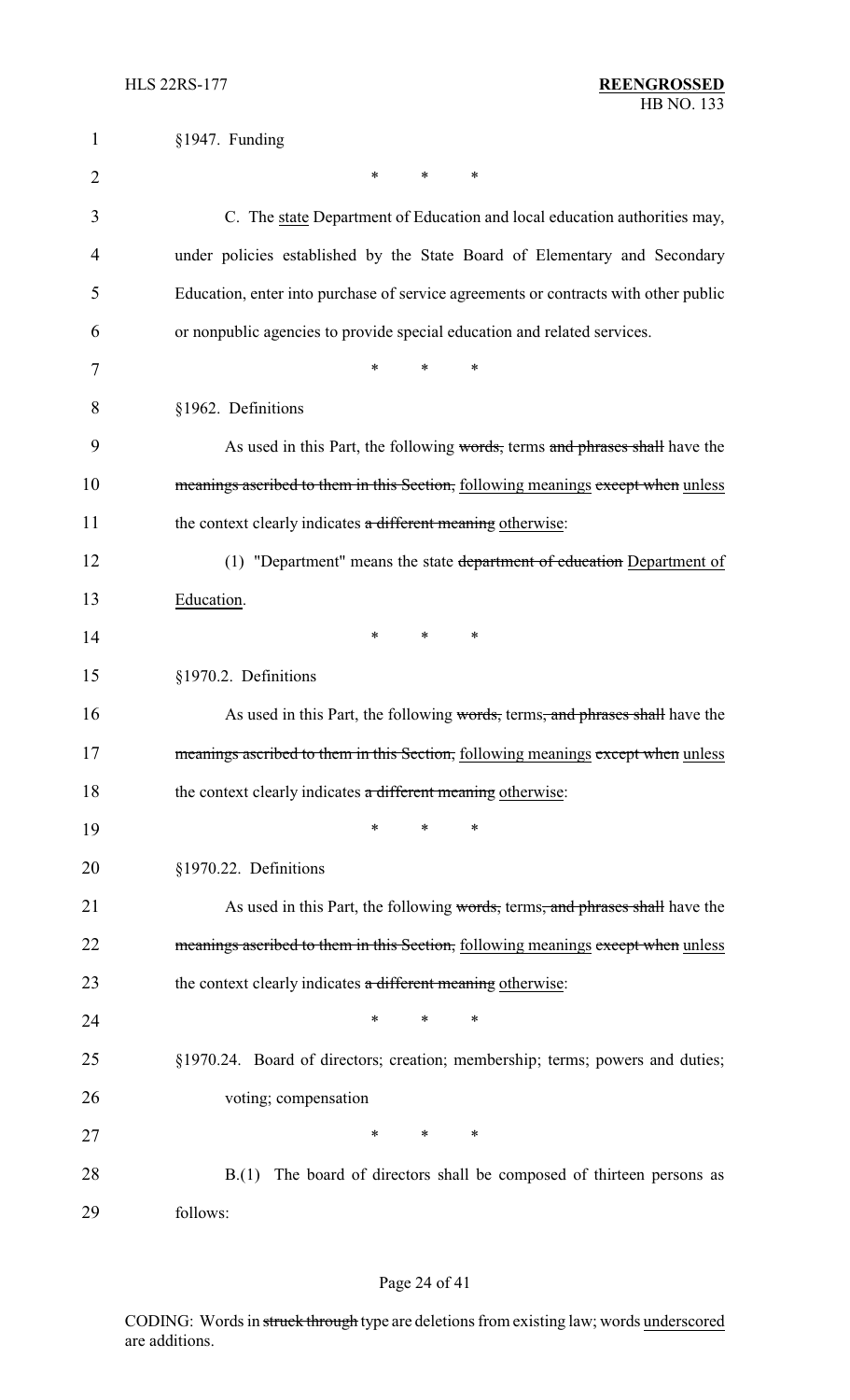| 1              | (a) $(i)$ Effective until June 30, 2012, two members appointed by the Orleans                     |
|----------------|---------------------------------------------------------------------------------------------------|
| $\overline{2}$ | Parish School Board, whose terms shall expire on June 30, 2012.                                   |
| 3              | (ii) Effective July 1, 2012, and thereafter, two $Two$ members as follows:                        |
| 4              | $(a\overrightarrow{a})$ (i) One member appointed by the Orleans Parish School Board. He may       |
| 5              | be replaced by resolution of the school board.                                                    |
| 6              | $(\overline{bb})$ (ii) An employee of the state Department of Education appointed by the          |
| 7              | state superintendent of education.                                                                |
| 8              | (b)(i) Effective until June 30, 2010, two members appointed by the governor,                      |
| 9              | neither of whom is serving as the vice president of the board on June 24, 2010, and               |
| 10             | at least one of whom shall be a member of a minority racial group in the state, whose             |
| 11             | terms shall expire on June 30, 2010.                                                              |
| 12             | (ii) Effective July 1, 2010, and thereafter, two Two members appointed by                         |
| 13             | the governor, at least one of whom shall be a member of a minority racial group in                |
| 14             | the state.                                                                                        |
| 15             | $(iii)(aa)$ Effective until June 30, 2012, one person appointed by the governor                   |
| 16             | and serving as the vice president of the board upon June 24, 2010, whose term shall               |
| 17             | expire on June $30, 2012$ .                                                                       |
| 18             | (bb) Effective July 1, 2012, and thereafter, one (c) One person appointed by                      |
| 19             | the governor who shall be from outside the greater New Orleans region.                            |
| 20             | $\left(\frac{e}{c}\right)$ (d) Six persons shall be appointed by the governor from among nominees |
| 21             | as follows:                                                                                       |
| 22             | $(i)(aa)$ Effective until June 30, 2010, one member from among nominees                           |
| 23             | submitted by the mayor of the city of New Orleans and identified by him as a                      |
| 24             | professional creative artist, whose term shall expire on June 30, 2010.                           |
| 25             | (bb) Effective July 1, 2010, and thereafter, one One member from among                            |
| 26             | nominees submitted by the mayor of the city of New Orleans.                                       |
| 27             | $(ii)(aa)$ Effective until June 30, 2012, one member from among nominees                          |
| 28             | submitted either by the presidents of Dillard University, Xavier University, and                  |
| 29             | Southern University at New Orleans, acting jointly either personally or by a person               |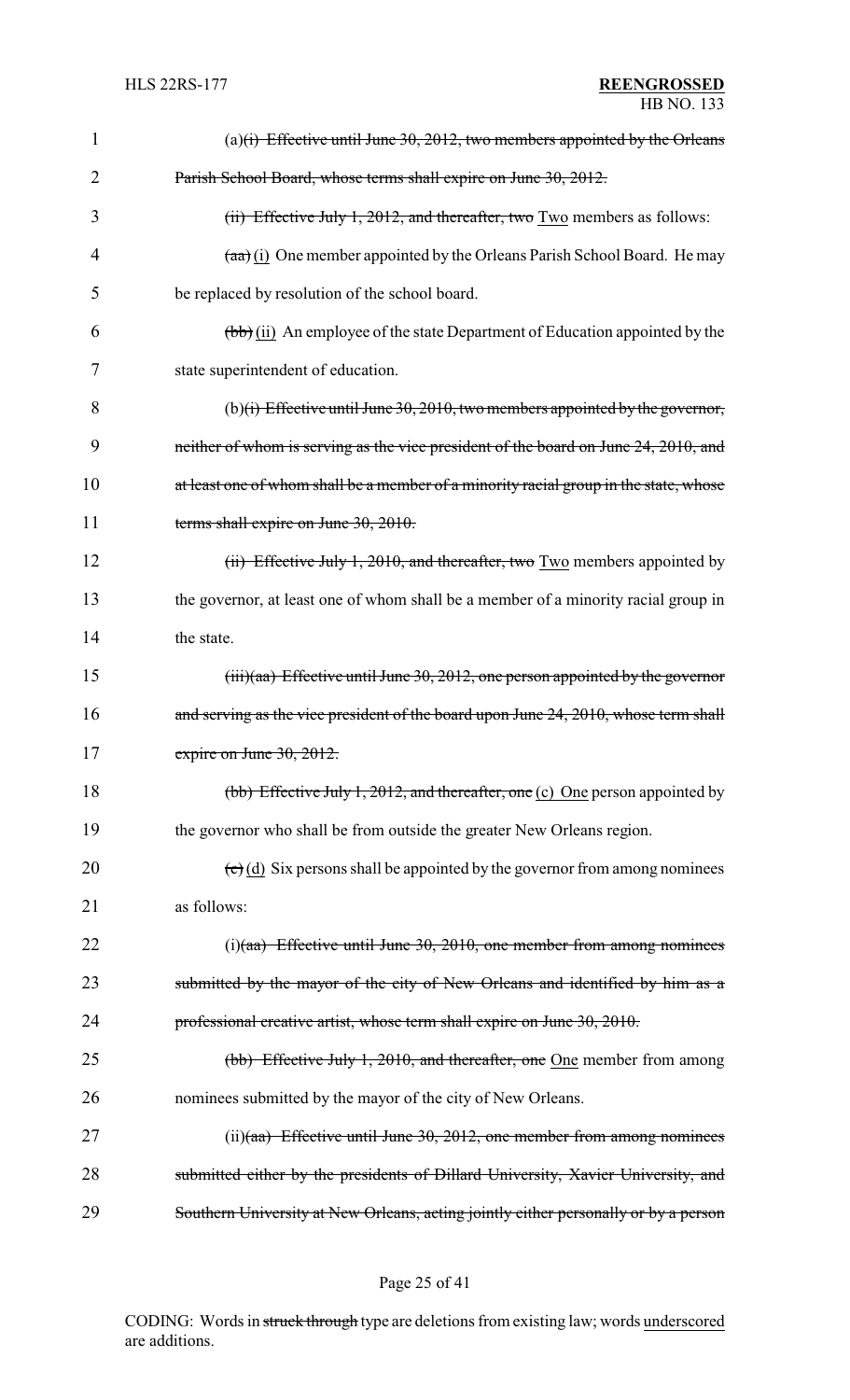| 1              | designated from among their most senior university colleagues, or by one such         |
|----------------|---------------------------------------------------------------------------------------|
| $\overline{2}$ | president or his designee for one term alternated with the other presidents or their  |
| 3              | designees for subsequent terms, as decided by them jointly, whose term shall expire   |
| 4              | on June 30, 2012.                                                                     |
| 5              | (bb) Effective July 1, 2012, and thereafter, one One member from among                |
| 6              | nominees submitted either by the presidents of Dillard University, Xavier University, |
| 7              | and Southern University at New Orleans, acting jointly either personally or by a      |
| 8              | person designated from among their most senior university colleagues, or by one       |
| 9              | such president or his designee for one term alternated with the other presidents or   |
| 10             | their designees for subsequent terms, as decided by them jointly.                     |
| 11             | $(iii)(aa)$ Effective until June 30, 2012, two members from among nominees            |
| 12             | submitted by the New Orleans Center for the Creative Arts Institute, whose terms      |
| 13             | shall expire on June $30, 2012$ .                                                     |
| 14             | (bb) Effective July 1, 2012, and thereafter, two Two members from among               |
| 15             | nominees submitted by the New Orleans Center for Creative Arts Institute.             |
| 16             | $(iv)(aa)$ Effective until June 30, 2010, two members from among nominees             |
| 17             | submitted by the parents association or the faculty or the alumni association of the  |
| 18             | New Orleans Center for Creative Arts as decided by such organizations, whose terms    |
| 19             | shall expire on June 30, 2010.                                                        |
| 20             | (bb) Effective July 1, 2010, and thereafter, two Two members as follows:              |
| 21             | $(H)$ (aa) One member from among nominees submitted by the center faculty             |
| 22             | and employed as at least a half-time faculty member.                                  |
| 23             | (H) (bb) One member who is an alumnus or alumna of the center selected                |
| 24             | from among nominees submitted by the president/chief executive officer of the         |
| 25             | center.                                                                               |
| 26             | $(d)$ (e) The member of the Louisiana House of Representatives in whose               |
| 27             | election district the center's main campus is located or his designee.                |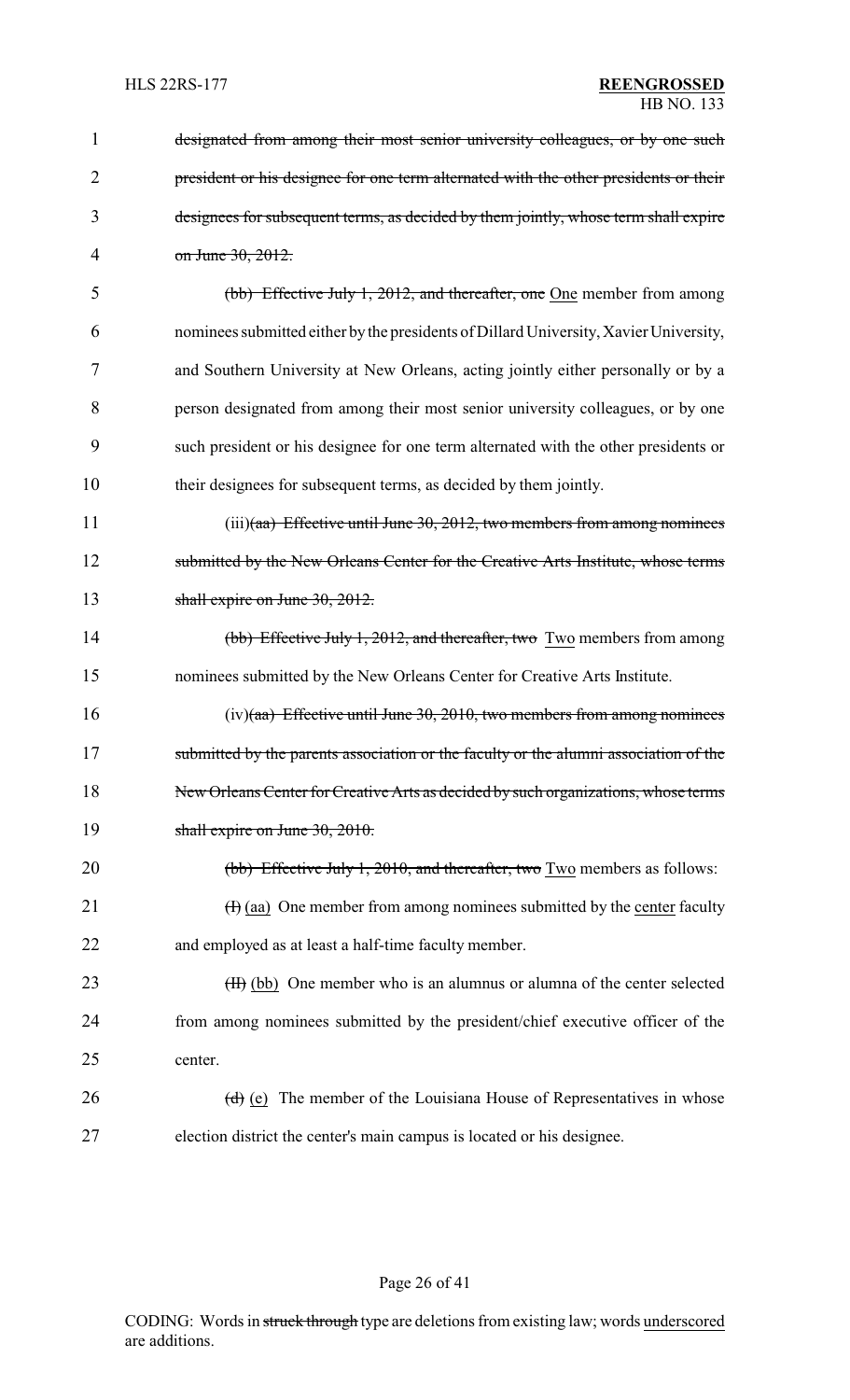| $\mathbf 1$    | $(e)$ (f) The member of the Louisiana Senate in whose election district the            |
|----------------|----------------------------------------------------------------------------------------|
| $\overline{2}$ | center's main campus is located or his designee.                                       |
| 3              | *<br>*<br>∗                                                                            |
| 4              | §1972. Definitions                                                                     |
| 5              | As used in this Part, the following words, terms, and phrases shall have the           |
| 6              | meanings ascribed to them in this Section, following meanings except when unless       |
| 7              | the context clearly indicates a different meaning otherwise:                           |
| 8              | *<br>*<br>*                                                                            |
| 9              | §1982. Definitions                                                                     |
| 10             | As used in this Part, the following words, terms, and phrases shall have the           |
| 11             | meanings ascribed to them in this Section as follows following meanings:               |
| 12             | *<br>*<br>∗                                                                            |
| 13             | §1987. School district for certain correctional centers for youth                      |
| 14             | $\ast$<br>*<br>∗                                                                       |
| 15             | C. The state shall annually appropriate sufficient monies to fund any school           |
| 16             | in the district created in this Part in an amount equal to not less than the per pupil |
| 17             | amount allocated pursuant to the Minimum Foundation Program minimum                    |
| 18             | foundation program formula to the city or parish school district in which each such    |
| 19             | correctional center for youth is located. The appropriation shall be made to the       |
| 20             | administering agency for the district which may be expended by the agency for the      |
| 21             | provision of educational services in the same manner as such money may be              |
| 22             | expended by intermediate educational units in providing educational services to        |
| 23             | students subject to the limitations in Paragraph $(A)(2)$ of this Section.             |
| 24             | ∗<br>*<br>∗                                                                            |
| 25             | §1989.2. Definitions                                                                   |
| 26             | As used in this Part, the following words, terms, and phrases shall have the           |
| 27             | meanings ascribed to them in this Section, following meanings except where unless      |
| 28             | the context clearly indicates a different meaning otherwise:                           |
| 29             | ∗<br>∗<br>∗                                                                            |

# Page 27 of 41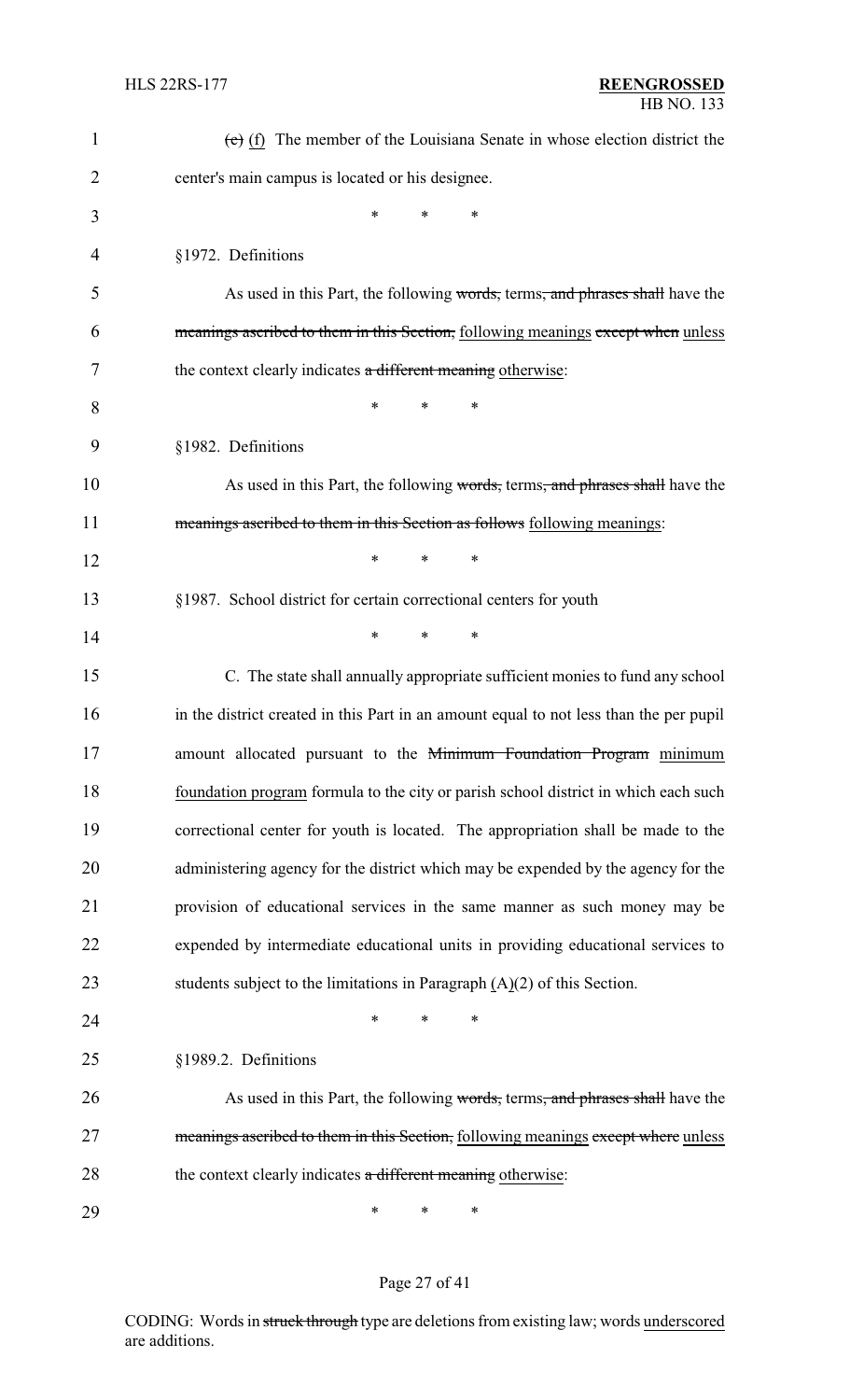| $\mathbf{1}$   | §1990. Recovery School District; creation; governance; operation                           |
|----------------|--------------------------------------------------------------------------------------------|
| $\overline{2}$ | *<br>*<br>*                                                                                |
| 3              | B(1)                                                                                       |
| 4              | *<br>*<br>∗                                                                                |
| 5              | (b) The expenditure of funds shall be subject to the requirements of the                   |
| 6              | approved Minimum Foundation Program minimum foundation program formula that                |
| 7              | apply to a city, parish, or other local public school system and shall be subject to       |
| 8              | audit in the same manner.                                                                  |
| 9              | $\ast$<br>$\ast$<br>*                                                                      |
| 10             | $C(1)(a)$ The state shall annually appropriate sufficient monies to fund any               |
| 11             | school in the school district created in this Part in an amount equal to but not less      |
| 12             | than the school's student membership count times one hundred percent of the state          |
| 13             | share per student as provided in the Minimum Foundation Program minimum                    |
| 14             | foundation program approved formula for the city, parish, or other local public            |
| 15             | school system in which each school placed under the jurisdiction of the district is        |
| 16             | located as contained in the Minimum Foundation Program minimum foundation                  |
| 17             | program budget letter approved by the State Board of Elementary and Secondary              |
| 18             | Education. The appropriation shall be made to the administering agency for the             |
| 19             | district and may be expended by the agency for the provision of services to students       |
| 20             | in the district.                                                                           |
| 21             | $\ast$<br>$\ast$<br>$\ast$                                                                 |
| 22             | $(2)(a)(i)$ In addition to the appropriation required in Paragraph (1) of this             |
| 23             | Subsection, any city, parish, or other local public school board which had jurisdiction    |
| 24             | of a school prior to its transfer to this district annually shall allocate and transfer to |
| 25             | the school district an amount of money equal to the number of students enrolled in         |
| 26             | such a school times the local per pupil amount received by the school system from          |
| 27             | all of the following sources as provided in the Minimum Foundation Program                 |
| 28             | minimum foundation program approved formula, excluding any portion which has               |
| 29             | been specifically dedicated by the legislature or by voter approval to capital outlay      |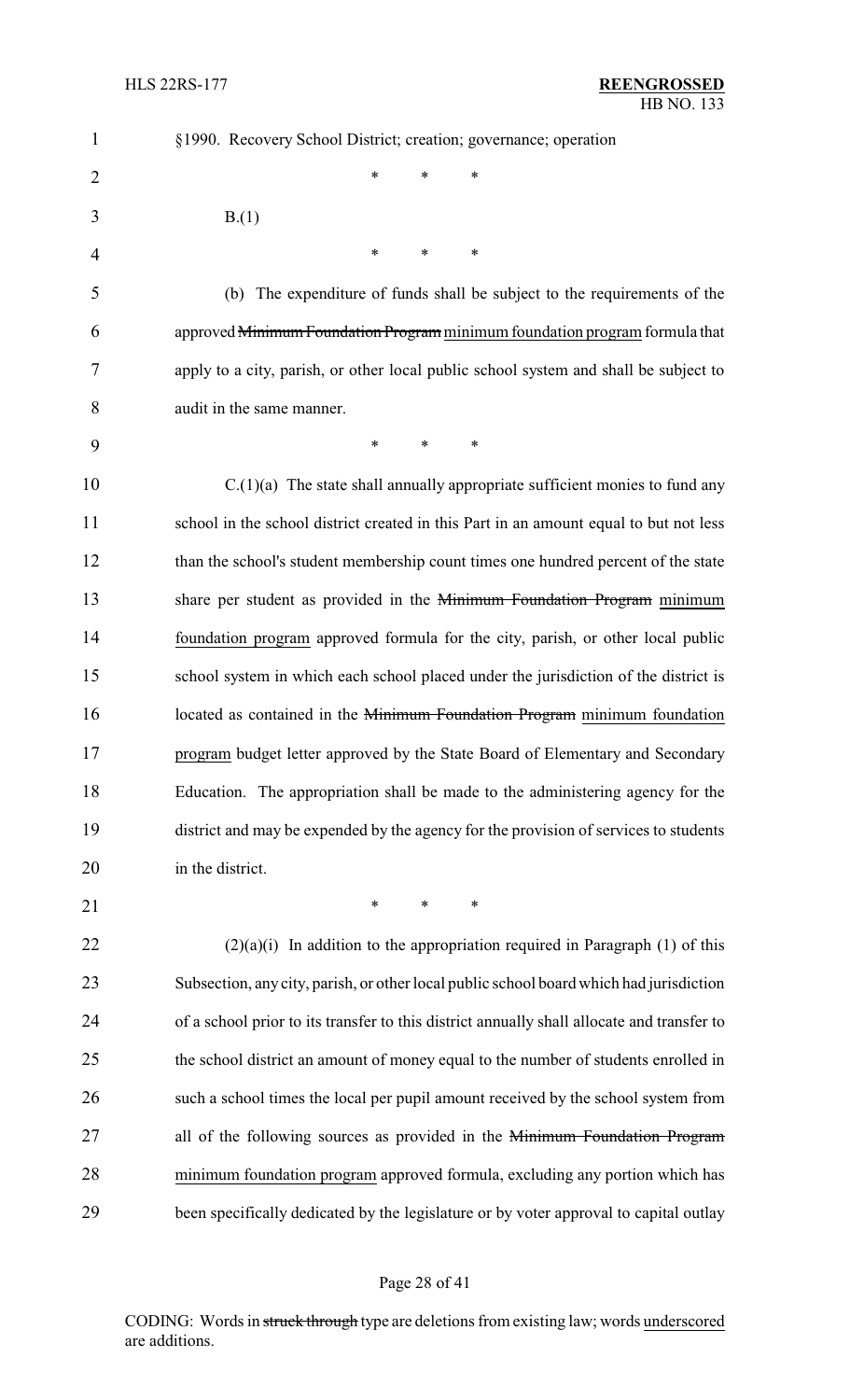or debt service or which was actually expended by the school board for facilities

- acquisition and construction as reported to the state Department of Education:
- \* \* \*

 (ii)(aa) Such allocation and transfer shall be accomplished by a reduction in the amount of state funds otherwise to be allocated to the city, parish, or other local public school system as contained in the Minimum Foundation Program minimum foundation program budget letter approved by the State Board of Elementary and Secondary Education equal to the amount provided in this Paragraph which reduction shall be allocated to the school district.

 (bb) In the case that there are insufficient funds available to provide the total due the school district under this Paragraph if all state funds are reduced and allocated to the school district, the prior system shall transfer a sufficient amount of money remaining from the sources provided in Item (i) of this Subparagraph to the 14 school district. In the case that the prior system's local revenues are insufficient to allow for the allocation to the school district and to allow the prior system to 16 maintain a minimum balance of ten percent of state Minimum Foundation Program minimum foundation program funding and ten percent of the local revenues listed in Item (i) of this Subparagraph, local revenues otherwise required to be allocated to the school district shall be reduced to an amount necessary to allow the prior system to maintain such balances. Such maintained minimum balances shall be applied firstly to the prior system's retiree health insurance costs and secondly to the prior system's board administrative costs.

- **\*** \* \* \*
- §1991. Definitions
- 25 A. As used in this Part, unless otherwise clearly indicated, the following 26 terms have the following meanings ascribed below unless the context clearly indicates otherwise:
- **\*** \* \* \*

#### Page 29 of 41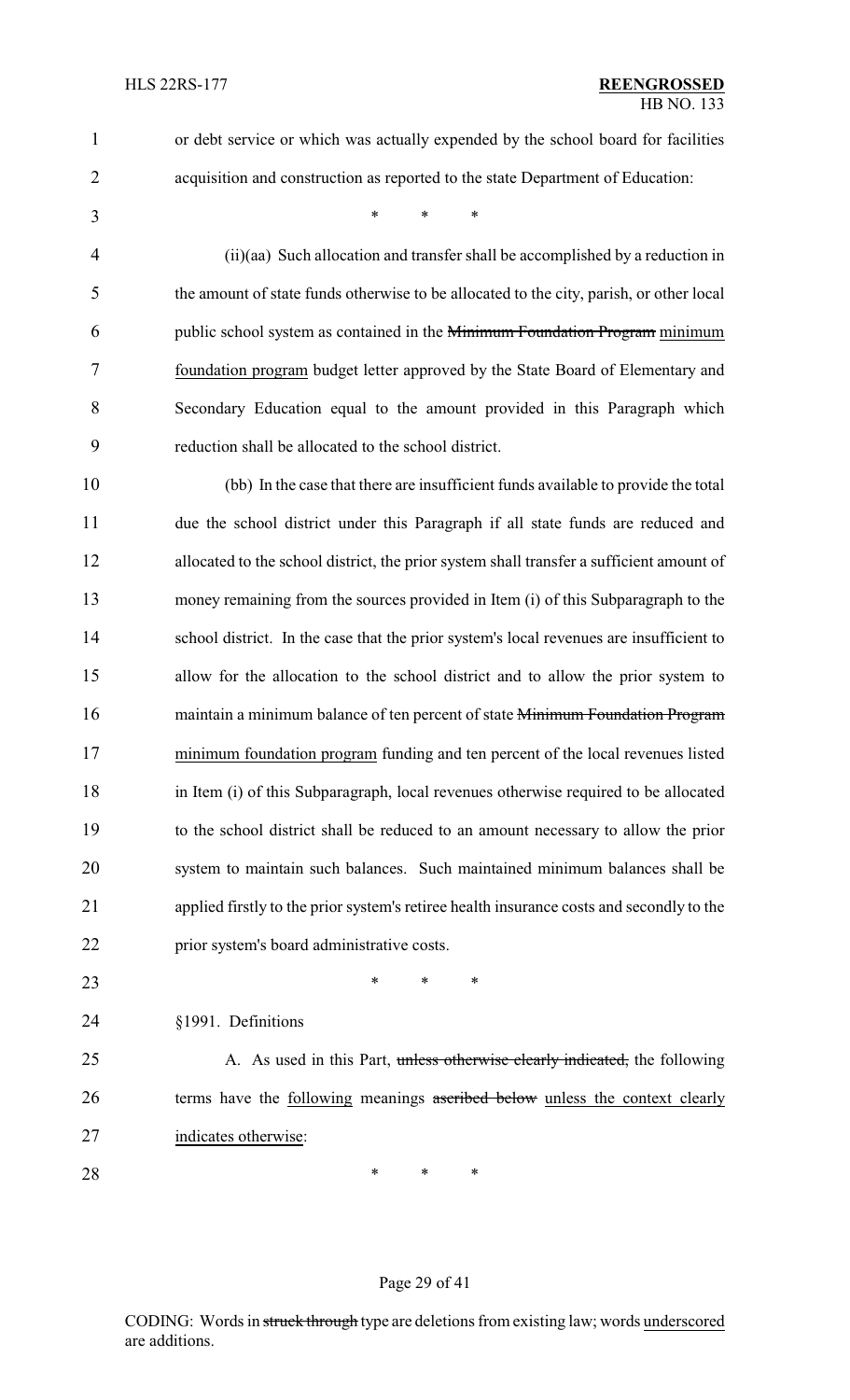| $\mathbf{1}$   | §2351. Definitions                                                                                  |
|----------------|-----------------------------------------------------------------------------------------------------|
| 2              | As used in this Part, the following terms have the following meanings:                              |
| 3              | $\ast$<br>$\ast$<br>$\ast$                                                                          |
| $\overline{4}$ | §2803. Definitions                                                                                  |
| 5              | As used in this chapter Chapter, the following terms have the following                             |
| 6              | meanings:                                                                                           |
| 7              | (1) "Cooperative" means a corporation organized under this Chapter and a                            |
| 8              | corporation which becomes subject to this Chapter in the manner hereinafter                         |
| 9              | provided in this Chapter.                                                                           |
| 10             | *<br>*<br>∗                                                                                         |
| 11             | §2925. Individual graduation plans                                                                  |
| 12             | A.                                                                                                  |
| 13             | $\ast$<br>∗<br>∗                                                                                    |
| 14             | (6) Upon completion of the review, the plan shall be signed by the student,                         |
| 15             | his parent or other legal guardian, and the school counselor.                                       |
| 16             | $\ast$<br>∗<br>*                                                                                    |
| 17             | §2942. Definitions                                                                                  |
| 18             | As used in this Chapter, the following terms have the following meanings:                           |
| 19             | $\overline{A}$ . (1) "Courses" means one of the following:                                          |
| 20             | $(1)$ (a) Academic courses that the successful completion of which would                            |
| 21             | result in earned credit that may be transferred to a public postsecondary education                 |
| 22             | institution and applied toward an undergraduate degree.                                             |
| 23             | $\left(\frac{2}{2}\right)$ (b) Career and technical education courses aligned with the career major |
| 24             | option, pursuant to R.S. 17:183.1 et seq., that may be transferred for credit to a                  |
| 25             | public postsecondary education institution and applied toward a credential from such                |
| 26             | institution.                                                                                        |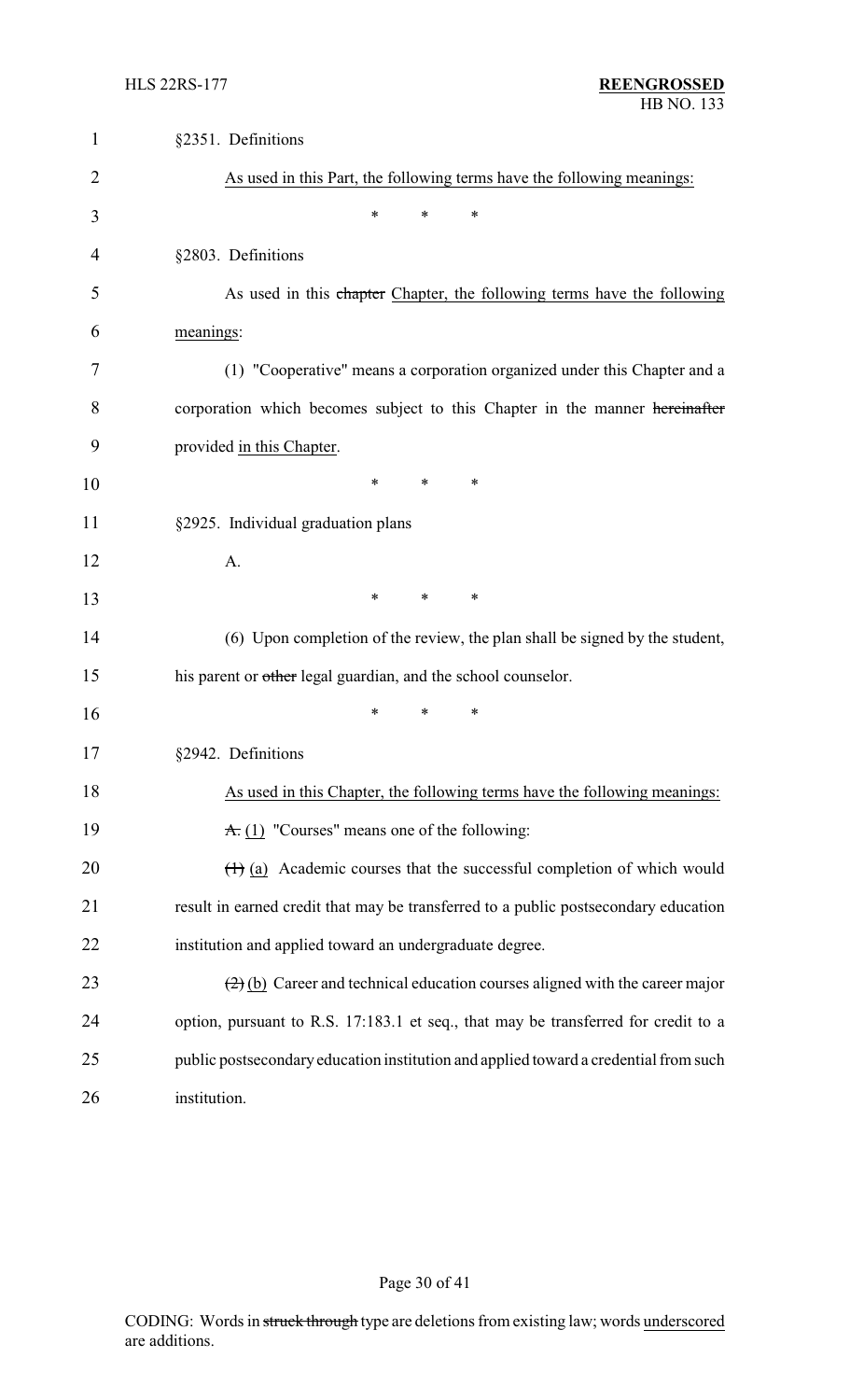| $\mathbf{1}$   | $\mathbf{B}$ . (2) "Dual enrollment" means the enrollment of a secondary school student   |
|----------------|-------------------------------------------------------------------------------------------|
| $\overline{2}$ | in a postsecondary course for which both secondary school and postsecondary credit        |
| 3              | may be earned.                                                                            |
| $\overline{4}$ | $\ast$<br>*<br>$\ast$                                                                     |
| 5              | §2990.2. Definitions                                                                      |
| 6              | As used herein in this Chapter, the following terms shall have the following              |
| 7              | meanings, unless the context clearly indicates otherwise:                                 |
| 8              | $(1)$ "child" "Child", "children", or "student" means any child or children               |
| 9              | between the ages of six and fifteen whose attendance at a public or private day           |
| 10             | school is required by Louisiana Revised Statutes R.S. 17:221 who attends a                |
| 11             | nonpublic school and all such children beyond the age of fifteen up to the age of         |
| 12             | eighteen actually enrolled in a nonpublic school as defined herein.                       |
| 13             | (2) "parent" "Parent" or "low income parent" means the parent, tutor or other             |
| 14             | person residing within the state of Louisiana having control or charge of any child       |
| 15             | herein defined whose total annual income for the previous year did not exceed             |
| 16             | \$7,500.00 or, who meets the requirements of R.S. 17:2990.3(2).                           |
| 17             | (3) "nonpublic "Nonpublic school" means any nonprofit elementary or                       |
| 18             | secondary school within the state of Louisiana or which may hereafter be established      |
| 19             | within the state of Louisiana, offering education to the children of this state in any    |
| 20             | grades from grades one through twelve, wherein a pupil may fulfill the requirements       |
| 21             | of the Compulsory School Attendance Law and is in compliance with the Civil               |
| 22             | Rights Acts of 1964.                                                                      |
| 23             | (4) "total "Total annual income" means the total amount actually earned in                |
| 24             | the tax year as reflected in the federal or state income tax return. If both parents earn |
| 25             | income, both shall be considered in determining the total.                                |
| 26             | $\ast$<br>∗<br>∗                                                                          |
| 27             | §3002. Definition of terms Definitions                                                    |
| 28             | A. The terms "school counselor", "counseling director", and "practice of                  |
| 29             | school counseling" for the purposes of As used in this Chapter, the following terms       |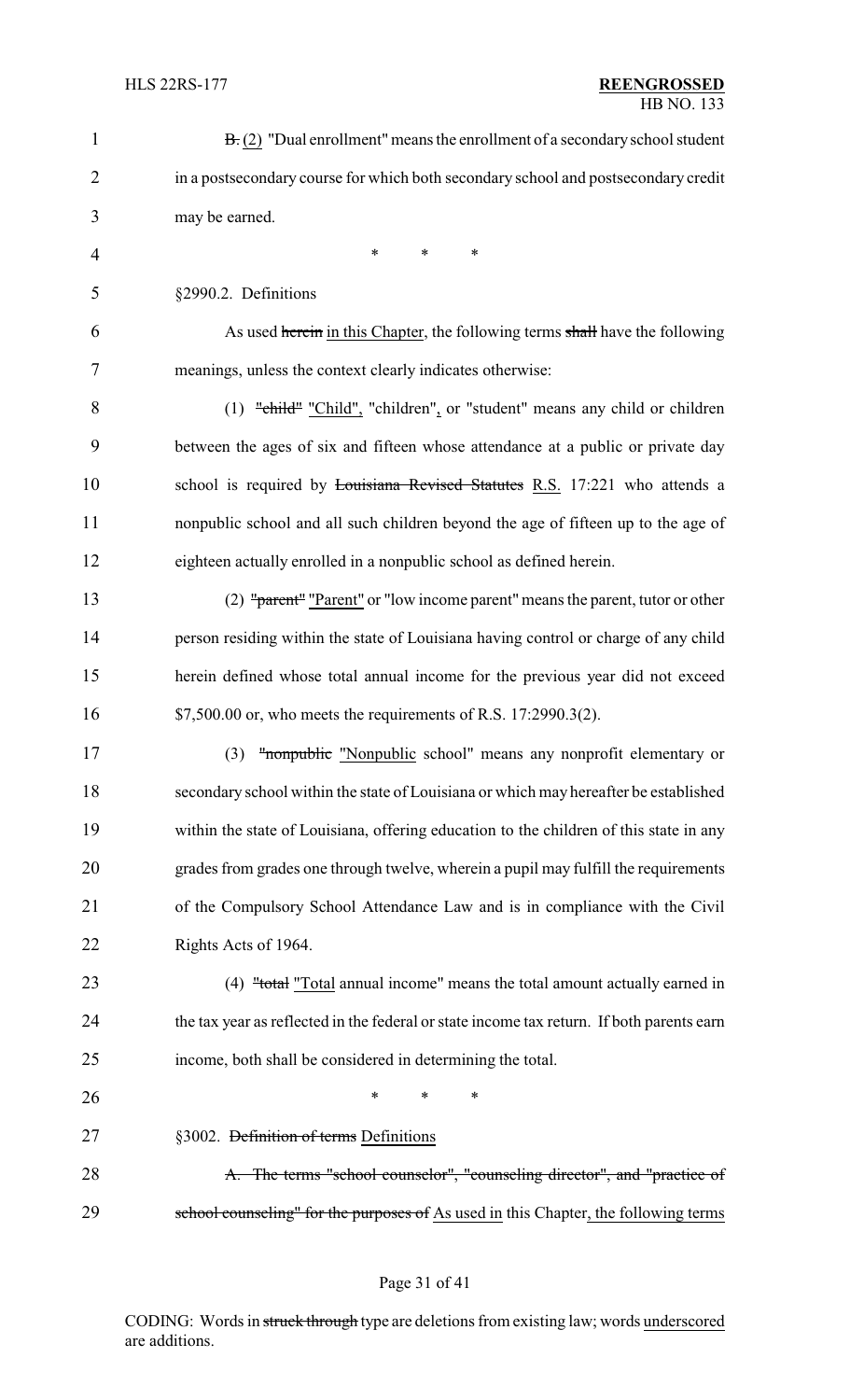| 1              | shall have the meaning respectively ascribed to them in this Section. following                      |
|----------------|------------------------------------------------------------------------------------------------------|
| $\overline{2}$ | meanings:                                                                                            |
| 3              | $\overline{B}(1)$ "Counseling director" is a member of the school faculty who functions              |
| $\overline{4}$ | as a school counselor but has the following additional responsibilities in the school                |
| 5              | system:                                                                                              |
| 6              | $(1)$ (a) The director aids teachers by gathering and interpreting facts which                       |
| 7              | will enable the student to take advantage of the educational opportunities available                 |
| 8              | and to maximize personal growth and development.                                                     |
| 9              | $\left(\frac{2}{2}\right)$ (b) The director fosters a greater understanding between teachers and     |
| 10             | parents of the emotional, social, and academic problems of the individual student as                 |
| 11             | well as the potentialities and limitations of the student.                                           |
| 12             | $\overline{C_1(1)}$ (2)(a) "Practice of school counseling" means the rendering, offering             |
| 13             | to render, or supervising those who render to individuals or groups of pupils within                 |
| 14             | the elementary, secondary, and postsecondary schools, services involving the                         |
| 15             | application of counseling procedures for learning how to solve problems and make                     |
| 16             | decisions.                                                                                           |
| 17             | $(2)$ (b) In the practice of counseling:                                                             |
| 18             | $\overline{a}$ (i) The counselor serves as an advocate for children within the adult                 |
| 19             | structure of the school and community and has as his or her prime responsibility,                    |
| 20             | services to and for the pupil, and                                                                   |
| 21             | $\left(\frac{b}{c}\right)$ (ii) The counselor does not include among his or her responsibilities the |
| 22             | administration of disciplinary action, substitute teaching, or administrative clerical               |
| 23             | duties.                                                                                              |
| 24             | $\left(\frac{1}{2}\right)$ (c) A school counselor shall devote not less than two-thirds of each      |
| 25             | academic school year to the practice of school counseling.                                           |
| 26             | $\overline{B}$ . (3) "School counselor" is a member of the school faculty who by training            |
| 27             | and background is qualified to engage in educational and vocational counseling and                   |
| 28             | advisement. The purpose of a school counselor is to help students to arrive at their                 |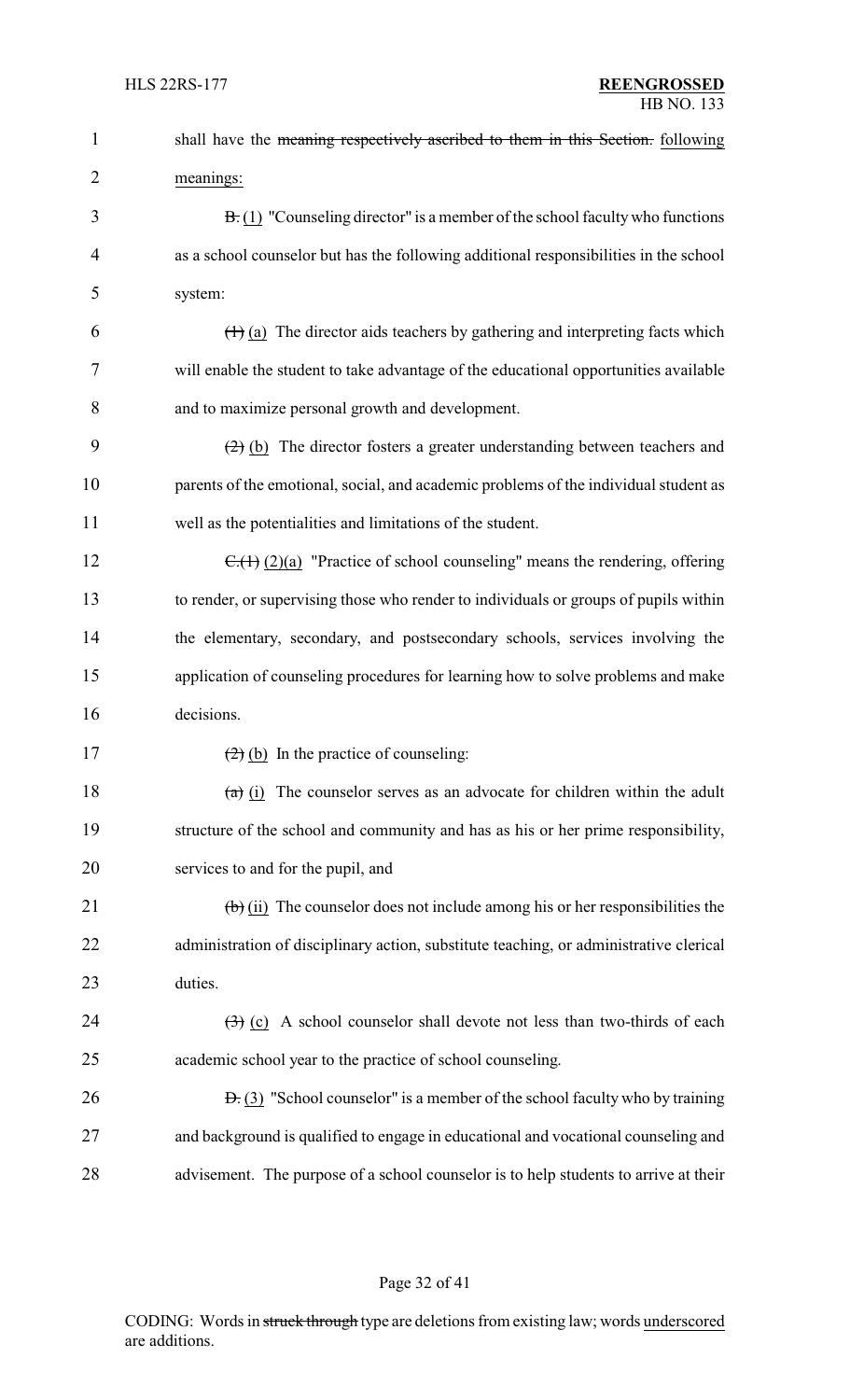| $\mathbf{1}$   | full potential through a process involving direct contact between the counselor and  |
|----------------|--------------------------------------------------------------------------------------|
| $\overline{2}$ | a student, parents, teachers, school administrators, and/or or others.               |
| 3              | *<br>*<br>∗                                                                          |
| 4              | Elementary school counselors; availability; guidelines; requirements;<br>§3005.      |
| 5              | counseling services; work time; exceptions; reporting; funding                       |
| 6              | *<br>$\ast$<br>*                                                                     |
| 7              | G. The provisions of this Section shall become effective upon the provision          |
| 8              | of funds for this purpose in the Minimum Foundation Program minimum foundation       |
| 9              | program.                                                                             |
| 10             | $\ast$<br>$\ast$<br>∗                                                                |
| 11             | §3047.6. Coordination with other agencies                                            |
| 12             | A.(1) The office of student financial assistance shall establish a working           |
| 13             | group composed of an appointee from each of the following:                           |
| 14             | $\ast$<br>*<br>*                                                                     |
| 15             | (c) The Louisiana state Department of Education.                                     |
| 16             | $\ast$<br>*<br>*                                                                     |
| 17             | Reporting system; implementation; requirements; applicability;<br>§3047.7.           |
| 18             | participation by eligible institutions                                               |
| 19             | ∗<br>*<br>∗                                                                          |
| 20             | C. The administering agency shall, with the cooperation and assistance of the        |
| 21             | state's public two-year institutions of postsecondary education institutions and     |
| 22             | proprietary schools, annually query each first-time award recipient to determine the |
| 23             | extent receiving the award influenced the recipient's decision to enroll in          |
| 24             | postsecondary education.                                                             |
| 25             | $\ast$<br>$\ast$<br>$\ast$                                                           |
| 26             | §3050.11. Health Care Employment Reinvestment Opportunity (H.E.R.O.) Fund            |
| 27             | $\ast$<br>$\ast$<br>$\ast$                                                           |
| 28             | C.(1) Subject to legislative appropriation and the approval of the Board of          |
| 29             | Regents, the Louisiana Health Works Commission is hereby authorized and directed     |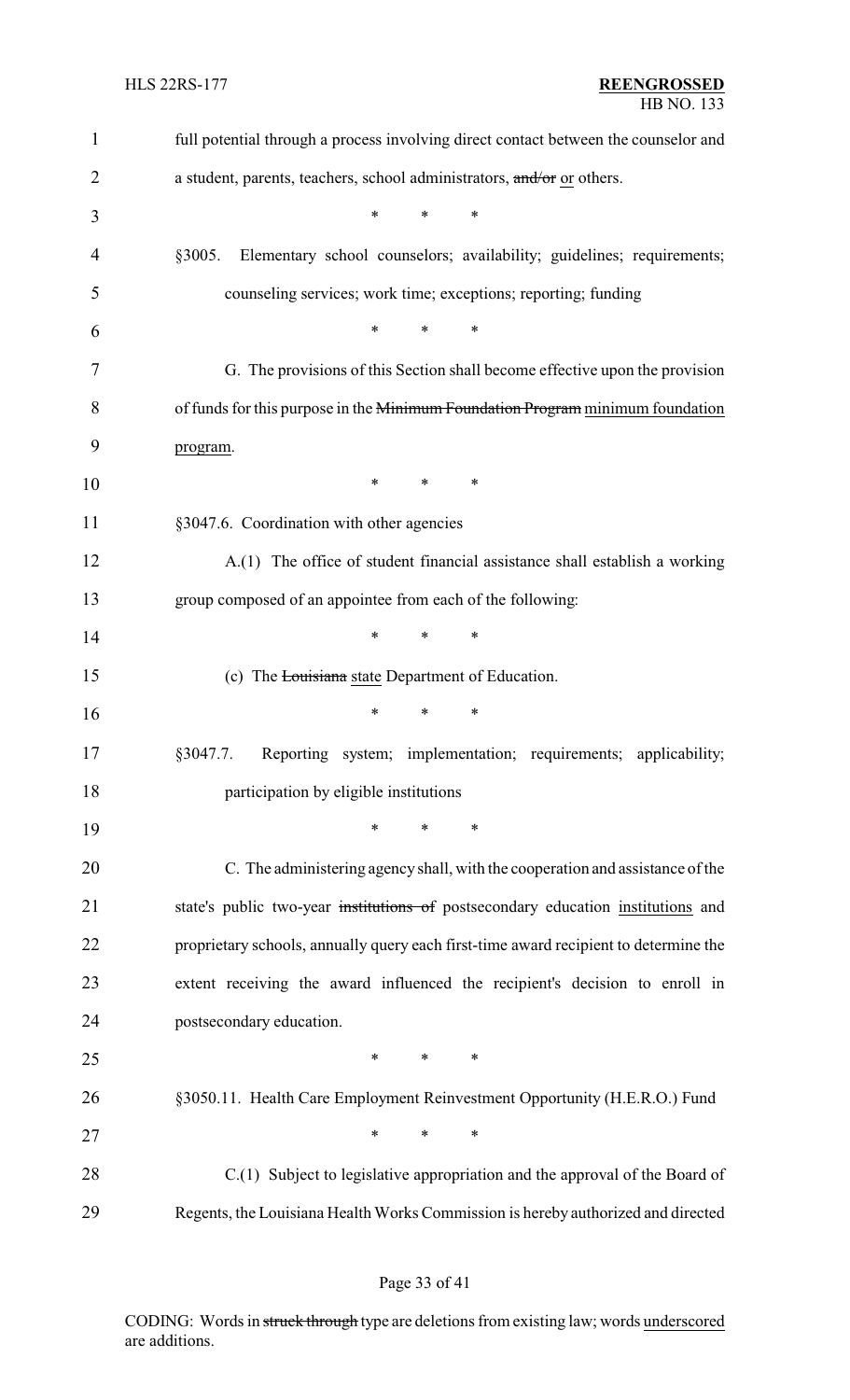| $\mathbf{1}$   | to determine how monies in the fund are allocated and expended through a                            |
|----------------|-----------------------------------------------------------------------------------------------------|
| 2              | multi-year plan, solely and exclusively for the following purposes and in the                       |
| 3              | following priorities:                                                                               |
| $\overline{4}$ | $\ast$<br>$\ast$<br>*                                                                               |
| 5              | (b) Support the nursing and allied health professions by providing incentives                       |
| 6              | that financially support student financial stipends and tuition forgiveness contingent              |
| 7              | upon employment in Louisiana health care healthcare facilities or nursing or allied                 |
| 8              | health schools.                                                                                     |
| 9              | Provide incentives for nursing and allied health care healthcare<br>(c)                             |
| 10             | professionals to practice in Louisiana with an emphasis on medically underserved                    |
| 11             | areas of the state.                                                                                 |
| 12             | *<br>*<br>*                                                                                         |
| 13             | §3052. Definitions                                                                                  |
| 14             | As used in this Chapter, The the following terms shall have the following                           |
| 15             | meanings, unless the context clearly indicates otherwise:                                           |
| 16             | $\left(\frac{2}{2}\right)(1)$ "Authority" shall mean the Health Education Authority of Louisiana,   |
| 17             | and when used in connection with action authorized to be taken by the authority,                    |
| 18             | shall mean the authority acting by and through its board of trustees.                               |
| 19             | $\left(\frac{1}{2}\right)$ (2) "Board" shall mean the board of trustees of the Health Education     |
| 20             | Authority of Louisiana.                                                                             |
| 21             | $\left(\frac{1}{2}\right)$ (3) "Executive director" shall mean the executive director of the Health |
| 22             | Education Authority of Louisiana.                                                                   |
| 23             | $\left(\frac{6}{2}\right)$ "Participating institutions" shall mean those institutions which apply   |
| 24             | to and are designated by the authority, other than primary institutions, and consisting             |
| 25             | of public or private hospitals and medical or health corporations, or institutions                  |
| 26             | which deliver medical or health services or provide facilities within the primary                   |
| 27             | service area.                                                                                       |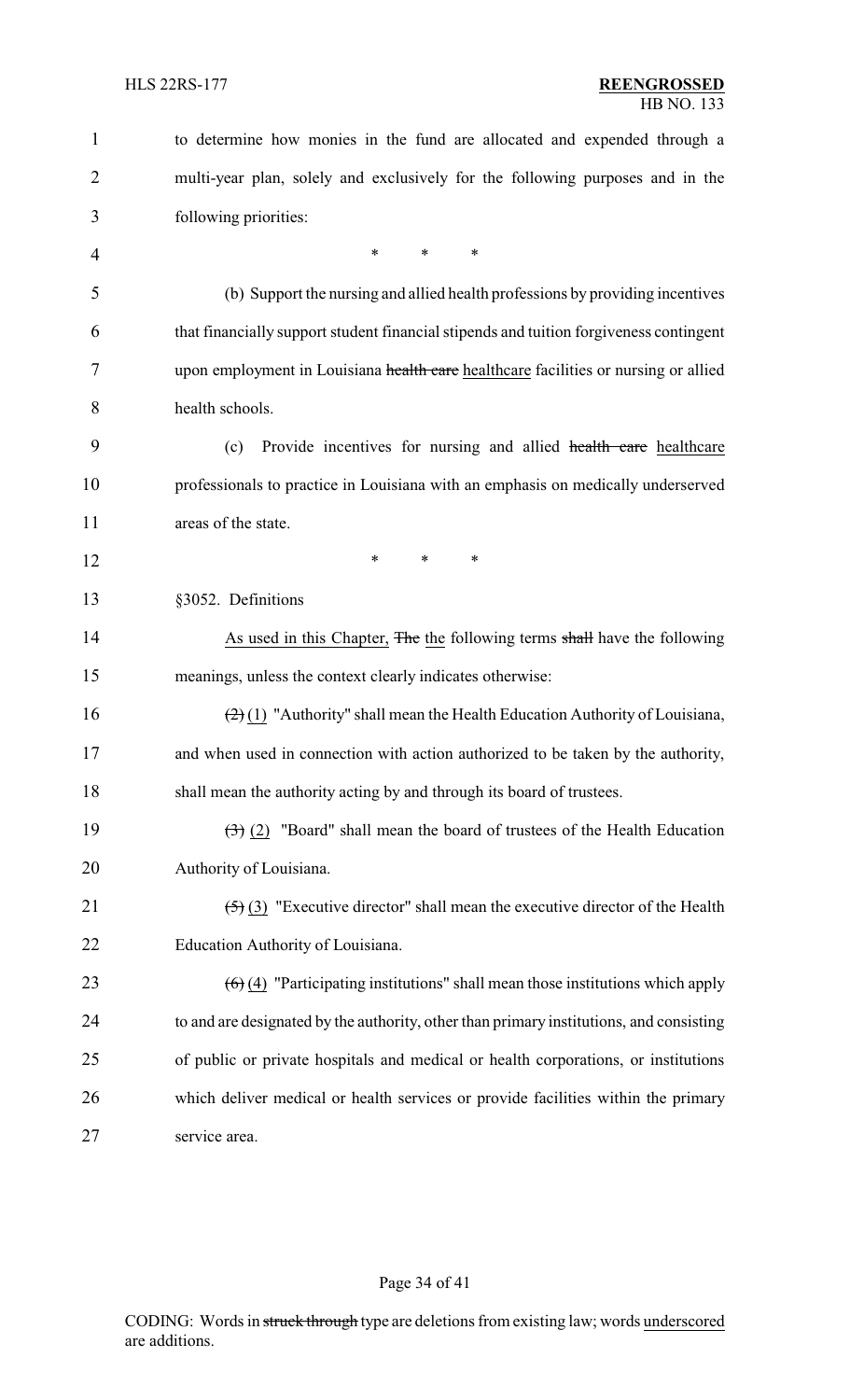| $\mathbf{1}$ | $(7)$ (5) "Primary institutions" shall mean University Medical Center at New     |
|--------------|----------------------------------------------------------------------------------|
| 2            | Orleans, Louisiana State University and Agricultural and Mechanical College, and |
| 3            | Tulane University of Louisiana.                                                  |
| 4            | $(8)$ (6) "Primary service area" means communities in Louisiana where            |
| 5            | graduate medical education is offered.                                           |
| 6            | $(9)$ (7) "Project" shall mean any specific facility, work or improvement        |
| 7            | undertaken or to be financed by the authority under the provisions of the Act.   |
| 8            | *<br>*<br>∗                                                                      |
| 9            | §3082. Definitions                                                               |
| 10           | As used in this Chapter, the following terms have the following meanings         |
| 11           | ascribed in this Section:                                                        |
| 12           | *<br>*<br>∗                                                                      |
| 13           | §3092. Definitions                                                               |
| 14           | For the purposes of As used in this Chapter, the following words, terms, and     |
| 15           | phrases shall have the following meanings, unless the context clearly requires   |
| 16           | indicates otherwise:                                                             |
| 17           | $\ast$ .<br>$\ast$ . The set of $\ast$<br>∗                                      |
| 18           | §3100.2. Definitions                                                             |
| 19           | For the purposes of As used in this Chapter, the following words, terms, and     |
| 20           | phrases shall have the following meanings unless the context clearly requires    |
| 21           | indicates otherwise:                                                             |
| 22           | *<br>∗<br>∗                                                                      |
| 23           | §3102. Definitions                                                               |
| 24           | For the purposes of As used in this Chapter the following definitions shall      |
| 25           | apply terms have the following meanings:                                         |
| 26           | ∗<br>∗<br>∗                                                                      |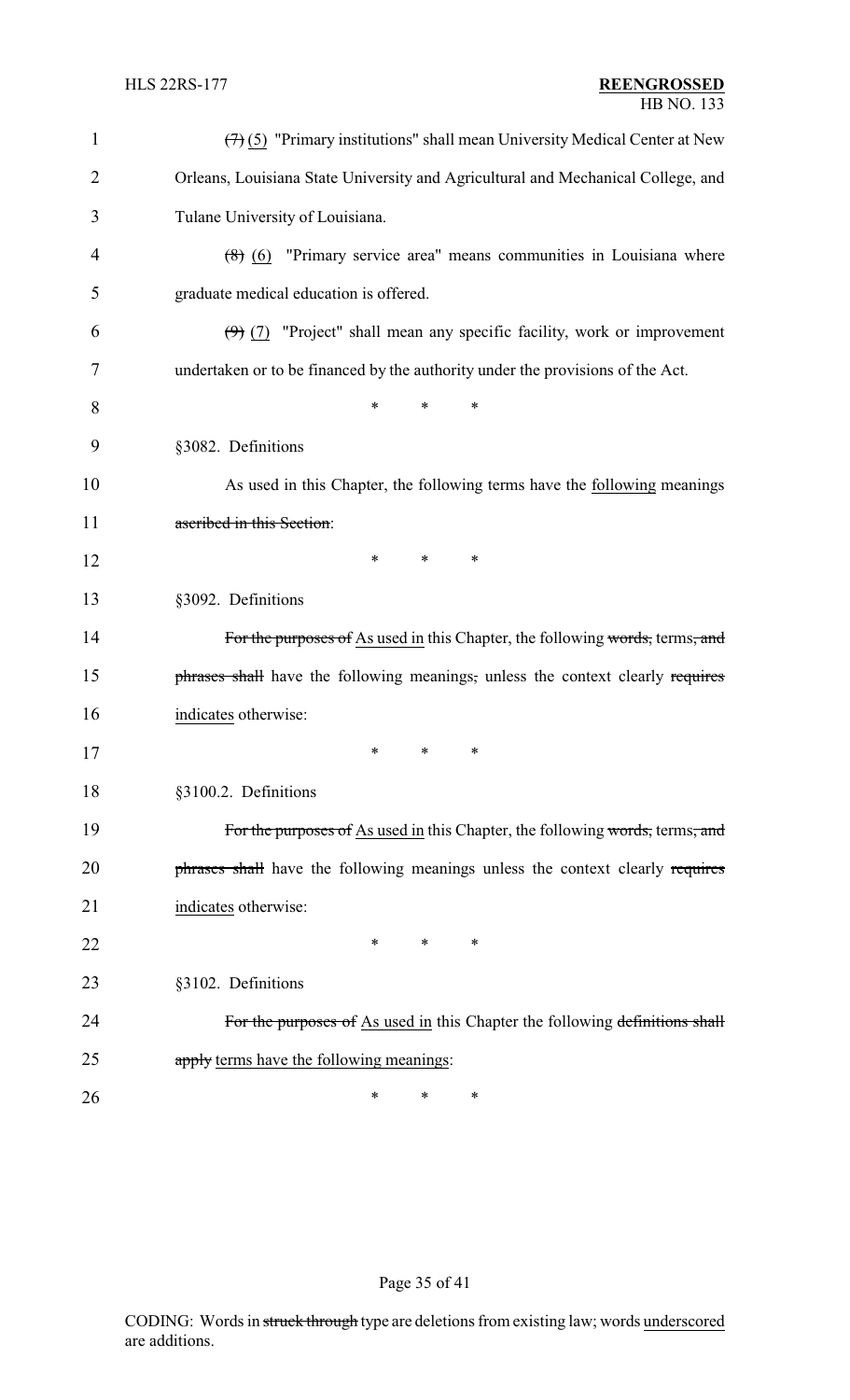| $\mathbf{1}$   | §3129.9. Affordable textbooks and open educational resources                         |
|----------------|--------------------------------------------------------------------------------------|
| $\overline{2}$ | A. Definitions. As used in Subsection B of this Section, the following terms         |
| 3              | have the following meanings:                                                         |
| $\overline{4}$ | $\ast$<br>$\ast$<br>∗                                                                |
| 5              | §3140.1. Definitions                                                                 |
| 6              | For the purposes of As used in this Chapter, the following terms have the            |
| 7              | following meanings:                                                                  |
| 8              | $\ast$<br>$\ast$<br>∗                                                                |
| 9              | §3162.<br>Statewide Articulation and Transfer Council; creation; purpose;            |
| 10             | membership; duties and responsibilities                                              |
| 11             | $\ast$<br>*<br>∗                                                                     |
| 12             | C. The council shall, with appropriate faculty consultation:                         |
| 13             | $\ast$<br>∗<br>∗                                                                     |
| 14             | (8) Develop policies to align articulation and transfer policies established by      |
| 15             | educational education institutions including but not limited to admissions criteria, |
| 16             | student counseling, and grade forgiveness.                                           |
| 17             | $*$ * *                                                                              |
| 18             | §3165.2. College credit for military service; spouses of veterans                    |
| 19             | ∗<br>$\ast$<br>∗                                                                     |
| 20             | B. Each public postsecondary education institution shall assist veterans of          |
| 21             | the United States Armed Forces and their spouses in pursuing their educational goals |
| 22             | by providing expedited transcript analysis, prior learning assessment, portfolio     |
| 23             | analysis, advising, and testing. Upon the disclosure of military status on the       |
| 24             | application for enrollment or at the request of an entering student who is a veteran |
| 25             | or the spouse of a veteran, each public postsecondary education institution shall    |
| 26             | evaluate any transcript of prior earned postsecondary academic or workforce credit   |
| 27             | and accept the transfer of any credit earned from a regionally accredited            |
| 28             | postsecondary education institution, or military education, training, or experience  |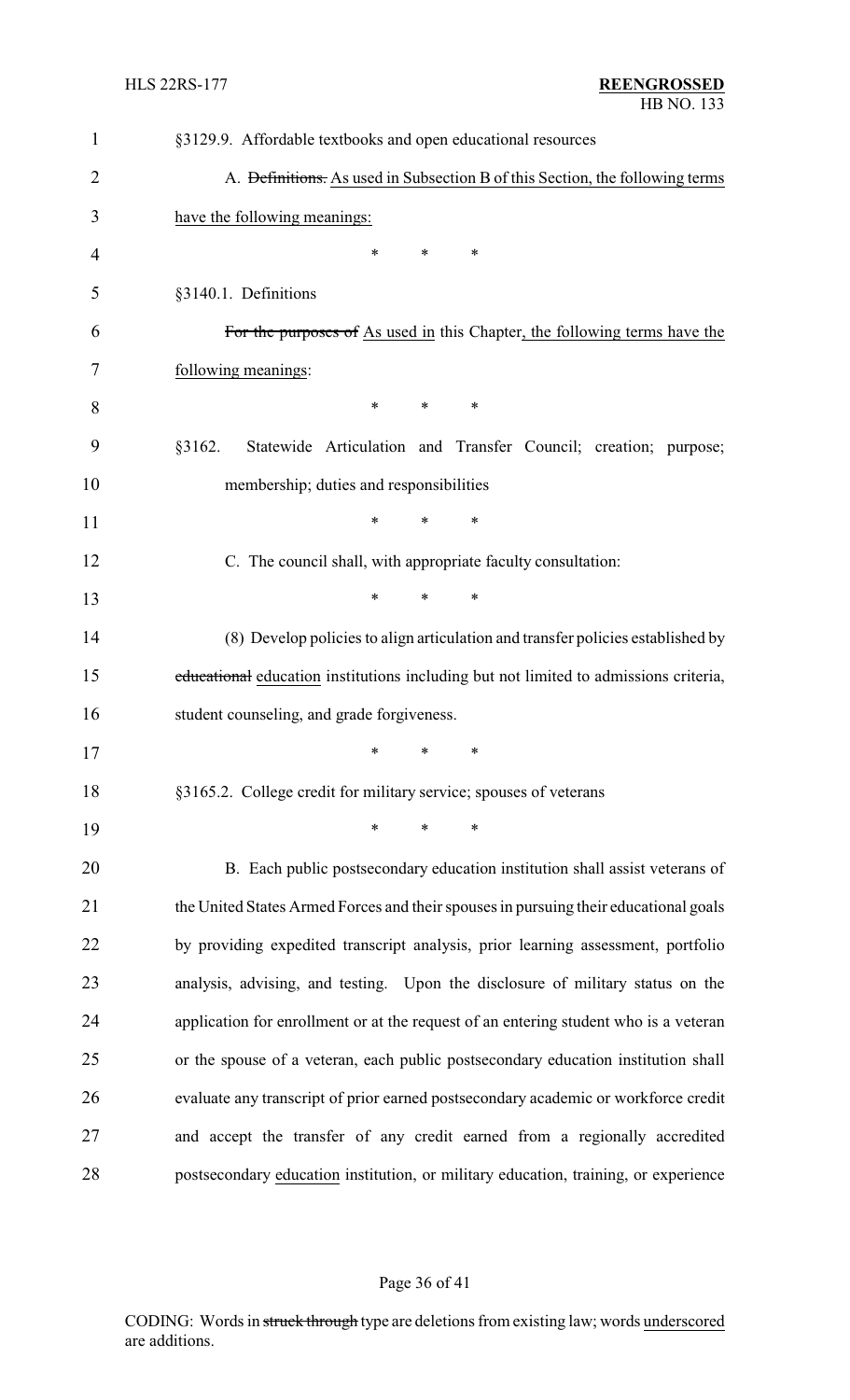| $\mathbf{1}$ | provided that the credit aligns with the course and program requirements of the     |
|--------------|-------------------------------------------------------------------------------------|
| 2            | receiving institution.                                                              |
| 3            | *<br>*<br>∗                                                                         |
| 4            | §3202. Definitions                                                                  |
| 5            | Unless the context otherwise clearly indicates, As used in this Chapter, the        |
| 6            | following words terms shall have the meaning hereinafter ascribed to each following |
| 7            | meanings unless the context clearly indicates otherwise:                            |
| 8            | $\ast$<br>*<br>*                                                                    |
| 9            | §3394.2. Definitions                                                                |
| 10           | As used in this Part, the following words and terms shall have the following        |
| 11           | meanings, unless the context clearly indicates otherwise:                           |
| 12           | ∗<br>*<br>*                                                                         |
| 13           | §3399.12. Definitions                                                               |
| 14           | For the purposes of As used in this Part, the following terms and phrases shall     |
| 15           | have the following meanings unless the context clearly indicates otherwise:         |
| 16           | *<br>*<br>*                                                                         |
| 17           | §3399.15. Campus security policy                                                    |
| 18           | A. The Board of Regents shall establish uniform policies and best practices         |
| 19           | to implement measures to address the reporting of power-based violence on           |
| 20           | institution campuses, the prevention of such violence, communication between        |
| 21           | institutions regarding incidents of power-based violence, and the provision of      |
| 22           | medical and mental health care needed for these alleged victims.                    |
| 23           | $\ast$<br>∗<br>∗                                                                    |
| 24           | §3399.21. Definitions                                                               |
| 25           | As used in this Part, the following terms shall be defined as follows have the      |
| 26           | following meanings:                                                                 |
| 27           | ∗<br>∗<br>∗                                                                         |

# Page 37 of 41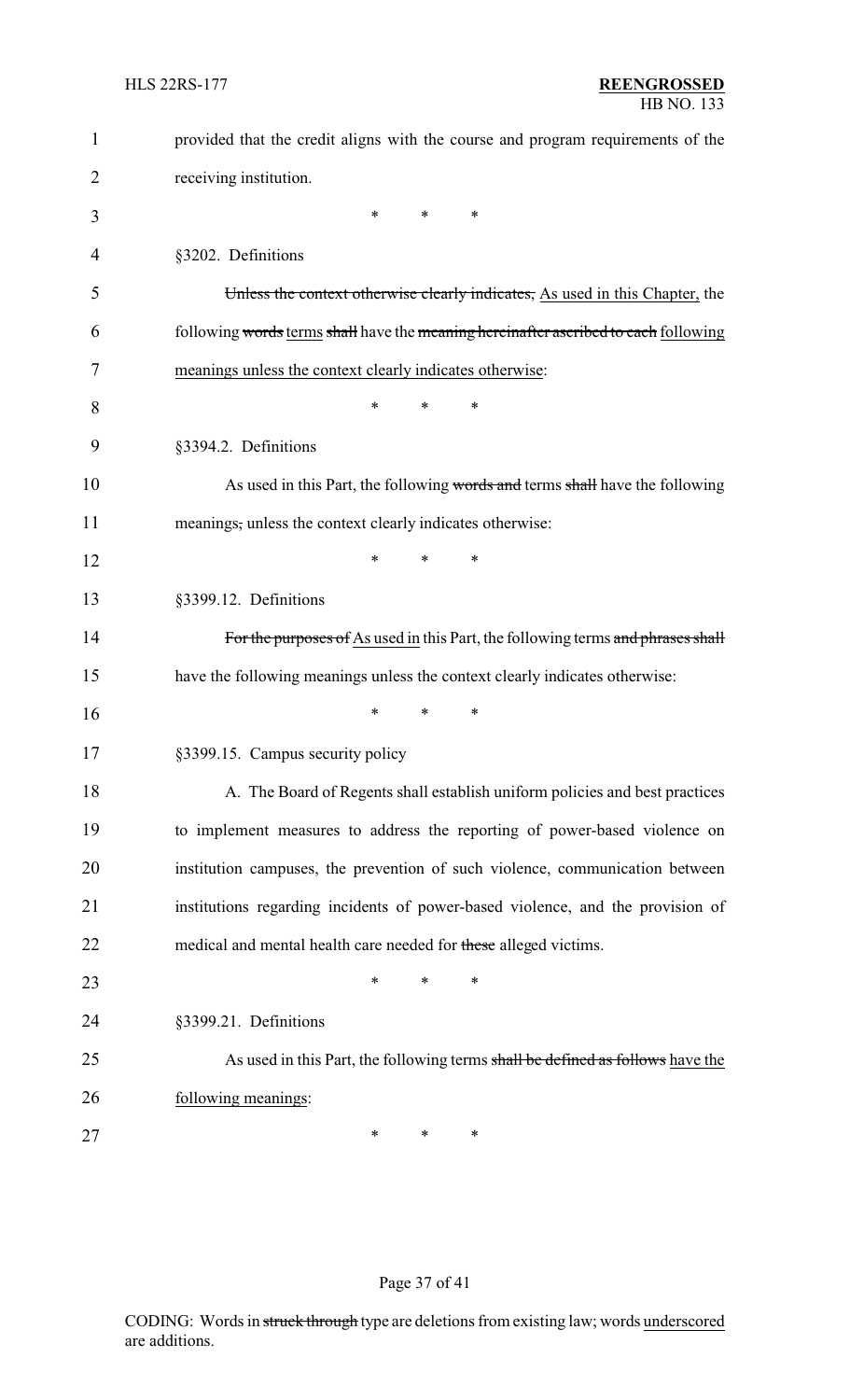| $\mathbf 1$ | §3399.31. Definitions                                                                 |
|-------------|---------------------------------------------------------------------------------------|
| 2           | For the purposes of As used in this Part, the following words, terms, and             |
| 3           | phrases shall have the following meanings, unless the context clearly requires        |
| 4           | indicates otherwise:                                                                  |
| 5           | $\ast$<br>∗<br>∗                                                                      |
| 6           | §3602. Definitions                                                                    |
| 7           | As used in this Chapter, unless otherwise clearly indicated, these the                |
| 8           | following terms have the following meanings unless the context clearly indicates      |
| 9           | otherwise:                                                                            |
| 10          | $\ast$<br>∗<br>∗                                                                      |
| 11          | §3702. Definitions                                                                    |
| 12          | As used in this Chapter, the following terms and phrases shall have the               |
| 13          | following meaning, meanings unless the context clearly indicates otherwise:           |
| 14          | $\ast$<br>*<br>∗                                                                      |
| 15          | §3772. Definitions                                                                    |
| 16          | In As used in this Chapter, these words shall the following terms have the            |
| 17          | following meanings, unless the context clearly requires indicates otherwise:          |
| 18          | $\ast$<br>$\ast$<br>∗                                                                 |
| 19          | (2) "Department" means the State state Department of Education.                       |
| 20          | $\ast$<br>*<br>∗                                                                      |
| 21          | §3801. Louisiana Education Quality Trust Fund, hereinafter referred to in this Part   |
| 22          | as the "Kevin P. Reilly, Sr. Louisiana Education Quality Trust Fund"                  |
| 23          | $\ast$<br>$\ast$<br>∗                                                                 |
| 24          | The monies appropriated by the legislature and disbursed from the<br>D.               |
| 25          | Support Fund shall not displace, replace, or supplant appropriations from the general |
| 26          | fund for the purposes of implementing the Minimum Foundation Program minimum          |
| 27          | foundation program or displace, replace, or supplant funding for higher education.    |
| 28          | For higher education, this Subsection shall mean that no appropriation for any fiscal |
| 29          | year from the Support Fund shall be made for any higher education purpose for         |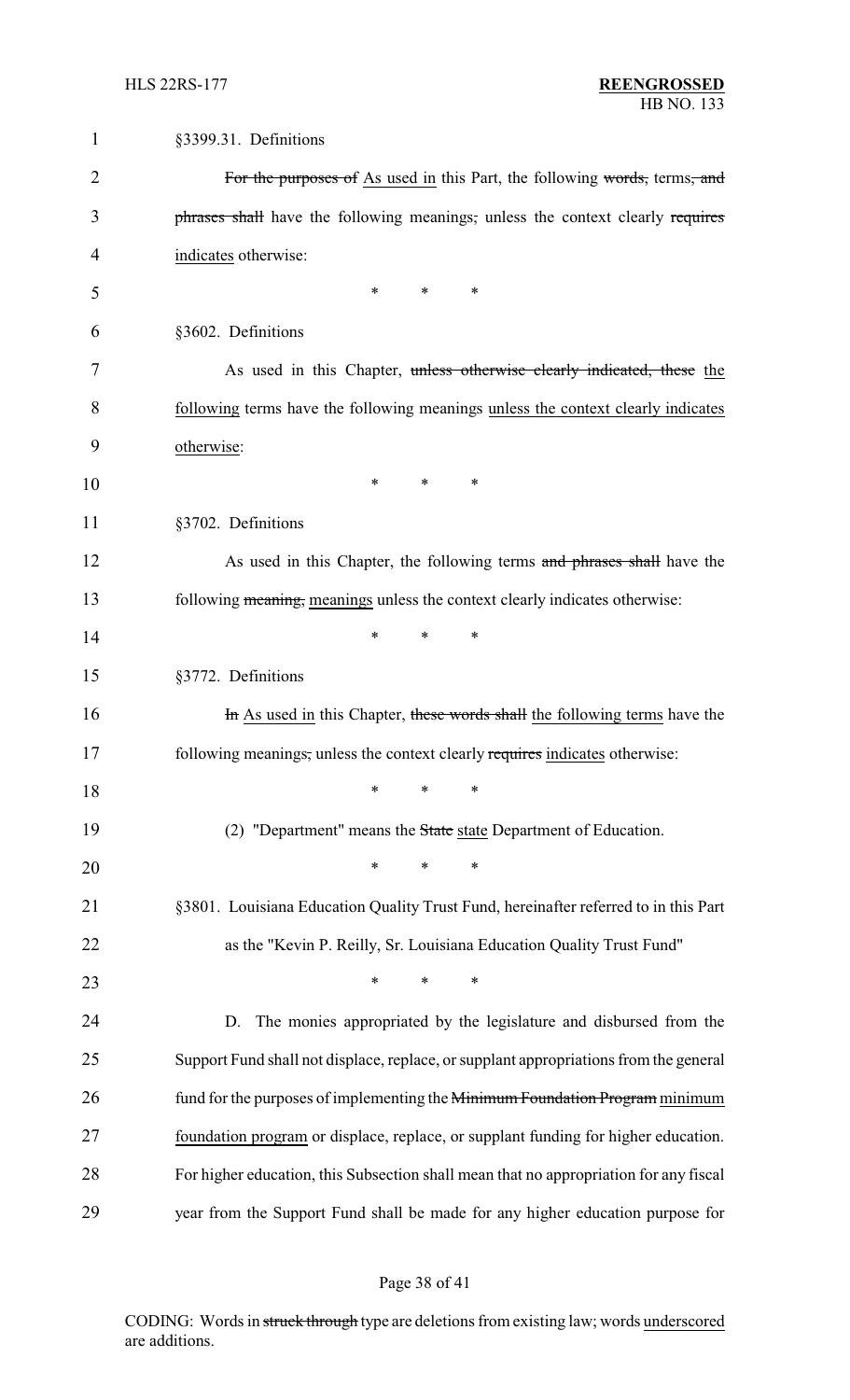| $\mathbf{1}$   | which a general fund appropriation was made the previous year unless the total       |
|----------------|--------------------------------------------------------------------------------------|
| $\overline{2}$ | appropriations for that fiscal year from the state general fund for higher education |
| 3              | exceed general fund appropriations for higher education for the previous year. This  |
| 4              | Subsection shall in no way limit general fund appropriations in excess of the        |
| 5              | minimum amounts herein established.                                                  |
| 6              | ∗<br>*<br>*                                                                          |
| 7              | §3822. Definitions                                                                   |
| 8              | As used in this Chapter, the following words and phrases shall terms have the        |
| 9              | following meanings provided in this Section, unless the context clearly requires     |
| 10             | indicates otherwise:                                                                 |
| 11             | ∗<br>∗<br>∗                                                                          |
| 12             | §3831. Definitions                                                                   |
| 13             | As used in this Chapter, the following words and phrases shall terms have the        |
| 14             | following meanings provided in this Section, unless the context clearly requires     |
| 15             | indicates otherwise:                                                                 |
| 16             | ∗<br>∗<br>∗                                                                          |
| 17             | §3873. Definitions                                                                   |
| 18             | Unless the context clearly requires otherwise, As used in this Chapter, the          |
| 19             | following words or phrases shall terms have the following meanings unless the        |
| 20             | context clearly indicates otherwise:                                                 |
| 21             | *<br>*<br>∗                                                                          |
| 22             | §3882. Definitions.                                                                  |
| 23             | For the purposes of As used in this Part, the following definitions shall apply      |
| 24             | terms have the following meanings:                                                   |
| 25             | ∗<br>∗<br>∗                                                                          |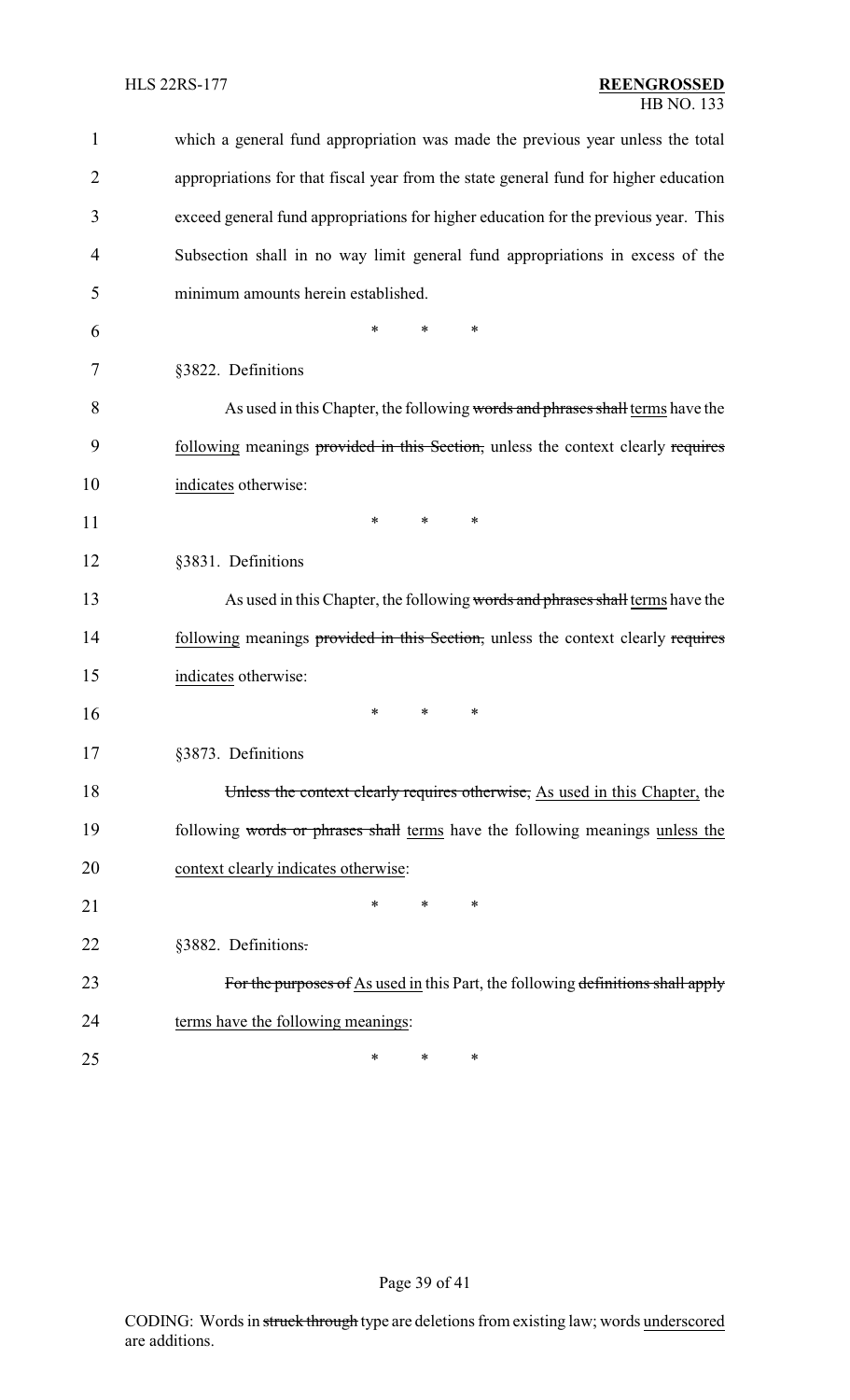| $\mathbf{1}$ | §3973. Definitions                                                                     |
|--------------|----------------------------------------------------------------------------------------|
| 2            | As used in this Chapter, the following words, terms, and phrases shall have            |
| 3            | the meanings ascribed to them in this Section except when following meanings           |
| 4            | unless the context clearly indicates a different meaning otherwise:                    |
| 5            | *<br>*<br>*                                                                            |
| 6            | §4002.3. Definitions                                                                   |
| 7            | As used in this Part, unless otherwise clearly indicated, the following terms          |
| 8            | mean have the following meanings unless the context clearly indicates otherwise:       |
| 9            | *<br>*<br>∗                                                                            |
| 10           | §4013. Definitions                                                                     |
| 11           | As used in this Part, unless otherwise clearly indicated, the following terms          |
| 12           | mean have the following meanings unless the context clearly indicates otherwise:       |
| 13           | $\ast$<br>∗<br>*                                                                       |
| 14           | §4036.1. Learning pods                                                                 |
| 15           | *<br>*<br>∗                                                                            |
| 16           | D. Students assigned to a learning pod shall be:                                       |
| 17           | (1) Counted among the enrollment of the public school governing authority              |
| 18           | for purposes of full funding through the <del>Minimum Foundation Program</del> minimum |
| 19           | foundation program formula.                                                            |
| 20           | $\ast$<br>∗<br>$\ast$                                                                  |
| 21           | §4041. Definitions                                                                     |
| 22           | As used in this Chapter, unless otherwise clearly indicated, the following             |
| 23           | terms mean have the following meanings unless the context clearly indicates            |
| 24           | otherwise:                                                                             |
| 25           | $\ast$<br>*<br>*                                                                       |
| 26           | Section 2. R.S. 17:7(2)(b) and (32), 7.5(B), 10.7.1(H)(6), 24.4(F)(5), 393,            |
| 27           | $407.23(C)(3)$ , and $1970.24(E)(1)(0)(ii)$ are hereby repealed in their entirety.     |

# Page 40 of 41